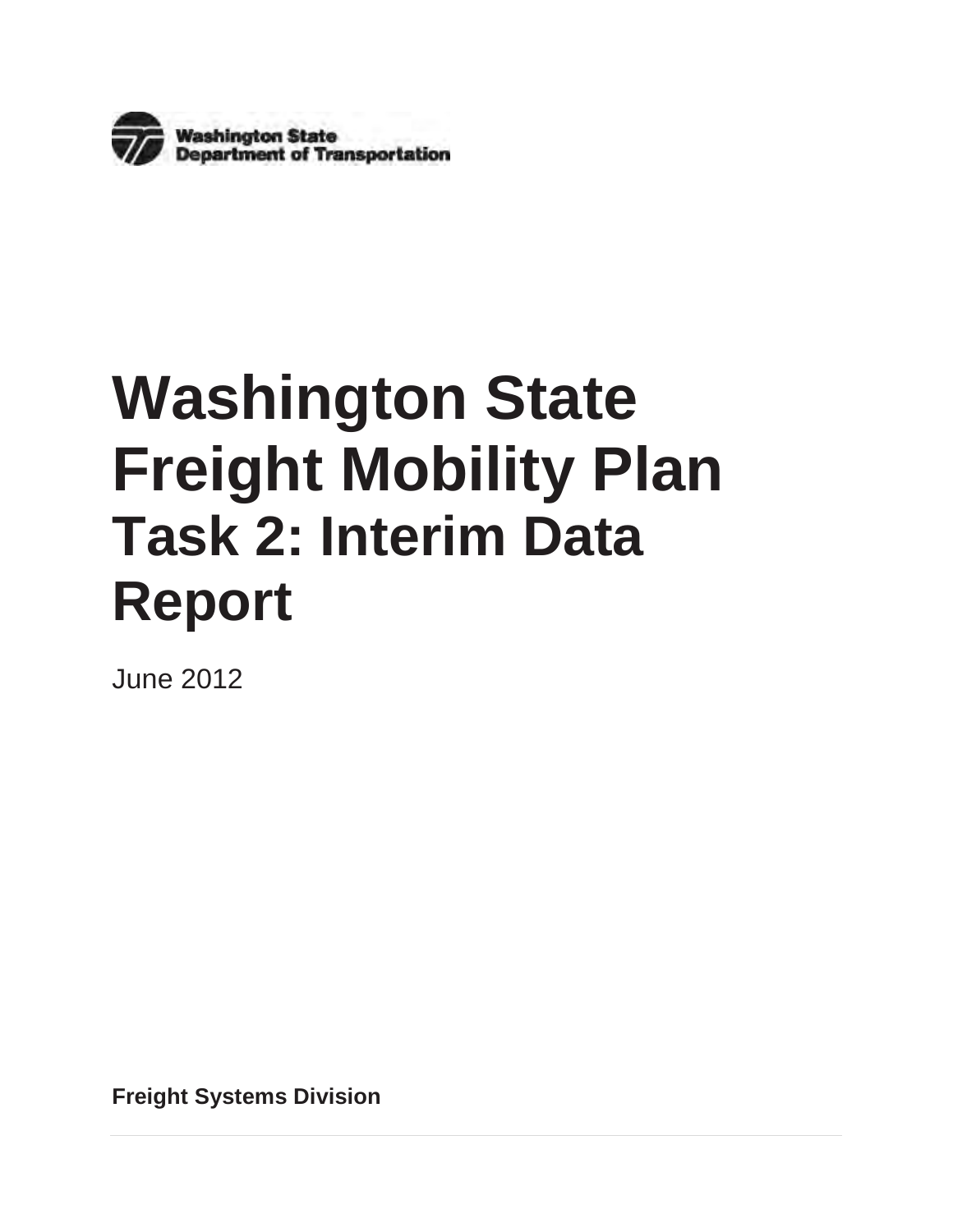# **Contents**

| What is the Purpose of the Washington State Freight Mobility Plan Data Report? 1                    |  |
|-----------------------------------------------------------------------------------------------------|--|
| Global Gateways: International and National Trade Flows Through Washington 2                        |  |
|                                                                                                     |  |
|                                                                                                     |  |
|                                                                                                     |  |
|                                                                                                     |  |
|                                                                                                     |  |
|                                                                                                     |  |
|                                                                                                     |  |
| East-West Trade: Washington is a Gateway for Asian Trade to and from the Midwest and the East Coast |  |
| Washington's Seaports Are Global Gateways for Containerized Asian Imports7                          |  |
|                                                                                                     |  |
|                                                                                                     |  |
|                                                                                                     |  |
|                                                                                                     |  |
|                                                                                                     |  |
| Agricultural Exports: Washington Moves American Products to the Pacific Rim 13                      |  |
| Washington's Columbia River Ports Are Gateways for Agricultural Exports  14                         |  |
|                                                                                                     |  |
|                                                                                                     |  |
|                                                                                                     |  |
|                                                                                                     |  |
|                                                                                                     |  |
|                                                                                                     |  |
|                                                                                                     |  |
|                                                                                                     |  |
|                                                                                                     |  |
| Washington's Freight System Connects Alaska with the Continental United States and Points Beyond    |  |
| Washington's Airports Are Gateways for High-Value and Time-Sensitive Goods 27                       |  |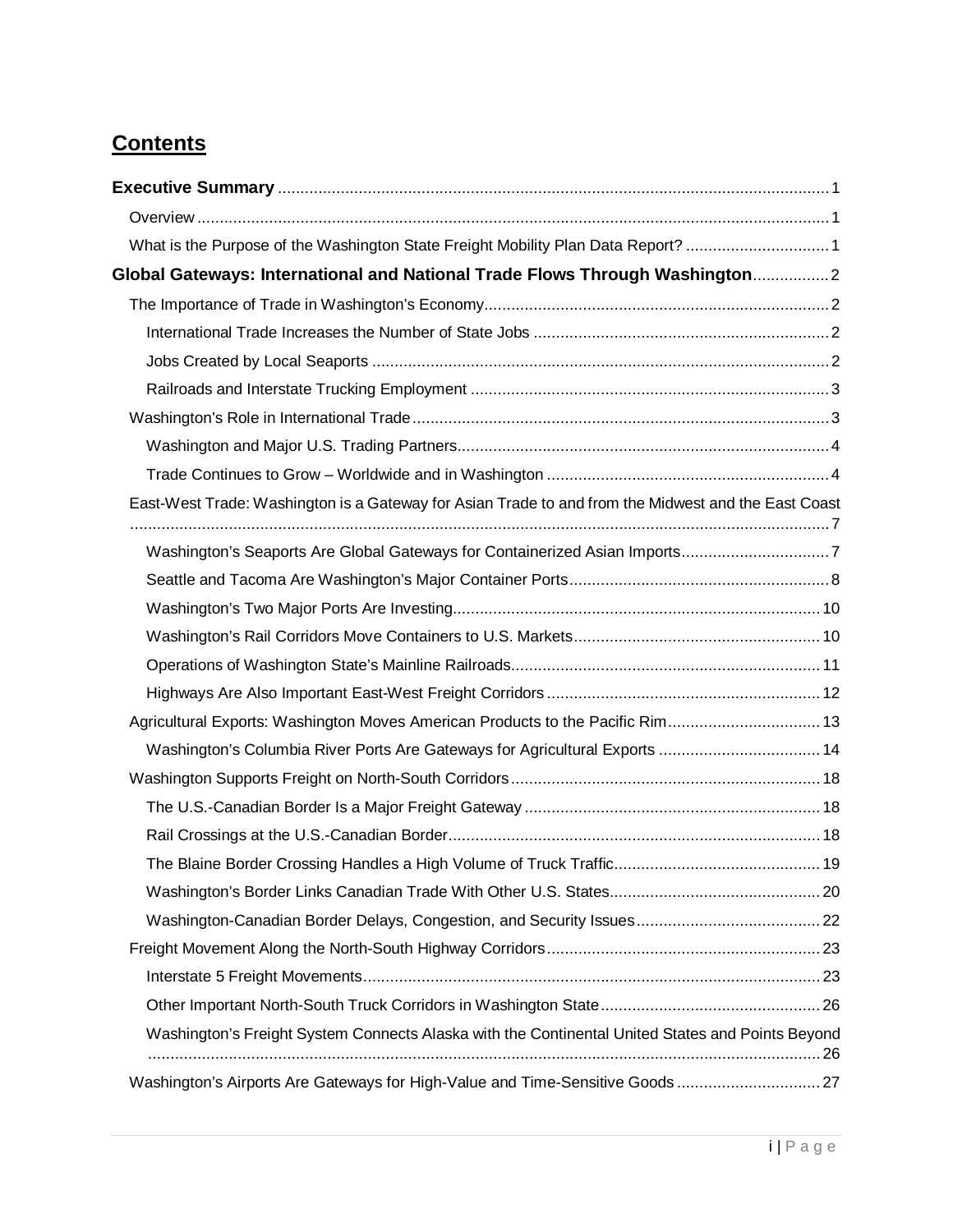| Made in Washington: Freight Transportation Serves Washington State's Own Producers              |  |
|-------------------------------------------------------------------------------------------------|--|
|                                                                                                 |  |
|                                                                                                 |  |
|                                                                                                 |  |
| The Columbia Basin and North Central Washington: Agricultural Growing and Processing Center  34 |  |
|                                                                                                 |  |
|                                                                                                 |  |
|                                                                                                 |  |
|                                                                                                 |  |
|                                                                                                 |  |
|                                                                                                 |  |
|                                                                                                 |  |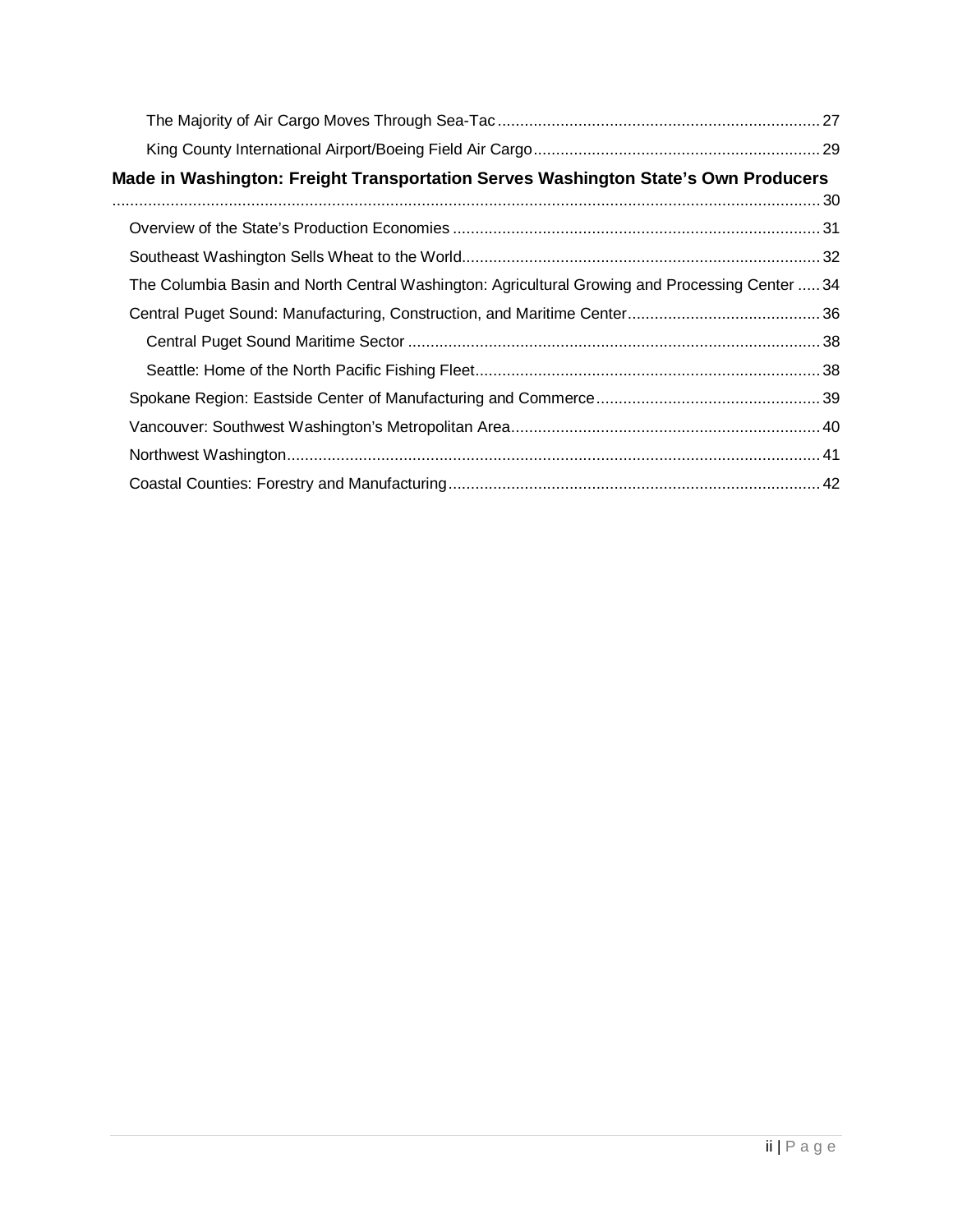# **List of Exhibits**

| Exhibit 1: Washington's Rank in the Top U.S. International Freight Gateways in 20093                     |  |
|----------------------------------------------------------------------------------------------------------|--|
|                                                                                                          |  |
|                                                                                                          |  |
|                                                                                                          |  |
|                                                                                                          |  |
|                                                                                                          |  |
| Exhibit 7: International Movement of Containerized Cargo at the Ports of Seattle and Tacoma 2000-2010.   |  |
|                                                                                                          |  |
|                                                                                                          |  |
|                                                                                                          |  |
|                                                                                                          |  |
|                                                                                                          |  |
| Exhibit 12: Farm Products Comprise the Majority of Goods Bound for Washington by Rail 17                 |  |
|                                                                                                          |  |
|                                                                                                          |  |
|                                                                                                          |  |
| Exhibit 16: Blaine's Border Crossing Ranks in the Top Six for Value and Top Four for Volume of Crossings |  |
|                                                                                                          |  |
| Exhibit 17: Truck Trade Value through I-5 Border (Blaine Crossing) by Origin and Destination, 2011  21   |  |
| Exhibit 18: Commodities Transported Cross-Border at the Cascade Gateway by Truck: North-South            |  |
|                                                                                                          |  |
| Exhibit 19: Estimated Annual Daily Truck Traffic in Washington, 2007 and 2040 25                         |  |
|                                                                                                          |  |
|                                                                                                          |  |
|                                                                                                          |  |
|                                                                                                          |  |
|                                                                                                          |  |
|                                                                                                          |  |
|                                                                                                          |  |
|                                                                                                          |  |
|                                                                                                          |  |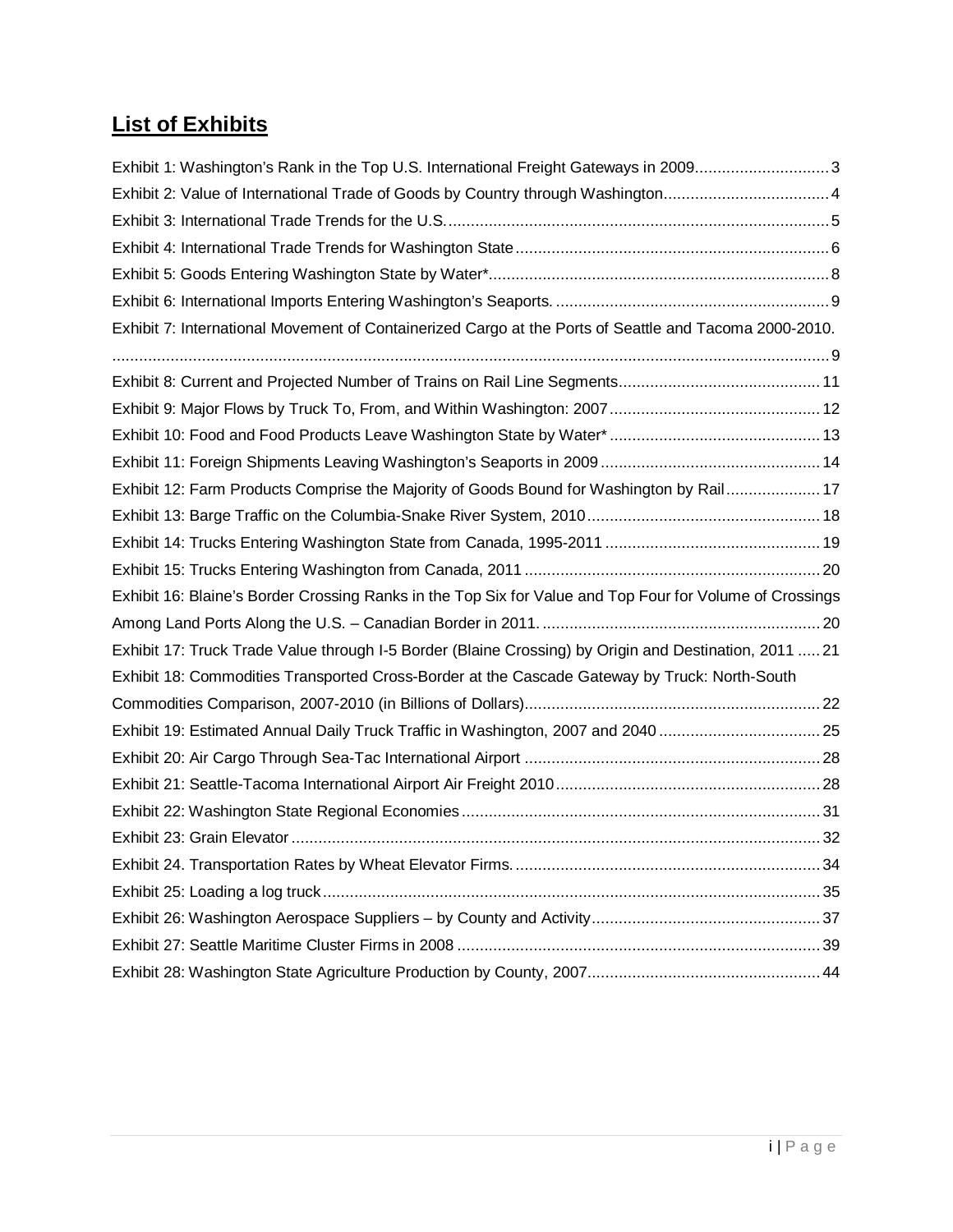# **Executive Summary\_\_\_\_\_\_\_\_\_\_\_\_\_\_\_\_\_\_\_\_\_\_\_\_\_\_\_\_\_\_\_\_\_\_\_\_\_\_\_**

#### **Overview**

l

The three components of Washington State's freight system are:

- Global Gateways International and National Trade Flows Through Washington.
- Made in Washington Regional Economies Rely on the Freight System.
- Delivering Goods to You The Retail and Wholesale Distribution System.

These components underpin our national and state economies, support national defense, directly sustain hundreds of thousands of jobs, and distribute the necessities of life to every resident of the state every day.

First, Washington is a gateway state, connecting Asian trade flows to the U.S. economy, Alaska to the Lower 48, and Canada to the U.S. West Coast. More than 95 percent of U.S. cargo imports arrive by ship. West Coast ports, including Seattle/Tacoma, accounted for 75 percent of Asian imports. These imports are then connected to the U.S. intermodal system and are able to arrive at the U.S. East Coast in about 18 days start to finish. As the Panama Canal expansion project draws to completion in 2014, efficient intermodal movement of imports from the ports of Washington will become ever more vital to maintaining Washington's competiveness. $<sup>1</sup>$ </sup>

Second, our own state's manufacturers and farmers rely on the freight system to ship Washington-made products to local customers, to the big U.S. markets in California and on the East Coast, and worldwide. Washington's producers generate wealth and jobs in every region in the state.

Finally, Washington's distribution system is a fundamental local utility, since without it our citizens would have nothing to eat, nothing to wear, nothing to read, no spare parts, no fuel for their cars, and no heat for their homes. In other words, the economy of the region would no longer function.

The value and volume of goods moving in these freight systems is vast and growing.

# **What is the Purpose of the Washington State Freight Mobility Plan Data Report?**

This report updates the freight network description and statistics found in the 2008 WTP Freight Report. It is organized in three chapters that explain Washington's role as a gateway state, how freight transport supports Washington's regional economies, and the role of the local distribution system. It defines terms to create a common vocabulary, and summarizes data from state and federal freight studies relevant to Washington.

<sup>&</sup>lt;sup>1</sup> USDA-AMS. *Impact of Panama Canal Expansion on the U.S. Intermodal System.(January 2010).* Retrieved as of December 2011 from: http://www.ams.usda.gov/AMSv1.0/getfile?dDocName=STELPRDC5082003.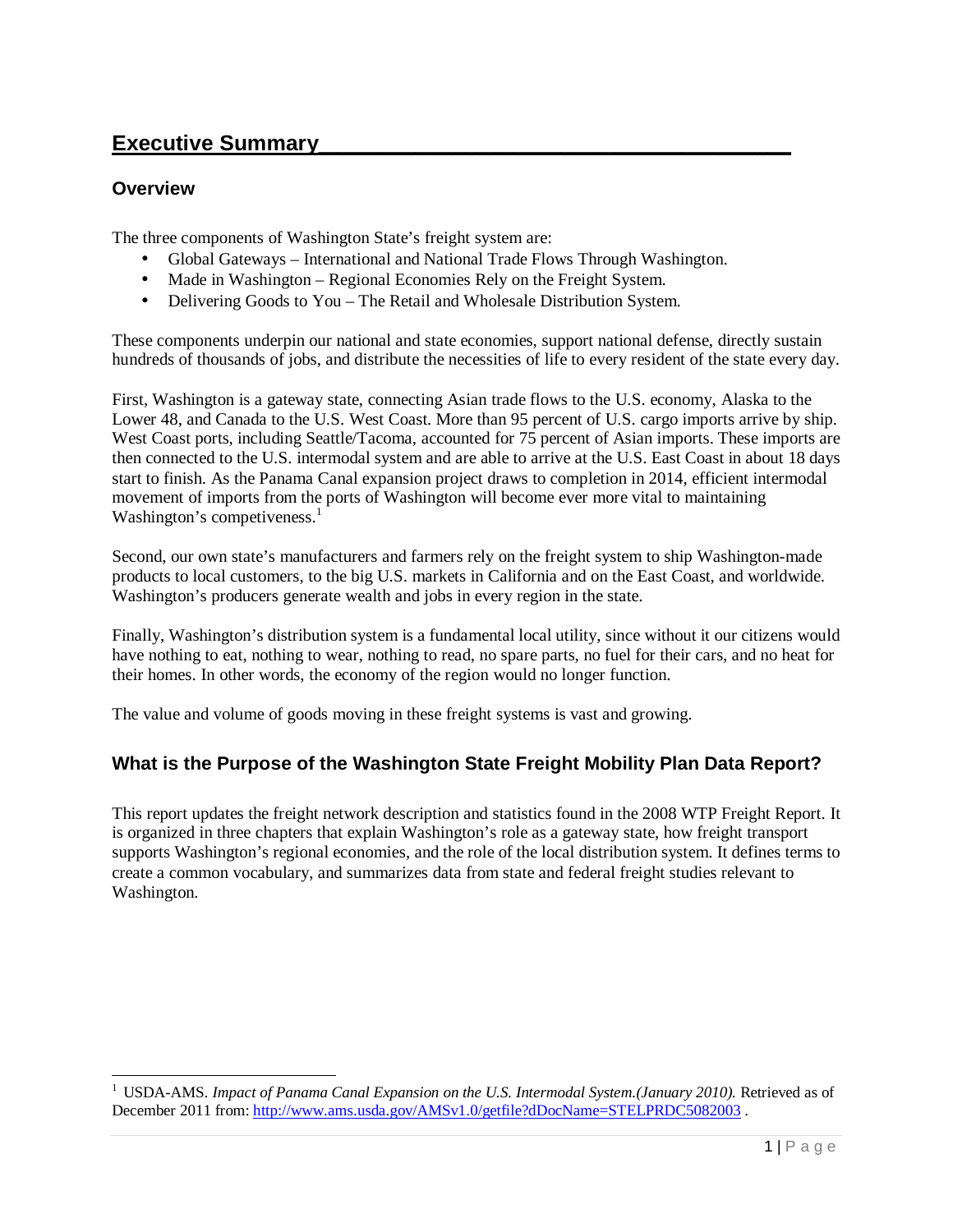# **Global Gateways: International and National Trade Flows Through Washington**

Washington State is a global gateway to the Pacific Rim, Canada, and Alaska. The state's strategic location positions it as an important and growing gateway for trade access to Alaska; producers, suppliers and markets in Washington, Oregon, and California; and as a key transportation hub for Asian and Canadian trade. Washington's transportation system functions as an interconnected network of gateways and transportation corridors – inland barge, seaports, airports, borders, rail, and highway systems – that provide access to markets, create jobs and economic growth, and link business, government, and economic activities together locally, nationally, and internationally.

This chapter of the freight discussion focuses on markets and supply chains, including the gateways and corridors that support freight moving through Washington State. The economic impacts of this system are integrally related to exports produced in Washington and imports that become part of Washington's retail and wholesale distribution system.

This section is organized into three major parts:

- **The importance of trade in Washington's economy**
- **East-West trade,** including containers traveling from Asia to Chicago, agriculture from the Midwest to Asia, and military transport.
- **North-South trade**, including Canadian and North American Free Trade Agreement (NAFTA) related trade, freight along the West Coast, Alaskan freight movement.

# **The Importance of Trade in Washington's Economy**

International and national freight movements in Washington State create and support thousands of state jobs. The business and employment benefits derived from the state's freight system have been documented through numerous sources:

#### *International Trade Increases the Number of State Jobs*

As the fifth largest exporting state in the country, behind only Texas, California, Florida and New York, a significant amount of Washington State jobs are linked to international trade. The \$52 billion in 2010 commodity exports activity supported 192,570 jobs. About 68% of these jobs are in the manufacturing sector and 31 percent is in agriculture.<sup>2</sup> A total of 8,480 companies exported from Washington in 2008. Ninety percent of exporting companies were small –to-medium sized enterprises, with fewer than 500 employees.<sup>3</sup>

#### *Jobs Created by Local Seaports*

l

Economic impact studies prepared by Martin and Associates for the Port of Seattle shows 21,695 direct jobs generated by the port's seaport activities in 2007<sup>4</sup>; the Port of Tacoma's economic impact analysis reports 9,370 direct jobs in 2004<sup>5</sup>, a value that has held relatively constant in light of the economic recession of the

<sup>2</sup> U.S. Chamber of Commerce. *Trade Supports Jobs: Washington.* Retrieved as of December 2011 from: http://www.tradesupportsjobs.com/state/washington .

<sup>3</sup> Washington Council on International Trade. *State of Washington: Trade Factsheet*. Retrieved as of April 2012 from: http://wcit.org/wp-content/uploads/2011/08/WA-State2.pdf.

<sup>&</sup>lt;sup>4</sup> Martin Associates. *The 2007 Economic Impact of the Port of Seattle*. (February 2009). Prepared for the Port of Seattle.<br><sup>5</sup> Mertin

Martin Associates. *2004 Economic Impacts of the Port of Tacoma.* (July 2005). Prepared for the Port of Tacoma.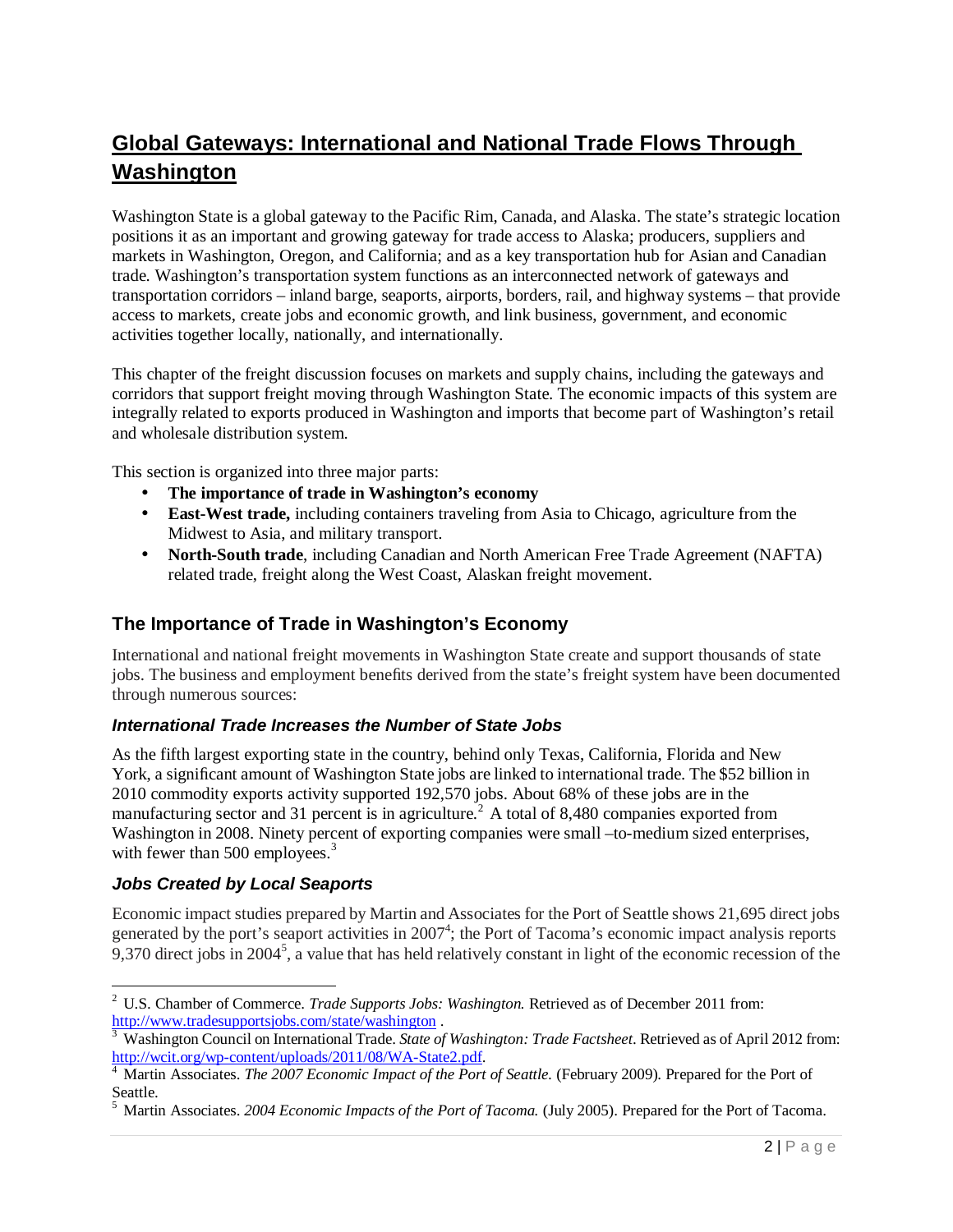past several years<sup>6</sup>; the Port of Vancouver's estimates about 2,300 direct jobs in 2010<sup>7</sup>; and other seaports in the state support a significant number of direct jobs, as well as indirect and induced jobs created by seaport activities.

#### *Railroads and Interstate Trucking Employment*

The BNSF Railway Company employed 2,869 people<sup>8</sup> and the Union Pacific Railroad (UP) employed 319 in Washington in 2010<sup>9</sup>, generating in excess of \$222 million in combined wages.<sup>10</sup>

Interstate Trucking companies are also a source of employment in Washington. In 2009 there were 774 long-distance, freight trucking firms in the state, generating \$534.2 million in wages.<sup>11</sup>

# **Washington's Role in International Trade**

International merchandise trade through our state is not just important for generating Washington jobs, it also supports the larger U.S. economy. Imports support U.S. manufacturers and provide goods to consumers. Agricultural exports support family farms throughout the Pacific Northwest and Midwest.

In 2010 over four percent of U.S. international trade entered or left the country through Washington State: 4.2 percent of total U.S. exports and 2.2 percent of total U.S. imports transited through Washington's gateways.<sup>12</sup> As shown in Exhibit 1, Washington gateways rank high in the U.S. by value.

| Exhibit 1: Washington's Rank in the Top U.S. International Freight Gateways in 2009 |  |
|-------------------------------------------------------------------------------------|--|
| By Value in Billion \$                                                              |  |

| Gateway                  | <b>Mode</b> | Rank | <b>Imports</b> | <b>Exports</b> | <b>Total</b> |
|--------------------------|-------------|------|----------------|----------------|--------------|
| Los Angeles, CA          | Waterborne  |      | 124.8          | 26.5           | 151.3        |
| Buffalo-Niagra Falls, NY | Land        | 10   | 27.8           | 33.2           | 61           |
| Seattle, WA              | Waterborne  | 22   | 24.8           | 8.1            | 32.9         |
| Tacoma, WA               | Waterborne  | 27   | 20.9           | 5.8            | 26.7         |
| Blaine, WA               | Land        | 41   | 5.5            | 9.1            | 14.6         |

United States Department of Transportation, Bureau of Transportation Statistics. *National Transportation Statistics, 2011.* "Table 1-51" Retrieved as of December 2011 from:

http://www.bts.gov/publications/national\_transportation\_statistics/html/table\_01\_51.html

<sup>6</sup> Anderson, Megan, "Port of Tacoma Employment Numbers," e-mail message, August 11, 2011.

<sup>7</sup> Brooks, Katy, "POV Jobs Impact Inquiry," e-mail message, August 8, 2011.

<sup>8</sup> BNSF. Washington: A Crucial Gateway for International Trade. (May 2011).

<sup>&</sup>lt;sup>9</sup> Nelson, Brock, "Washington Employee Numbers," e-mail message, August 9, 2011.

<sup>&</sup>lt;sup>10</sup> Union Pacific, *Union Pacific in Washington 2010 Fast Facts*, Retrieved as of August 2011 from: http://www.uprr.com/aboutup/usguide/attachments/state\_factsheets/wa.pdf

<sup>11</sup> U.S. Census Bureau. *2009 County Business Patterns (NAICS): Washington State by Industry Code*. Retrieved as of 2011 from: http://censtats.census.gov/cgi-bin/cbpnaic/cbpdetl.pl. Industry code 48412, "General freight trucking, long-distance."

 $12$  Includes aircraft exported on own power, which does not use a transportation gateway. Excluding these commodities (\$23.2 billion), Washington's share U.S. exports in 2010 was 2.3 percent.

United States Census Bureau, Foreign Trade Division. *U.S. International Trade in Goods and Services - Annual Revision for 2010*. *Exhibit 4. U.S. Trade in Goods*. (June 9, 2011). Retrieved as of October 2011 from http://www.bea.gov/newsreleases/international/trade/2011/pdf/trad1311.pdf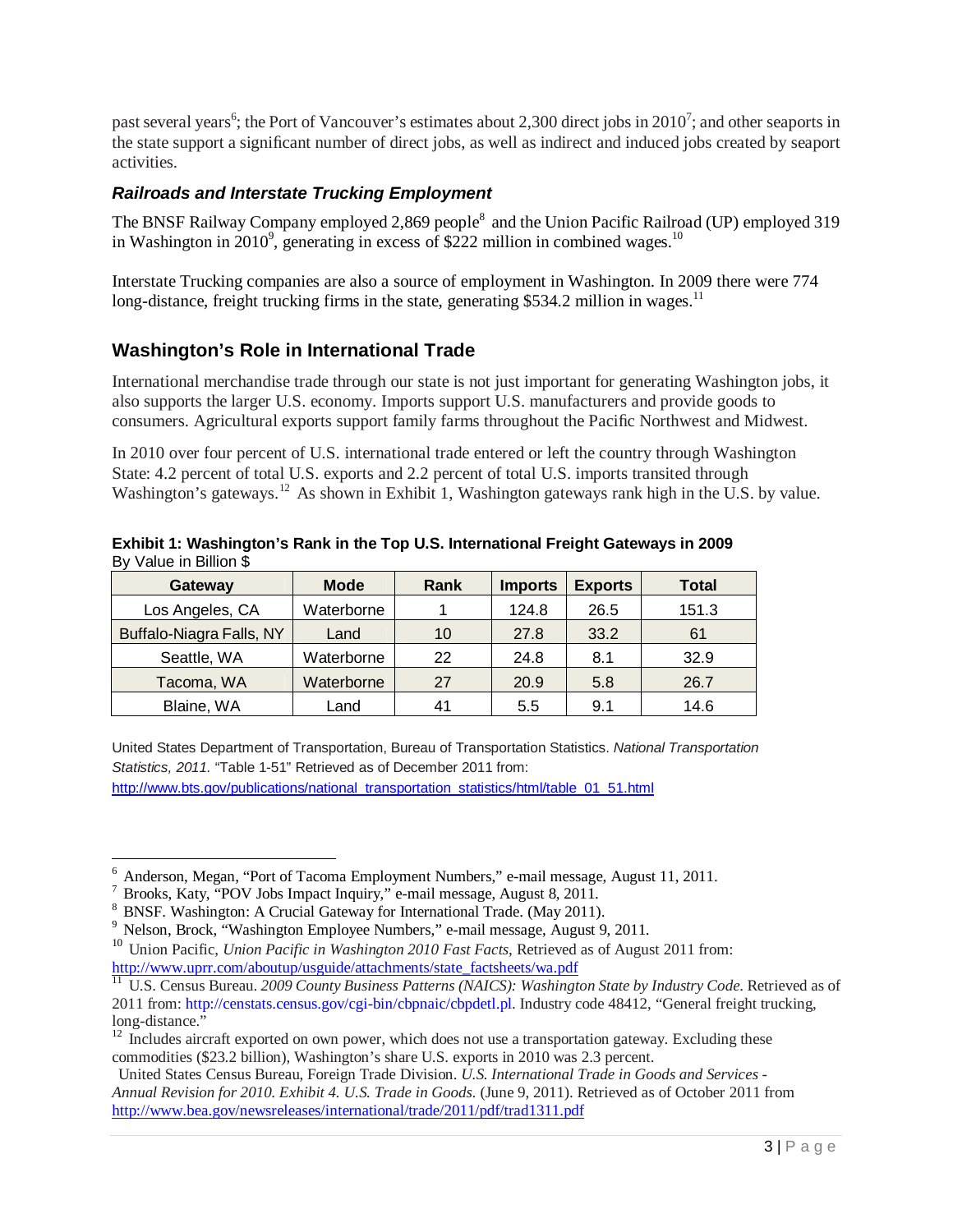# *Washington and Major U.S. Trading Partners*

In 2011, \$111.7 billion in U.S. international trade entered or exited through Washington—\$64.6 billion in exports, of which \$27.1 billion was related to aircraft<sup>13</sup>, and \$47.1 billion in imports<sup>14</sup>. As shown in Exhibit 2, important U.S. trading partners are linked to the U.S. economy through Washington. Canada, China, and Japan were the top three international trading partners for goods moving through Washington in 2011; trade with these three countries together constitutes about 40 percent of exports through Washington and over 61 percent of imports to Washington. Other key trade partners include South Korea, Taiwan, the United Kingdom, and the United Arab Emirates which together comprise an additional 13.8 percent of international trade value.

| <b>Country</b>              | <b>Billion</b><br>S | <b>Share of</b><br><b>WA Total</b><br><b>Trade</b> | <b>Share of</b><br><b>U.S. trade</b><br>with Country |
|-----------------------------|---------------------|----------------------------------------------------|------------------------------------------------------|
| Canada                      | 22,831              | 20.4%                                              | 16.0%                                                |
| China                       | 19,939              | 17.9%                                              | 13.5%                                                |
| Japan                       | 11,945              | 10.7%                                              | 5.2%                                                 |
| Korea, South                | 5,198               | 4.7%                                               | 2.7%                                                 |
| Taiwan                      | 4,045               | 3.6%                                               | 1.8%                                                 |
| <b>United Kingdom</b>       | 3,266               | 2.9%                                               | 2.9%                                                 |
| <b>United Arab Emirates</b> | 2,880               | 2.6%                                               | 0.5%                                                 |
| Germany                     | 2,225               | 2.0%                                               | 4.0%                                                 |
| France                      | 2,210               | 2.0%                                               | 1.8%                                                 |
| Australia                   | 1,991               | 1.8%                                               | 1.0%                                                 |
| Ireland                     | 1,901               | 1.7%                                               | 1.3%                                                 |
| Mexico                      | 1,872               | 1.7%                                               | 12.3%                                                |
| <b>Netherlands</b>          | 1,854               | 1.7%                                               | 1.8%                                                 |
| Indonesia                   | 1,793               | 1.6%                                               | 0.7%                                                 |
| Other                       | 27,726              | 24.8%                                              | 34.6%                                                |
| Total                       | 111,676             | 100%                                               | 100%                                                 |

**Exhibit 2: Value of International Trade of Goods by Country through Washington**  2011 by Value

Total Value of U.S. trade (Seasonally Adjusted) in 2011 = \$3,688.01 billion (Exports = \$1,480.65; Imports = \$2.207.36). Retrieved as of May 2012 from: http://www.census.gov/foreign-trade/statistics/historical/gands.pdf

#### *Trade Continues to Grow – Worldwide and in Washington*

 $\overline{a}$ 

Since 1950 world trade has grown faster than the average annual world Gross Domestic Product (GDP)—in the last 30 years, it has generally grown at an even faster pace. As shown in Exhibit 3, the value of total U.S. international trade more than tripled from 1980 to the peak year of 2008, while the

<sup>13</sup> U.S. Census Bureau, Foreign Trade Division. *Total U.S. Exports (Origin of Movement) via Washington, Top 25 Countries Based on 2010 Dollar Value*. Retrieved as of 2011 from: http://www.census.gov/foreign-trade/statistics/state/data/wa.html#ctry

<sup>&</sup>lt;sup>14</sup> U.S. Census Bureau, Foreign Trade Division. *Total U.S. Imports (Origin of Movement) via Washington, Top 25 Countries Based on 2010 Dollar Value*. Retrieved as of 2011 from: http://www.census.gov/foreign-trade/statistics/state/data/imports/wa.html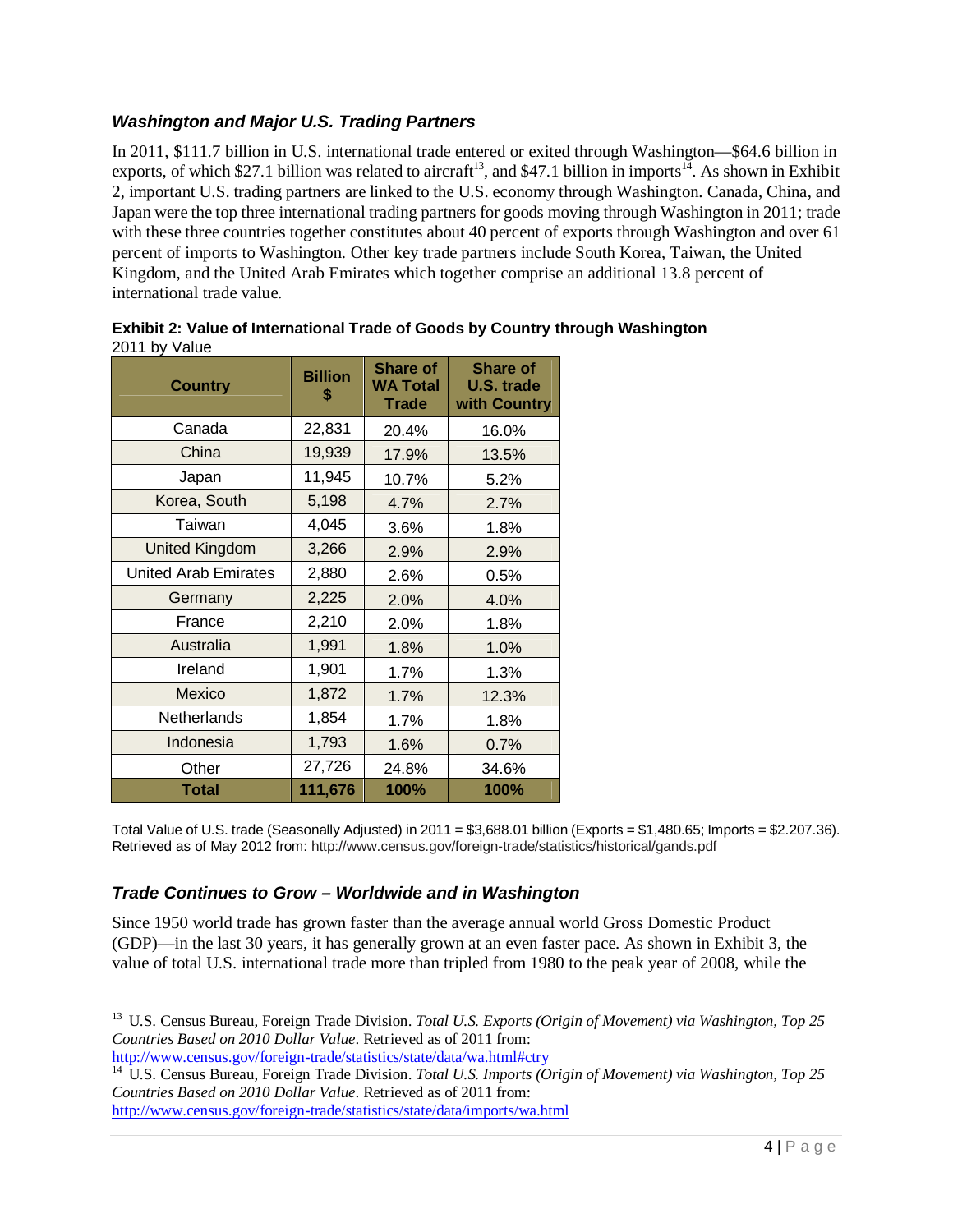value of total international trade for Washington State doubled. Despite 2009 drop-offs to near 2005 levels, Washington State's international trade value increased 14% from 2009 to 2010.

By value, Asia is the largest importer and exporter of merchandise to and from the U.S., comprising almost 29 percent of U.S. exports and over 38 percent of U.S. imports in 2010.<sup>15</sup> In contrast, 30 years ago Asia's share of U.S. imports and exports constituted roughly 20 and 17 percent of total U.S. trade respectively.

Continued trade growth with China is an important factor for future trade growth in the U.S. and Washington State. China has increased its rank among trading partners for the US from 24th in 1980 to the second largest by 2006, remaining there through 2010. In 2010 over 20 percent of U.S. trade with China moved through Washington State, compared with 10 percent in 1994.<sup>16</sup>

#### **Exhibit 3: International Trade Trends for the U.S.**

l

Value 1980 to 2011 International Trade Entering and Leaving the United States Nominal Dollars in Billion \$ (Nominal Values are those observed in the market at that period of time)



Real Dollars in Billion \$ (Real Values are those that account for changes in purchasing power)

<sup>15</sup> U.S. Department of Commerce, Bureau of Economic Analysis. *U.S. International Transactions Accounts Data, Table 2: U.S. Trade in Goods* (September 15, 2011 Release date). Retrieved as of 2011 from: http://www.bea.gov/iTable/index\_ita.cfm

<sup>16</sup> Washington State Office of Financial Management. *2009 Washington State Data Book, 2005 State Data Book, and State of Washington 1995 Data Book.* U.S. Department of Commerce, *International Trade Administration*: http://www.ofm.wa.gov/databook/default.asp

U.S. Census Bureau, Foreign Trade Division. *Total U.S. Imports/Exports (Origin of Movement) via Washington, Top 25 Countries Based on 2010 Dollar Value*. Retrieved as of 2011 from: http://www.census.gov/foreign-trade/statistics/state/data/imports/wa.html http://www.census.gov/foreign-trade/statistics/state/data/wa.html#ctry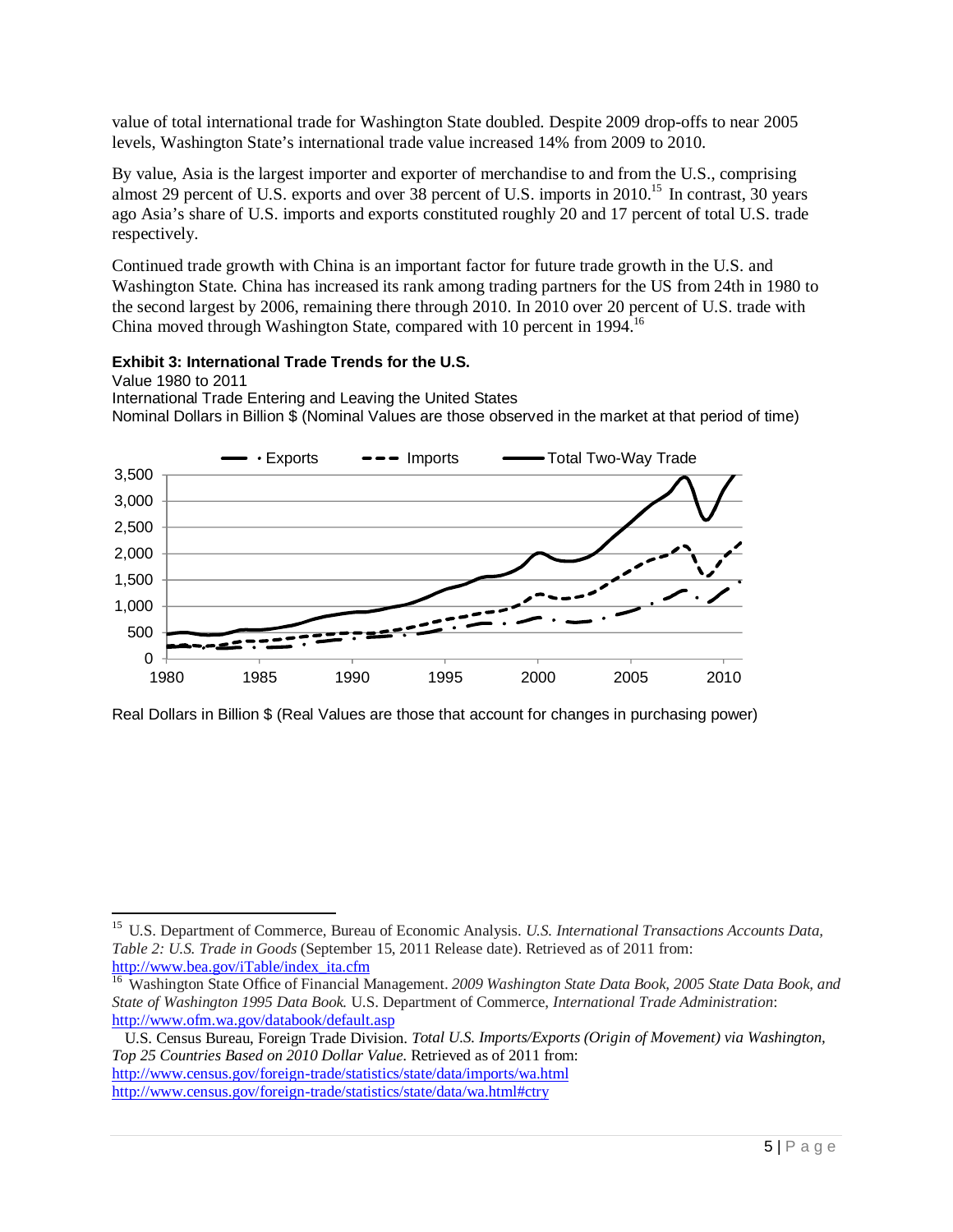

U.S. Census Bureau, Foreign Trade Division. *U.S. Trade in Goods and Services-Balance of Payments Basis.* Retrieved as of May 2012 from: http://www.census.gov/foreign-trade/statistics/historical/gands.pdf .

#### **Exhibit 4: International Trade Trends for Washington State**

Value 1980 to 2010 International trade Entering and Leaving Washington State Nominal Dollars in Billion \$

Real Dollars in Billion \$





1980 -2002: Washington State Office of Financial Management. Washington State Data Book Versions 1995, 2003, 2005. As cited and sourced by: http://www.wsdot.wa.gov/planning/wtp/datalibrary/freight/GrowingVolume.htm Retrieved December 2011.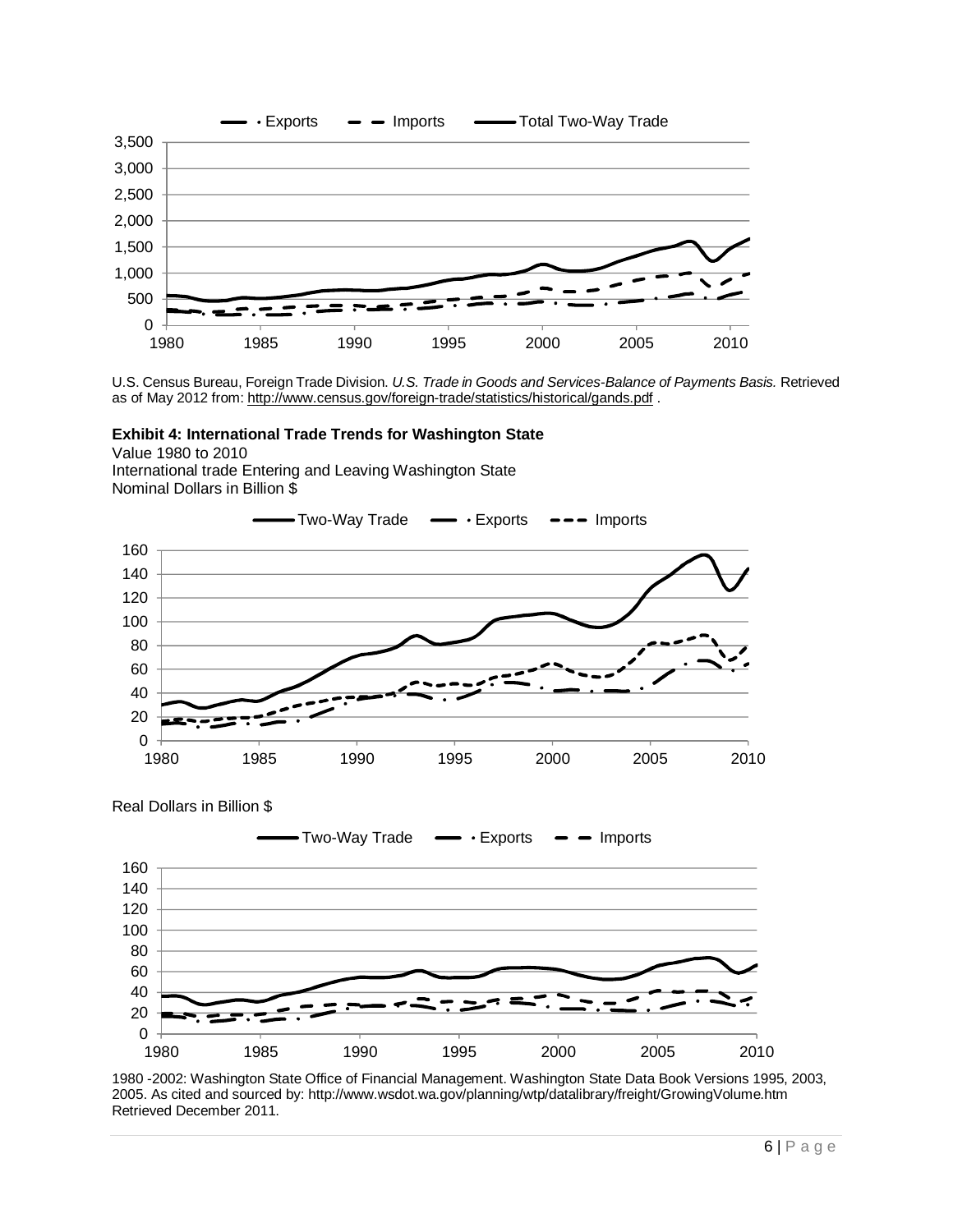2003-2010: WISERTrade: Port HS Database (http://www.wisertrade.org), as generated by Washington State Department of Commerce, December 2011. Real values are adjusted for inflation based on U.S. Department of Labor Bureau of Labor Statistics CPI. 1982-1984 = 100.

# **East-West Trade: Washington is a Gateway for Asian Trade to and from the Midwest and the East Coast**

Ocean freight vessels that transport goods to and from the West Coast are the most common means of moving U.S. trade with the Pacific Rim countries. Seventy-five percent of Asian exports destined for the U.S. enter through West Coast ports.<sup>17</sup>

#### *Washington's Seaports Are Global Gateways for Containerized Asian Imports*

A large majority of waterborne international trade moved through the Ports of Seattle and Tacoma. International trade moving through these two seaports exceeded \$78 billion in 2011. This made up over 89 percent of the value of international imports entering through Washington, and almost 63 percent of waterborne international exports.<sup>18</sup> Using weight as a distinguishing measure, in 2009 Washington State ranked as the fourth largest mover of international waterborne trade, handling 65 million short tons or almost 5 percent of the U.S. total. In 2009, Washington handled nearly 46 million short tons of foreign bound shipments, or more than 9 percent of the U.S. total. Similarly, Washington received more than 19 million short tons of inbound foreign shipment, ranking it ninth with just more than 2 percent of the U.S. total. $19$ 

As shown in Exhibit 5, crude petroleum was by far the largest volume waterborne commodity imported into Washington in 2010, and the majority originated from Alaska. Manufactured goods were the second largest commodities entering Washington State by water, most arriving in containers that originated from the Pacific Rim.

<sup>&</sup>lt;sup>17</sup> USDA-AMS. *Impact of Panama Canal Expansion on the U.S. Intermodal System.(January 2010).* Retrieved as of December 2011 from: http://www.ams.usda.gov/AMSv1.0/getfile?dDocName=STELPRDC5082003.

<sup>&</sup>lt;sup>18</sup> Port of Seattle. *2011 Foreign Waterborne Trade Report*. Retrieved as of May 2012 from: http://www.portseattle.org/About/Publications/Statistics/Seaport/Documents/Summary\_Foreign\_Waterborne\_Trade. pdf .

<sup>&</sup>lt;sup>19</sup> BTS, State Transportation Statistics 2010, Table 3-5. Retrieved as of 2011 from: http://www.bts.gov/publications/state\_transportation\_statistics/state\_transportation\_statistics\_2010/index.html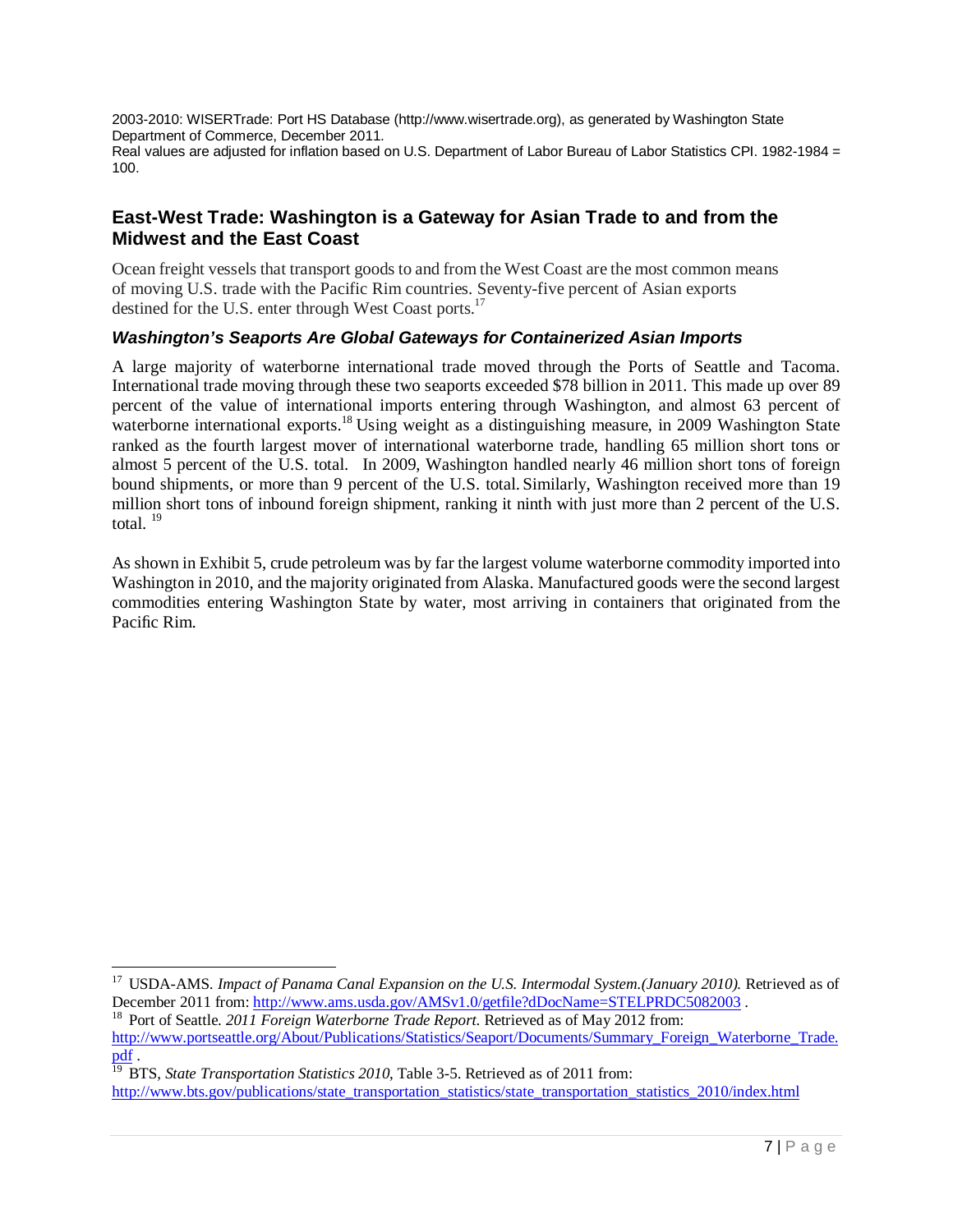# **Exhibit 5: Goods Entering Washington State by Water\***

2010, Million Tons



\* Excludes goods originating and terminating in Washington.

U.S. Army Corps of Engineers Navigation Data Center - Waterborne Commerce Statistics Center. *2010 Commodity Movements from the Public Domain Database. State to State by Destination and Origin.* Retrieved as of May 2012 from: www.iwr.usace.army.mil/ndc/wcsc/wcsc.htm

# *Seattle and Tacoma Are Washington's Major Container Ports*

As shown in Exhibit 6, the Ports of Seattle and Tacoma handle the majority of Washington's international waterborne imports along with other combined ports along the Puget Sound. Both the Port of Seattle and the Port of Tacoma experienced declining total international container movements between 2006 and 2009. The trend at the Port of Tacoma reversed in 2011 and its international container traffic increased 2.3% compared to 2010 (Exhibit 7). The international container traffic for Port of Seattle increased 42% from 2009 to 2010, and then experienced a slight decrease (6%) in 2011.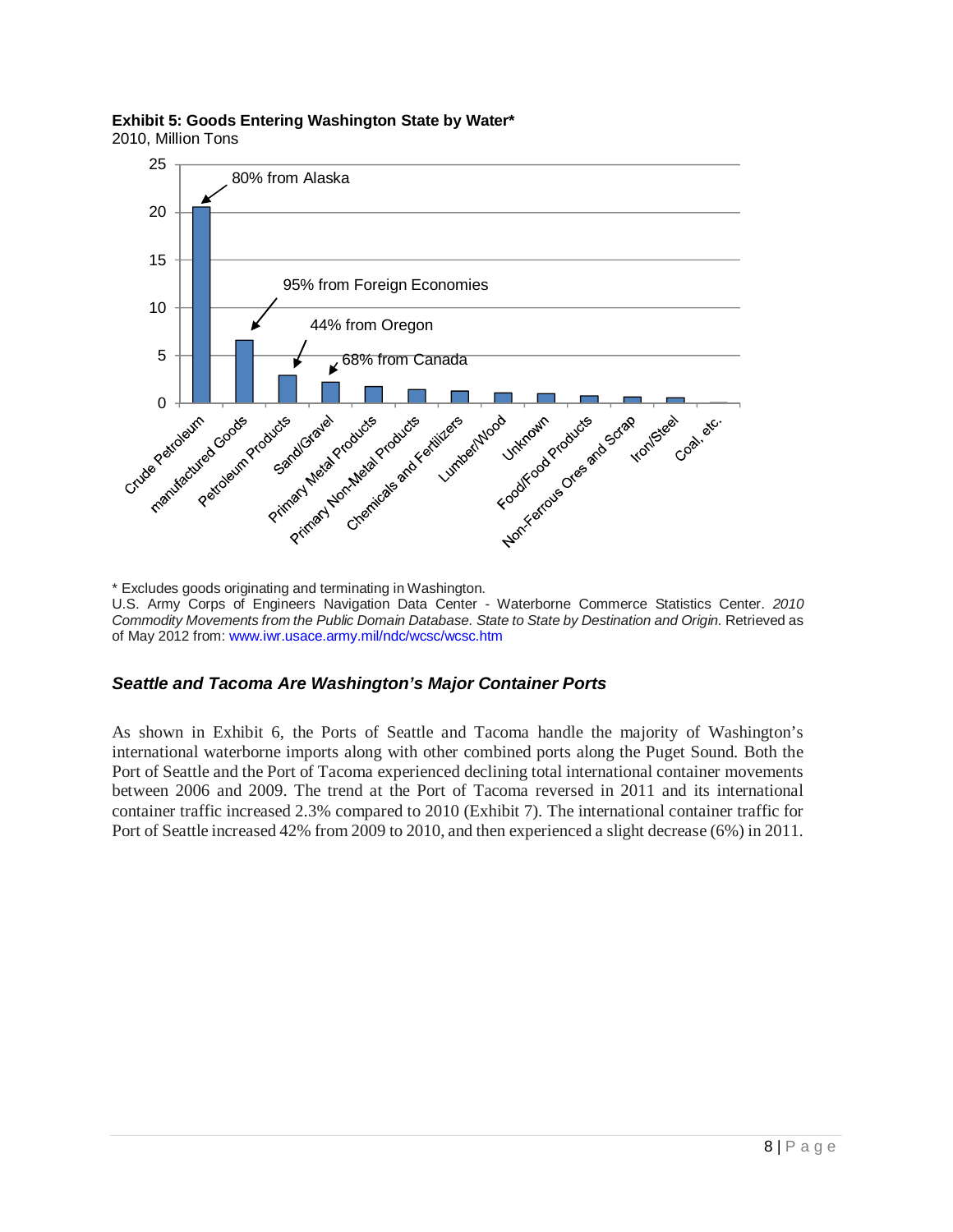

# **Exhibit 6: International Imports Entering Washington's Seaports.**

U.S. Army Corps of Engineers Navigation Data Center - Waterborne Commerce Statistics Center. *2009 Waterborne Commerce of the United States Waterways and Harbors.* Retrieved as of August 2011 from: http://www.ndc.iwr.usace.army.mil//wcsc/webpub09/Part4\_Ports\_tonsbyTT\_Dr\_Yr\_commCY20 09-2005.HTM



Thousands of TEUs



Port of Seattle. *About the Port. Containerized Cargo in TEUs.* Retrieved as of December 2011 from: http://www.portseattle.org/About/Publications/Statistics/Seaport/Pages/10-Year-History.aspx Port of Tacoma. *About the Port. Monthly Cargo Statistics.* Retrieved as of December 2011 from: http://www.portoftacoma.com/Page.aspx?nid=155

In 2010 Washington's two largest seaports, the Port of Seattle and the Port of Tacoma, ranked as the third largest container port complex behind Los Angeles/Long Beach and New York/New Jersey. The two ports combined handled more than 2.2 million twenty-foot equivalent units (TEUs), which is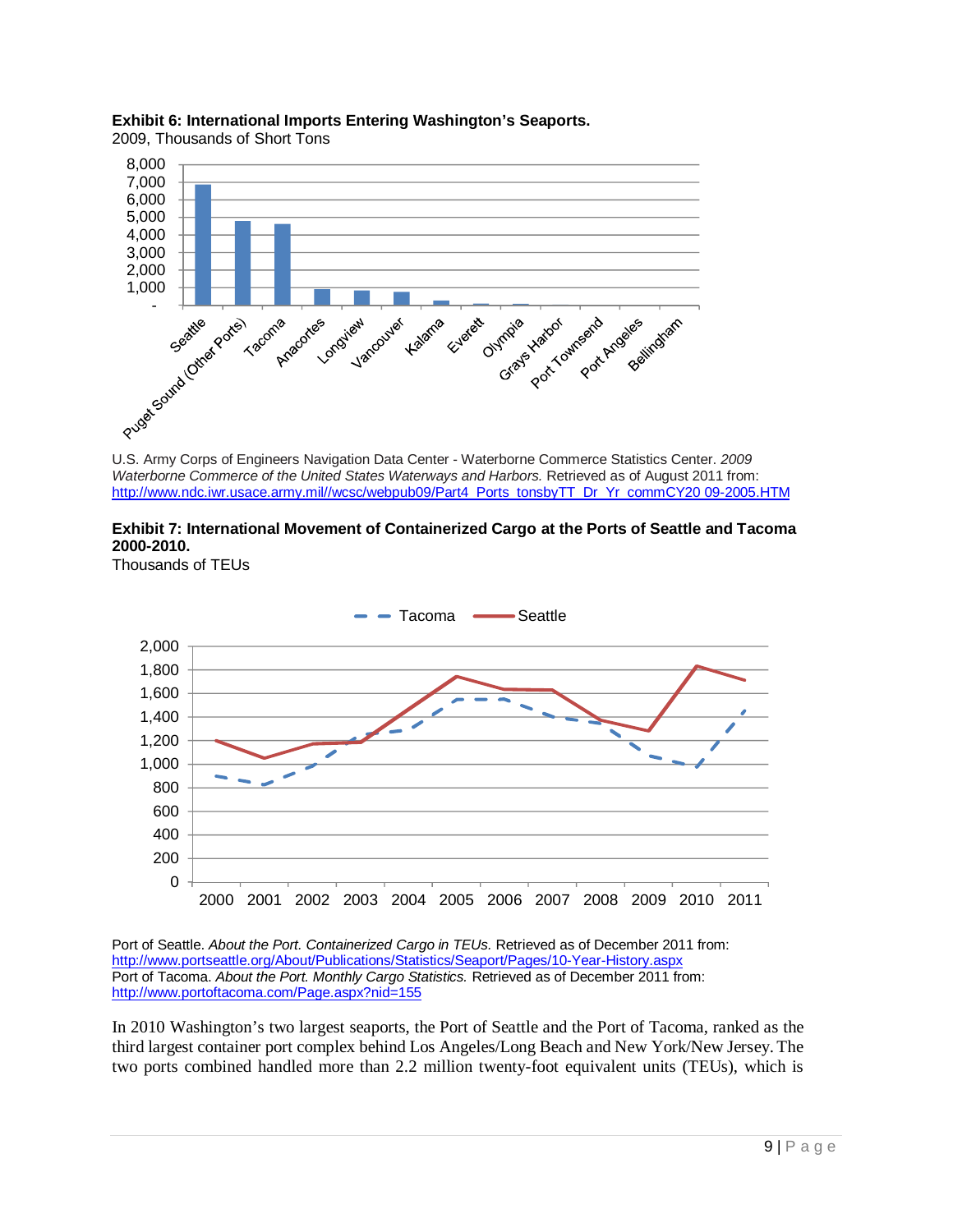equal to 7.7 percent of all U.S. containerized exports and 8.3 percent of U.S. containerized imports.<sup>20</sup> By value, primary imports to the Port of Seattle are electrical and general machinery. Reflecting the Puget Sound's status as an import gateway, the value of imports exceeded exports at the Ports of Seattle and Tacoma by a ratio of over two to one: \$64.6 billion to \$32.6 billion in 2011.<sup>21</sup>

### *Washington's Two Major Ports Are Investing*

As the globalized economy continues to evolve and develop, so to must Washington's ports. The Port of Seattle has recently obtained six new cranes that will allow it to handle the largest container ships in the world. The port is also modernizing and replacing grain facility equipment and controls that will allow it to maximize operational efficiency and continue grain terminal operation.<sup>22</sup>

Meanwhile, the Port of Tacoma is similarly undergoing improvements and expansion to continue to support the changing needs of international trade. They have added 600 feet to the terminals existing 2,000-foot berth that will, like Seattle, allow it to serve the world's largest of container ships.<sup>23</sup>

#### *Washington's Rail Corridors Move Containers to U.S. Markets*

Railroads play a major part in the movement of containers, automobiles, and merchandise from Washington's seaports to final markets. In 2007 roughly 40 percent of the state's rail traffic was related to activity at the ports.<sup>24</sup>

In 2010 the Washington state rail system carried 115.8 million tons of freight; 58.3 million tons arrived in the state from other states and Canada, while 18.5 million tons shipped from the Washington to other states and Canada. Over 39.0 million tons moved within the state's borders or through the state without loading and unloading. Farm products are the primary commodity and made up 35% of the total rail freight tonnage in Washington<sup>25</sup>.

In 2007, 72 percent of the freight shipped and received via Lower Columbia ports in Washington was moved by rail, and 34 percent via Puget Sound ports by rail. Rail accounted for approximately 40 percent of total Puget Sound container tonnage. Rail tonnage is dominated by corn, soybeans and sorghum shipped in from the Midwest, but is also critical for containerized cargo and automobiles<sup>26</sup>.

l

<sup>&</sup>lt;sup>20</sup> U.S. Department of Transportation Maritime Administration (MARAD). Official U.S. Waterborne Transportation Statistics: *U.S. Imports by U.S. Customs District and Port – 2010.* 

<sup>21</sup> Port of Seattle. *2011 Foreign Waterborne Trade Report*. Retrieved as of May 2012 from:

http://www.portseattle.org/About/Publications/Statistics/Seaport/Documents/Summary\_Foreign\_Waterborne\_Trade. pdf

<sup>22</sup> Port of Seattle. *News Room.* Retrieved as of December 2011 from:

http://www.portseattle.org/Newsroom/News-Releases/Pages/default.aspx

<sup>&</sup>lt;sup>23</sup> Port of Tacoma. *News and Information*. Retrieved as of December 2011 from:

http://www.portoftacoma.com/Page.aspx?nid=41

<sup>&</sup>lt;sup>24</sup> BST Associates. *2009 Marine Cargo Forecast: Technical Report Final. (March 23, 2009). Prepared for the* Washington Public Ports Association and the Washington State Department of Transportation. Retrieved as of August 2011 from:

http://www.wsdot.wa.gov/NR/rdonlyres/575F0BFF-16FF-4699-9005-32766227B3BE/0/MCF2009FinalReport3232 009.pdf

<sup>&</sup>lt;sup>25</sup> WSDOT State Rail and Marine Office. 2010 Surface Transportation Board Waybill Data Analysis.

<sup>26</sup> BST Associates. *2009 Marine Cargo Forecast: Technical Report Final. (March 23, 2009*). Prepared for the Washington Public Ports Association and the Washington State Department of Transportation. Retrieved as of August 2011 from:

http://www.wsdot.wa.gov/NR/rdonlyres/575F0BFF-16FF-4699-9005-32766227B3BE/0/MCF2009FinalReport3232 009.pdf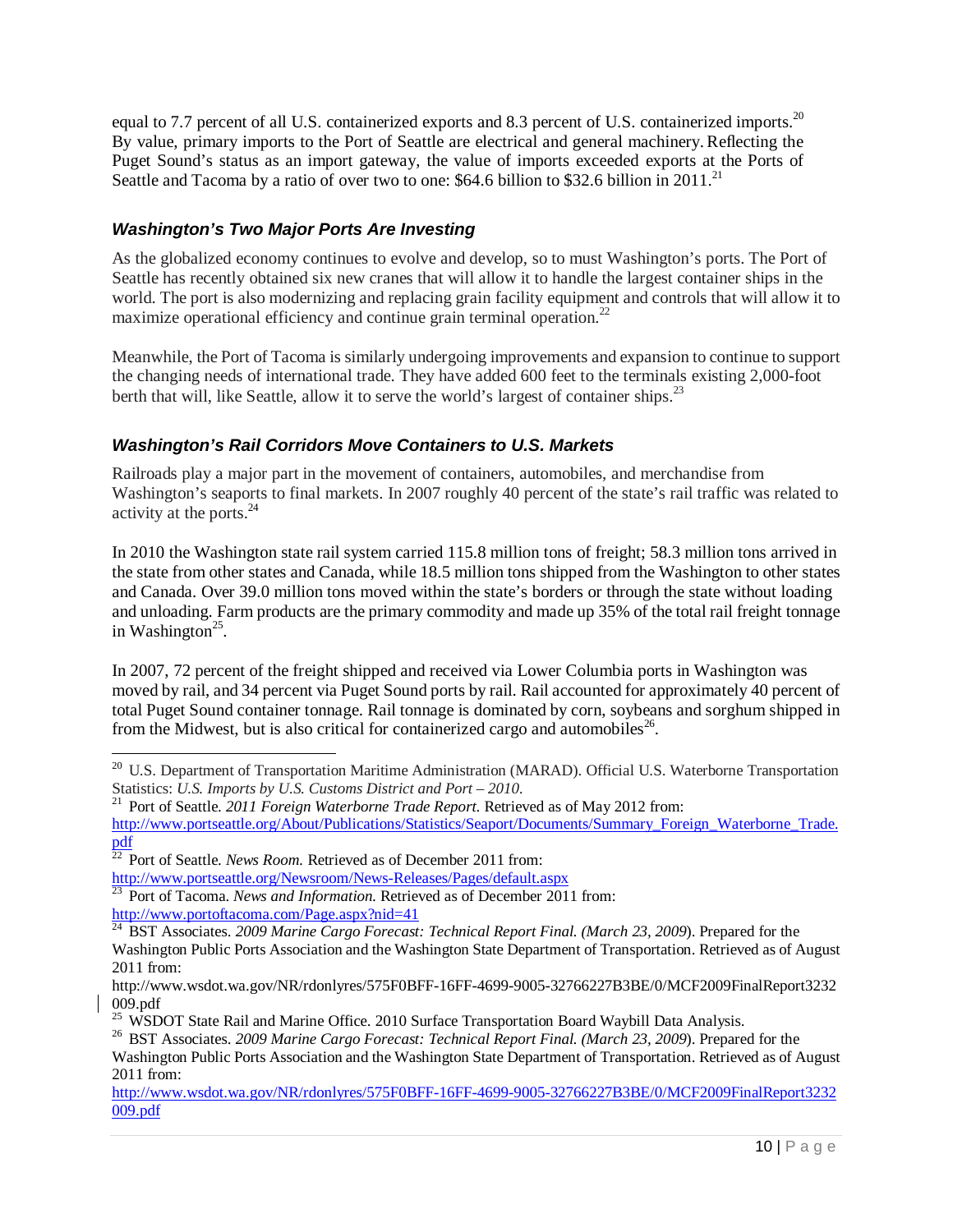# *Operations of Washington State's Mainline Railroads*

The BNSF Railway Company owns and operates three east-west rail corridors in Washington: Stevens Pass, Stampede Pass, and the Columbia Gorge. The Union Pacific Railroad (UP) also owns and operates an east-west rail corridor just south of the Washington-Oregon border. Exhibit 8 displays the current and projected operations of mainlines in Washington.

Both BNSF and UP also operate on north-south corridors in western Washington. Capacity on these lines is important because trains must move on them to get from seaports or rail yards to the east-west lines. Additionally, these lines are used to move commuters and Amtrak trains in the greater Puget Sound region. BNSF has worked closely with the state to increase capacity of its north-south and east-west routes. Since 2008, 38 new or expanded facilities have undergone construction in Washington, using more than \$226 million in BNSF investments.<sup>27</sup>

|                                                          | <b>Baseline</b><br>Year |         |             | <b>Moderate Growth Scenario</b> |             | <b>High Growth Scenario</b> |             |         |             |
|----------------------------------------------------------|-------------------------|---------|-------------|---------------------------------|-------------|-----------------------------|-------------|---------|-------------|
| <b>Line Segment</b>                                      | 2011                    | 2020    |             | 2030                            |             | 2020                        |             | 2030    |             |
|                                                          | Average                 | Average | <b>Peak</b> | Average                         | <b>Peak</b> | Average                     | <b>Peak</b> | Average | <b>Peak</b> |
| Pasco, WA to Wishram,<br>WA (BNSF)                       | 45                      | 51      | 56          | 61                              | 67          | 57                          | 62          | 72      | 80          |
| Wishram, WA to<br>Vancouver, WA (BNSF)                   | 41                      | 46      | 51          | 56                              | 61          | 52                          | 57          | 67      | 74          |
| Pasco, WA to Spokane,<br>WA (BNSF)                       | 45                      | 59      | 65          | 73                              | 80          | 71                          | 78          | 93      | 102         |
| Spokane, WA to Sand<br>Point, ID (BNSF)                  | 59                      | 75      | 83          | 92                              | 101         | 87                          | 96          | 112     | 124         |
| Vancouver, WA to<br>Kalama/Longview, WA<br>(Joint Line)  | 63                      | 74      | 81          | 98                              | 108         | 83                          | 92          | 112     | 123         |
| Kalama/Longview, WA<br>to Tacoma, WA (Joint<br>Line)     | 57                      | 71      | 78          | 94                              | 103         | 79                          | 87          | 105     | 115         |
| Tacoma, WA to Auburn,<br>WA (Joint Line)                 | 81                      | 93      | 102         | 114                             | 125         | 99                          | 108         | 122     | 134         |
| Auburn, WA to Seattle.<br>WA (Joint Line)                | 81                      | 94      | 103         | 119                             | 131         | 102                         | 112         | 131     | 144         |
| Seattle, WA to Everett,<br>WA (BNSF)                     | 51                      | 63      | 69          | 75                              | 83          | 70                          | 77          | 87      | 96          |
| Everett, WA to Blaine,<br>WA (BNSF)                      | 17                      | 26      | 28          | 35                              | 38          | 34                          | 37          | 47      | 51          |
| Everett, WA to Spokane,<br>WA via Stevens Pass<br>(BNSF) | 18                      | 21      | 23          | 24                              | 26          | 21                          | 23          | 24      | 26          |
| Auburn, WA to Pasco,<br>WA via Stampede Pass<br>(BNSF)   | $6\phantom{1}$          | 14      | 16          | 19                              | 21          | 20                          | 22          | 27      | 30          |

**Exhibit 8: Current and Projected Number of Trains on Rail Line Segments**  (Based on Peak Day Train Volumes and Assuming Operation of 8,000-ft Trains)

Note: Train numbers represent average daily volume. Short term peak volumes may exceed daily average by 10%. For all non-unit trains, growth is absorbed by existing trains before adding additional trains. Train volumes include locals, switchers and non-revenue movements.

BTS Associates. Pacific Northwest Marine Cargo Forecast Update and Rail Capacity Assessment. Prepared for Pacific Northwest Rail Coalition. Retrieved as of May 2012 from

http://extra.bellinghamherald.com/pdf/news/portfreightstudy.pdf

 $27$  BNSF. Washington: A Crucial Gateway for International Trade. (May 2011).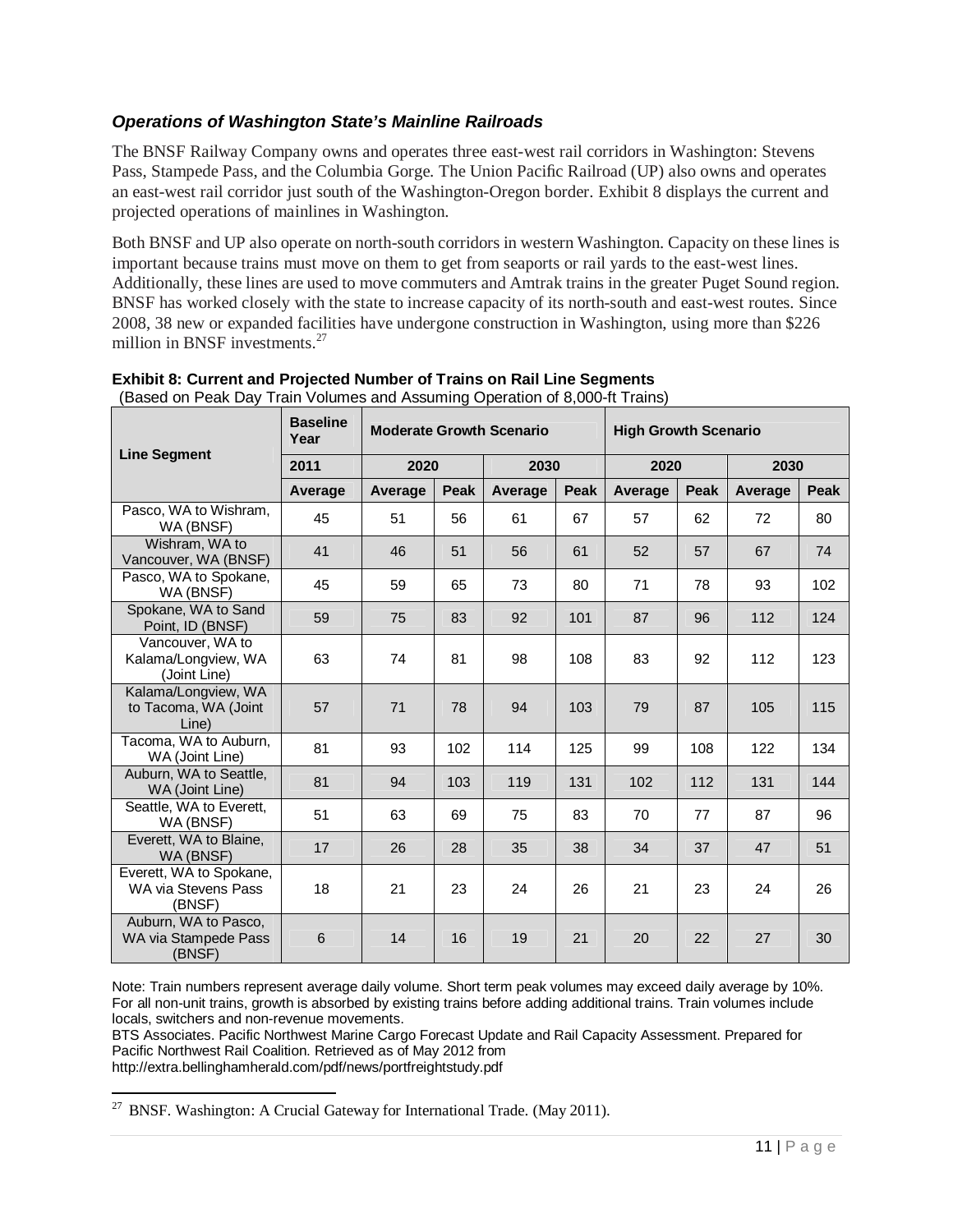# *Highways Are Also Important East-West Freight Corridors*

As shown in Exhibit 9, there is also international trade moving on highway corridors in Washington.



**Exhibit 9: Major Flows by Truck To, From, and Within Washington: 2007** 

Note: Major flows include both domestic and international freight moving by truck on highway segments with at least 25 FAF (Freight Analysis Framework) trucks per day and between places typically more than fifty miles apart.

U.S. Department of Transportation, Federal Highway Administration, Office of Freight Management and Operations. *Freight Analysis Framework, version 3.1.2, 2011*. Retrieved as of November 2011 from: http://ops.fhwa.dot.gov/freight/freight\_analysis/state\_info/washington/truckflow.htm .

I-90 and Snoqualmie Pass are the main highway routes for east-west commerce in Washington. This route connects eastern Washington agriculture business and other industries with urban markets in northwest Washington and Puget Sound, along with global markets via the Port of Seattle and Tacoma. I-90 Snoqualmie Pass moved 6,600 daily trucks and 36.6 million tons of freight annually in  $2010^{28}$ . Snoqualmie Pass closure due to severe weather hinders the through movement of freight and east-west commerce and has big economic impacts. Eighty-nine hours of I-90 closure due to winter weather in January – February 2008 resulted in a total of \$27.89 million freight-related economic losses $^{29}$ .

l

<sup>&</sup>lt;sup>28</sup> WSDOT. Washington State Freight and Goods Transportation System 2011 Update.

<sup>&</sup>lt;sup>29</sup> WSDOT. Storm-related Closures of I-5 and I-90: Freight Transportation Economic Impact Assessment Report, Winter 2007-2008.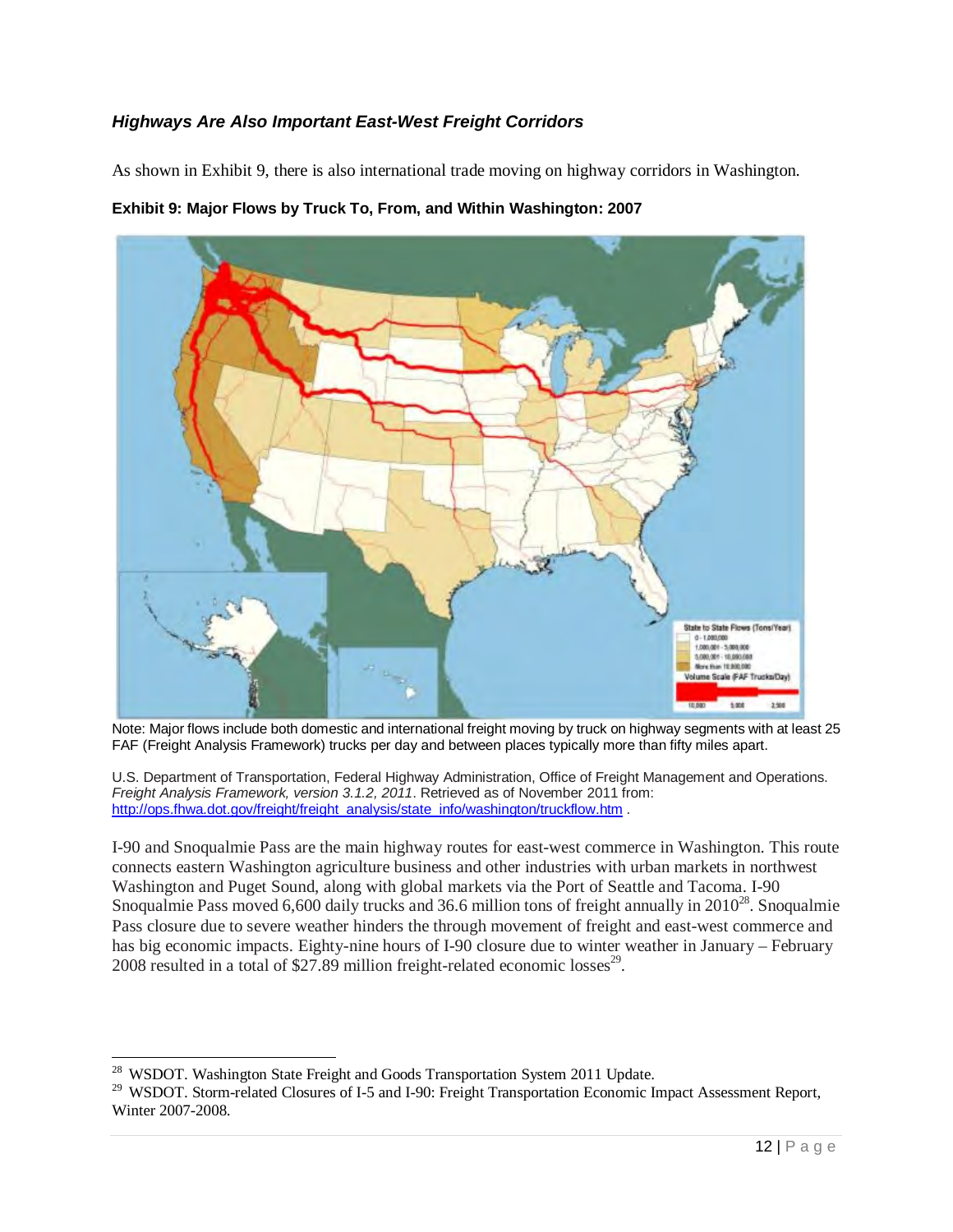# **Agricultural Exports: Washington Moves American Products to the Pacific Rim**

Non-containerized bulk products are also exported to the Pacific Rim through Washington's Seaports. In 2007, 88 percent of non-containerized goods leaving the Pacific Northwest's seaports were bound for Asian markets; 30 percent to China alone.<sup>30</sup> Pacific Northwest grain and oilseed exports are expected to increase from 20.1 million metric tons in 2010 to 39.1 million metric tons in 2030 under a moderate growth forecast, and expected to reach 53.3 million metric tons in 2030 under the high growth forecast<sup>31</sup>.

Exhibit 10 shows that, by weight, food and food products, primarily grain, were the most significant commodities exported through Washington's seaports in 2010. Other important international exports were lumber and wood products, as well as petroleum products heading down the Pacific coast to Oregon and California.



#### **Exhibit 10: Food and Food Products Leave Washington State by Water\***  2010, Million Tons

\*Excludes goods originating and terminating in Washington.

l

U.S. Army Corps of Engineers Navigation Data Center - Waterborne Commerce Statistics Center. *2010 Commodity Movements from the Public Domain Database. State to State by Destination and Origin.* Retrieved as of May 2012 from: www.iwr.usace.army.mil/ndc/wcsc/wcsc.htm

<sup>30</sup> BST Associates. *2009 Marine Cargo Forecast: Technical Report Final. (March 23, 2009*). Prepared for the Washington Public Ports Association and the Washington State Department of Transportation. Retrieved as of August 2011 from:

http://www.wsdot.wa.gov/NR/rdonlyres/575F0BFF-16FF-4699-9005-32766227B3BE/0/MCF2009FinalReport3232 009.pdf

<sup>&</sup>lt;sup>31</sup> BST Associates. Pacific Northwest Marine Cargo Forecast Update and Rail Capacity Assessment: Final Report. (December 2011). Prepared for Pacific Northwest Rail Coalition. Retrieved as of May 2012 from: http://extra.bellinghamherald.com/pdf/news/portfreightstudy.pdf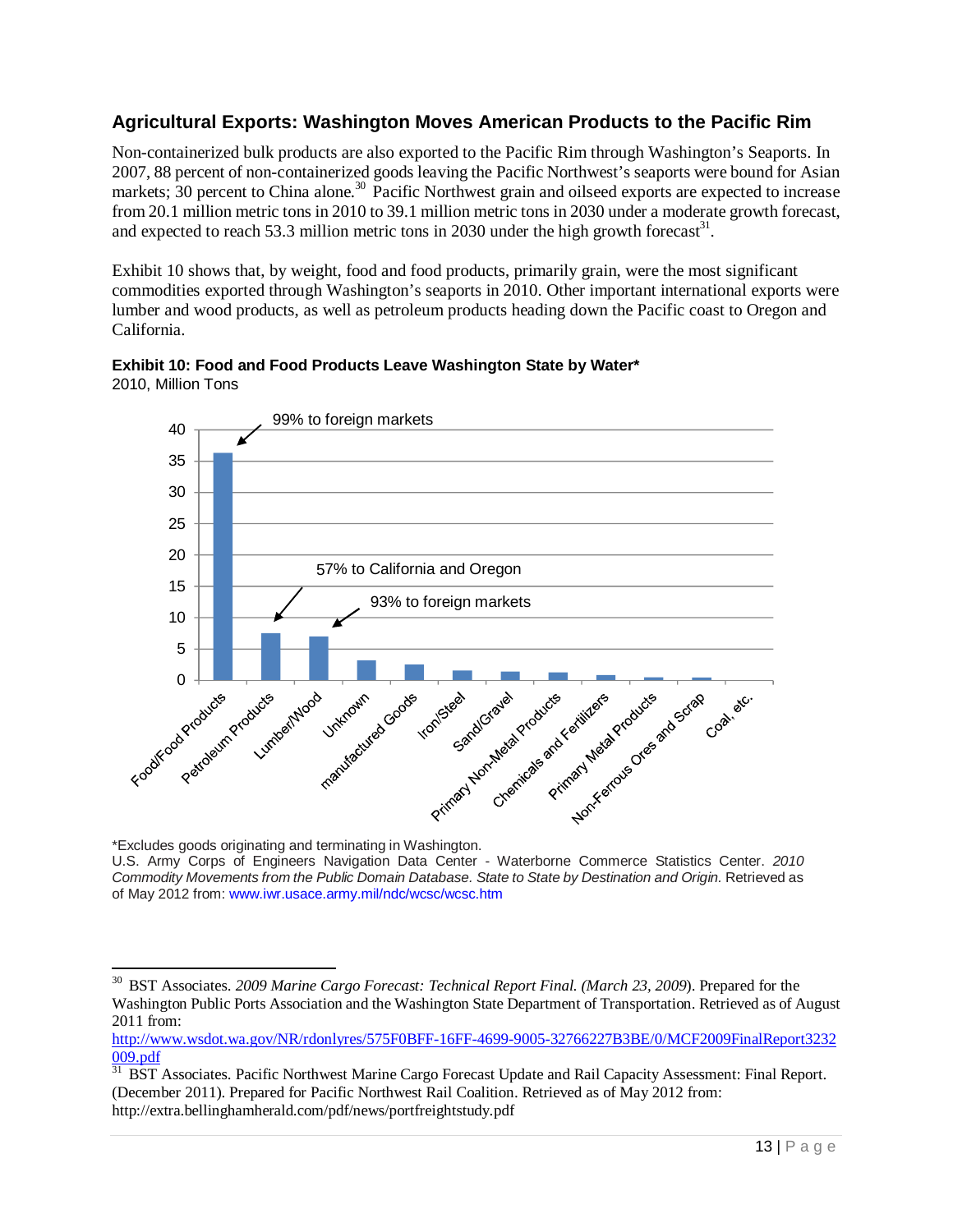# **Washington's Columbia River Ports Are Gateways for Agricultural Exports**

Columbia River seaports, especially the Ports of Vancouver, Kalama, and Longview, play major roles in the movement of exported agricultural products. These ports face competition from the Mississippi River and Gulf Coast ports, although they are less exposed than their Puget Sound counterparts because of the volume of grain that is shipped to these ports by barge.<sup>32</sup> As shown in Exhibit 11, these ports rank relatively high in international waterborne exports, particularly by weight.

#### **Exhibit 11: Foreign Shipments Leaving Washington's Seaports in 2009**  Thousands of Short Tons

 $\overline{a}$ 

#### **Columbia River Channel Improvements Project**

In 2010, the culmination of a 20-year endeavor was completed in a collaborative effort between the U.S. Army Corps of Engineers and six Oregon and Washington Ports. The improvement project deepens the 103 miles of the Columbia River navigation channel extending from near Portland and Vancouver to the mouth of the river. The deepening was vital to the export abilities of the state as the now 43 foot deep channel can accommodate the larger, more fuel-efficient ships that transport most bulk cargo and containers.

Columbia River Channel Coalition. *Columbia River Channel Improvements Project.* Retrieved as of December 2011 from: http://www.columbiariverchannel.com/



U.S. Army Corps of Engineers Navigation Data Center - Waterborne Commerce Statistics Center. *2009 Waterborne Commerce of the United States Waterways and Harbors.* Retrieved as of August 2011 from: http://www.ndc.iwr.usace.army.mil//wcsc/webpub09/Part4\_Ports\_tonsbyTT\_Dr\_Yr\_commCY2009-2005.HTM

<sup>32</sup> BST Associates. *2009 Marine Cargo Forecast: Technical Report Final. (March 23, 2009*). Prepared for the Washington Public Ports Association and the Washington State Department of Transportation. Retrieved as of August 2011 from:

http://www.wsdot.wa.gov/NR/rdonlyres/575F0BFF-16FF-4699-9005-32766227B3BE/0/MCF2009FinalReport3232 009.pdf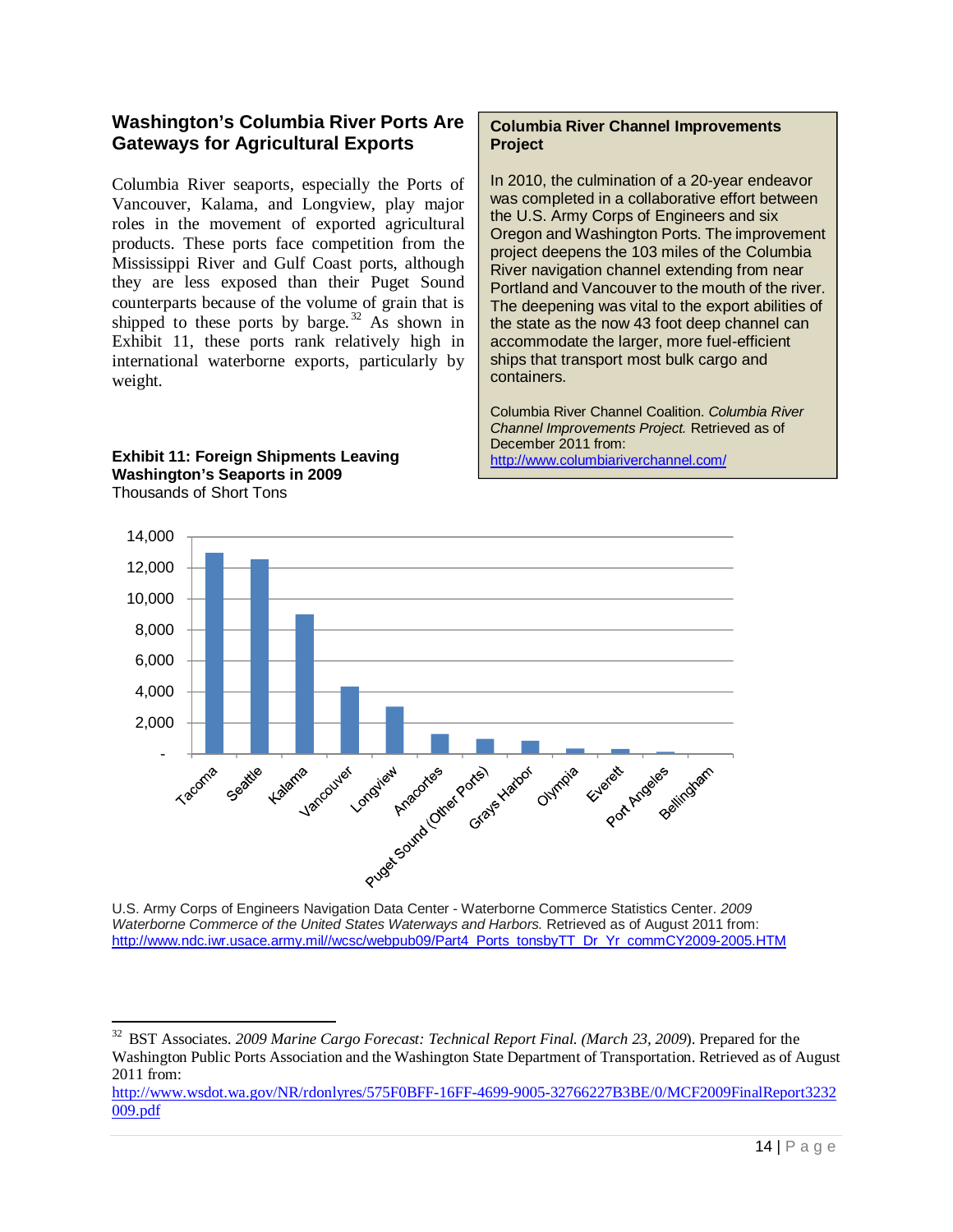#### **Port of Vancouver**

The Port of Vancouver has four-mile long waterfront and five marine terminals that provide 13 shipping berths. In 2011 it received 457 vessel calls and handled 5.6 million tons of cargo<sup>33</sup>. The port handled much more exports than imports, with 85 percent of its freight tonnage as exports. Wheat, scrap steel, bulk minerals and pulp are among its top export commodities, while steel, wind turbines, pulp, liquid bulk and automobiles are its top import commodities. Japan, Australia, China, Europe, and South Korea are Port of Vancouver's top five trading partners<sup>34</sup>.

The Port of Vancouver's Terminal Two serves as its grain elevator wharf, and is leased by United Grain Corporation. This grain terminal is the largest wheat exporting elevator on the U.S. West Coast and among the most efficient handlers of grain in the world. It exported a total of 3.6 million metric tons of grain products in 2011. The facility can unload 40,000 bushels per hour and load at a rate of 80,000 bushels an hour. The elevator has a storage capacity of 5 million bushels and is continually being expanded and improved.<sup>35</sup>

The Port of Vancouver is a hub of industrial jobs in Southwest Washington. The port activities support 2,300 direct jobs, and nearly 17,000 jobs in the community. The Port has more than 50 industrial and marine tenants, and more than two million square feet in warehouses for industrial and marine activities at the port. Currently nearly 108 acres are being prepared for development at the port's Centennial Industrial Park<sup>34</sup>.

#### **Port of Kalama**

The seven mile long Port of Kalama handles more bulk exports (e.g. grain, potash, and minerals) than any other port in the state, with 8.7 million metric tons of bulk cargo exported in 2011. This volume ranks it second only to Portland in the region. Corn, wheat and soybeans are the major export commodities of the port and shipped to Pacific Rim counties- mostly China, Japan, Korea and Taiwan. The port receives over 90,000 rail cars and 250 vessel calls each year.

To meet rising demands and to maintain competitiveness, the Port of Kalama has made substantial investments, \$36 million, in infrastructure improvements and expansion that is expected to increase Kalama Export facility throughput by 25 percent. Other improvements in recent years include additional rail, along with a hopper pit and dock improvements. This year, they plan to add a new dock and handling facilities.<sup>36</sup>

#### **Port of Longview**

 $\overline{a}$ 

In 2010, Longview experienced its third consecutive record setting revenue year, grossing more than \$27.7 million in operating revenue. During 2010, the port handled 154 vessel calls, and 2.3 million metric tons of cargo, a 55 percent increase over 2009. It is largely due to a 70 percent increase in exports, particularly export logs and agricultural exports bound for Asia<sup>37</sup>. The Port of Longview has seven marine berths, of which it operates five. The remaining two berths are operated by Kinder Morgan and Export

<sup>33</sup> http://www.portvanusa.com/sites/default/files/tonnage-End%20of%20Year%202011.pdf

<sup>&</sup>lt;sup>34</sup> Port of Vancouver. Port 2012 Quick Facts. Retrieved as of May 2012 from:

http://www.portvanusa.com/sites/default/files/tinymce/files/PORT-0165%202012%20Facts%20Book\_FPO.pdf <sup>35</sup> Port of Vancouver. Retrieved as of November 2011 from: http://www.portvanusa.com/marine-terminals/dry-bulk

<sup>36</sup> Port of Kalama. *Trade Winds, Winter 2011.* Retrieved as of November 2011 from: http://www.portofkalama.com/news\_and\_notices

Port of Kalama. *Fast Facts 2010.* Retrieved as of November 2011 from: http://www.portofkalama.com/news\_and\_notices

 $37$  Port of Longview. 2010 Annual Report. Retrieved as of May 2012.

http://www.portoflongview.com/Portals/0/Documents/Document-Library/Financial/10%20Annual%20Report.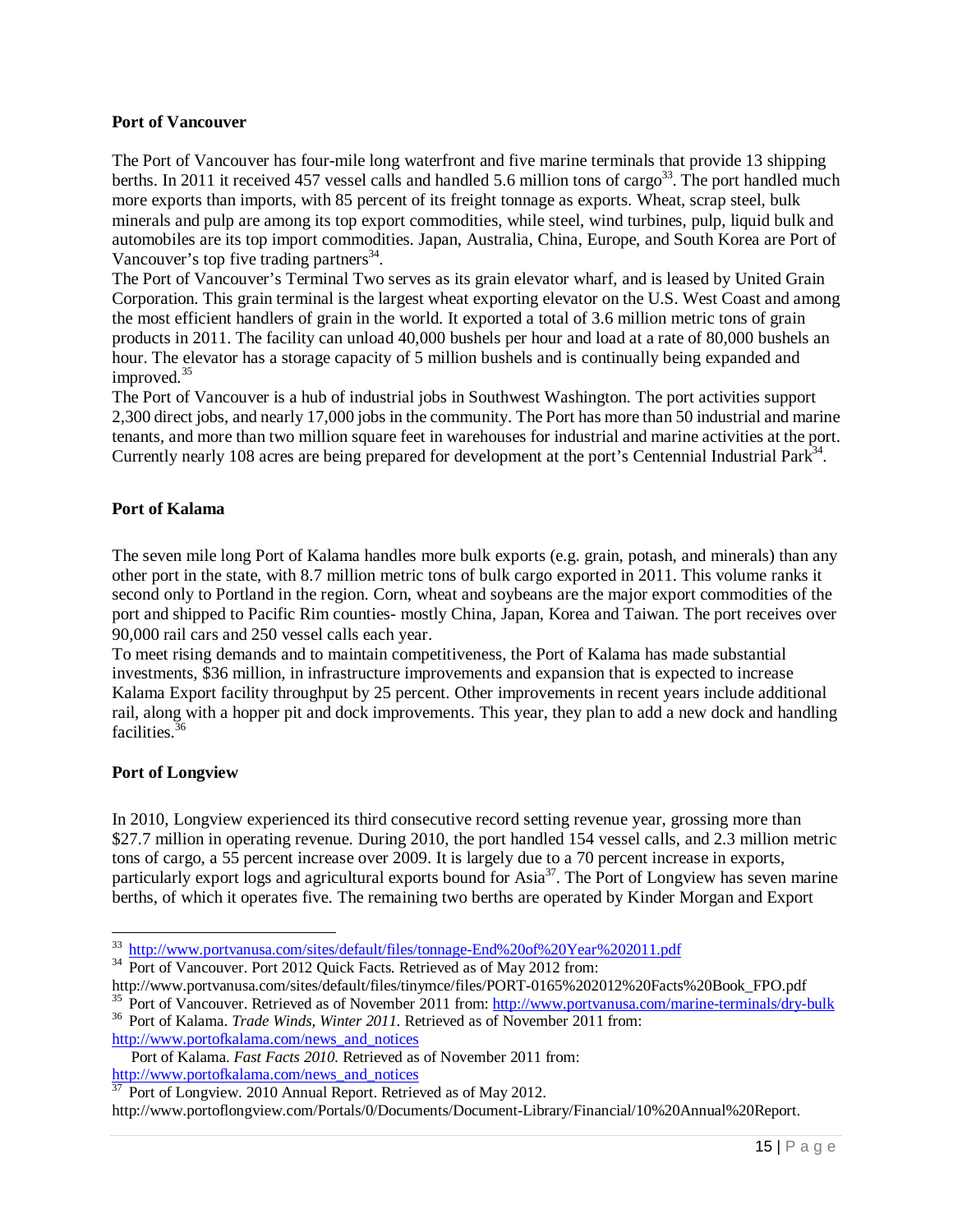Grain Terminal (EGT). Dry bulk is the leading cargo, primarily chemicals, minerals, and agricultural products. Three berths are used for exports of agricultural and mineral products only, while three others handle imports and exports of project cargo and dry bulk commodities, steel and logs. The remaining import berth primarily handles salt<sup>38</sup>.

EGT invested more than \$200 million in Port of Longview to build a grain terminal and completed the construction in fall 2011. The terminal is served by BNSF Railway and UP Railroad mainlines with a dedicated spur to the Port, and can accommodate six 110-car shuttle trains at any time. The export facility handles corn, wheat, soybeans, and DDGs (Dried Distillers Grains) through both barge and rail, and is able to unload 120,000 bushels of grain per hour. The terminal will generate significant benefits for the Port community. It is expected to more than double the number of vessels calling on the Port of Longview, generate \$5 to \$8 million in annual revenue for the port, and offer American farmers greater access to global markets, including Japan, South Korea, China, and Taiwan<sup>39</sup>.

#### **Port of Grays Harbor**

The Port of Grays Harbor continues to show signs of growth and diversification. In 2010, the port's cargo exports increased 85 percent increase over 2009. New contracts in 2010 began to increase the automotive exports handled by the Port of Grays Harbor; in 2010 they moved one third of the west coast's auto exports in conjunction with Pasha Automotive Services.

Dry bulk exports topped one million tons in 2010. Additionally, construction of dry bulk storage silos will increase the capacity for future export volumes. Recent rail investments have also been approved to accommodate the growing automobile and grain export operations of the port..<sup>40</sup>

#### **Rail and Barge Bring Agricultural Products to the Lower Columbia Ports**

Agricultural products such as wheat, corn, and soybeans, from the Midwest and eastern Washington, travel by barge and rail to these Lower Columbia seaports. The majority of commodities destined for Washington State, based on railroad waybills, are agricultural products. These commodities by tonnage are shown in Exhibit 12.

<sup>38</sup> HDR. *Port Master Plan Report. HDR Project Number 144429.* June 14, 2011.

<sup>39</sup> EGT. http://www.egtgrain.com/facility/

<sup>40</sup> Port of Grays Harbor. *Grays Harbor to Increase rail Capacity on Washington's Coast.* Retrieved as of November 2011 from: http://www.portofgraysharbor.com/news/Increase-Rail-Capacity.php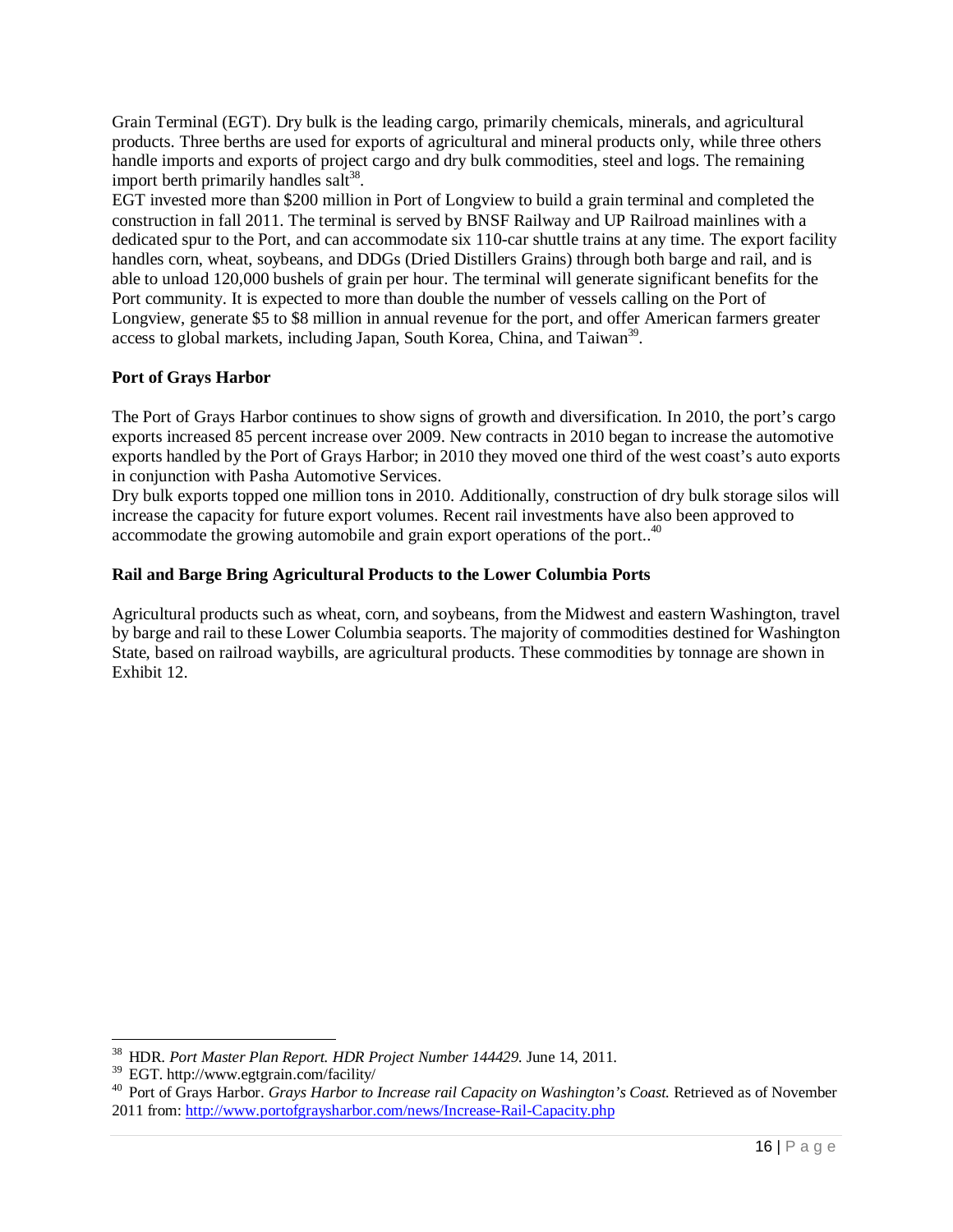#### **Exhibit 12: Farm Products Comprise the Majority of Goods Bound for Washington by Rail**



AAR. *Freight Railroads in Washington-2009.* Association of American Railroads. Retrieved as of August 2011 from: http://www.aar.org/Railroads-States/Washington-2009.pdf

In 2007, rail and barge moved more than 80 percent of the freight shipped and received via the Lower Columbia ports of Washington, with rail alone accounting for 72 percent. All dry bulk cargo bound for the Lower Columbia ports, mostly grain, arrived by rail.Rail accounts for 83 percent of the inland movements of dry bulks, all of the grain exported from the Puget Sound is received by rail; more than 80 percent of the Puget Sound ports' share of dry bulk traffic moves by rail<sup>41</sup>.

Washington's rail traffic increased by 13 percent in 2010, after declining 11 percent in 2009 due to the economic recession. The primary reason for the traffic increase is greater rail traffic passing through Washington. Flows increased origins in Montana, North Dakota, and Saskatchwan; and increased to destinations in British Columbia, Oregon, and California. Shipments terminating, originating and moving within Washington all increased $42$ .

#### **The Columbia River Barge System Supports U.S. Agriculture**

The river system is the freight lifeline for the inland Northwest and the Midwest, connecting upriver ports with lower Columbia River export load centers. Barge traffic along the Columbia and Snake Rivers brings grain and other bulk goods downriver to lower Columbia River ports. 4.7 million tons of wheat was moved down the Columbia-Snake River system by barges, accounting for 74% of the total downstream shipments. More than 35 different commodities move up and down the river system, with about three times as much downstream as upstream (Exhibit 13). $43$ 

<sup>41</sup> BST Associates. *2009 Marine Cargo Forecast: Technical Report.* March 23, 2009.

<sup>&</sup>lt;sup>42</sup> WSDOT State Rail and Marine Office. 2010 Surface Transportation Board Waybill Data Analysis.

<sup>&</sup>lt;sup>43</sup> Simmons, Sara and Ken Casavant. FPTI Research Report #1. "Historical Waterborne Commerce on the Columbia-Snake River System: Commodity Movements Up and Down River, 1991-2010." November 2010.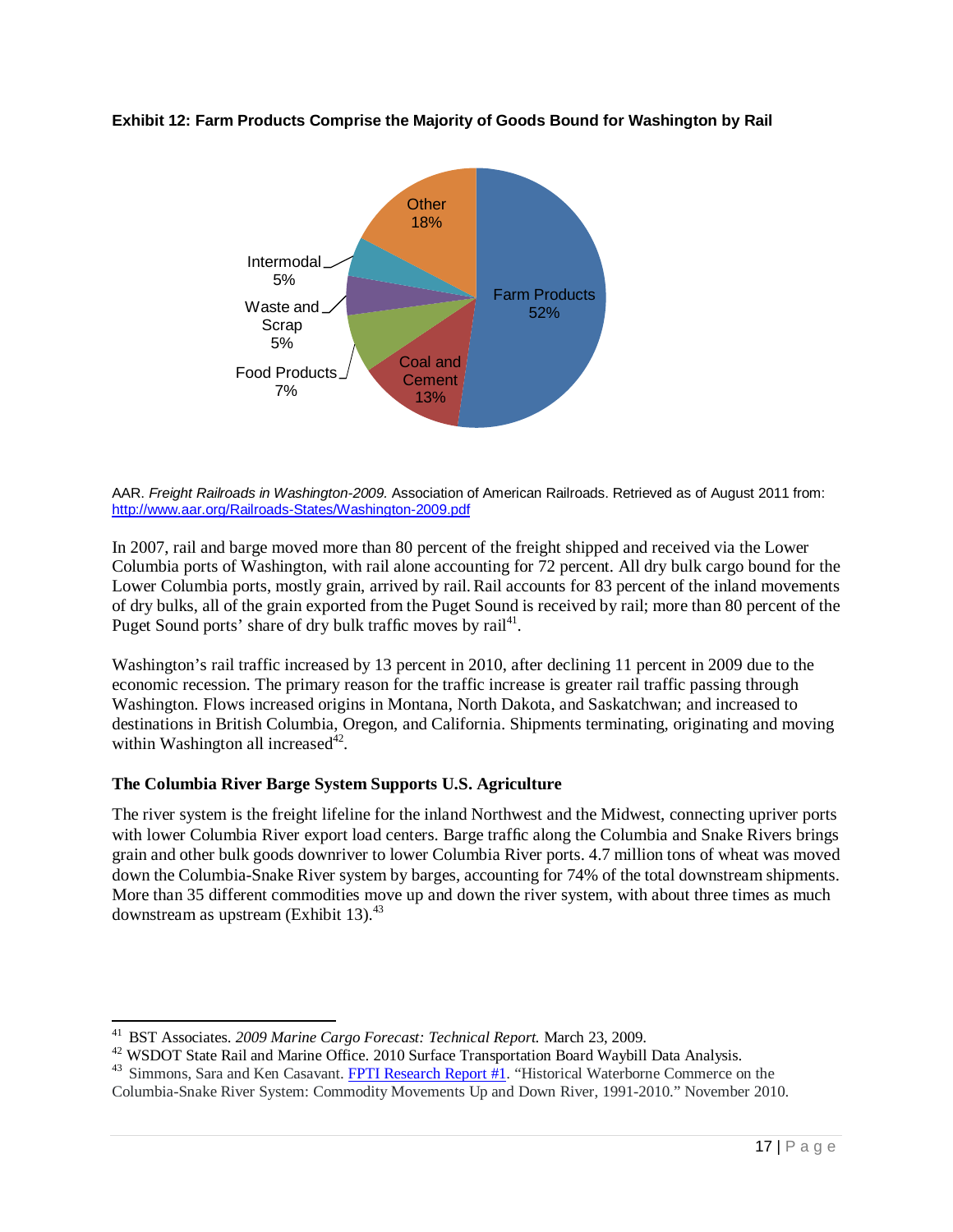| <b>Columbia-Snake River System</b>                                     |           |
|------------------------------------------------------------------------|-----------|
| Downstream                                                             | Tons      |
| Wheat                                                                  | 4,750,234 |
| Forest Products (Lumber, Logs & Woodchips)                             | 811,240   |
| Other                                                                  | 402,361   |
| Sand, Gravel, Stone; Limestone Flux & Calcereous Stone; Phosphate Rock | 376,607   |
| Rye, Barley, Rice, Sorghum & Oats                                      | 2,240     |
| <b>Total Shipments (tons)</b>                                          | 6,342,682 |
| Upstream                                                               | Tons      |
| Distillate, Residual & Other Fuel Oils                                 | 946,151   |
| Gasoline, Jet Fuel & Kerosene                                          | 732,747   |
| Waste Material (Garbage, Landfill, Sewage Sludge & Waste Water)        | 238,062   |
| Other                                                                  | 122,309   |
| Fertilizer (Nitrogenous, Potassic, Phosphoric)                         | 45,460    |
| Total Shipments (tons)                                                 | 2,084,729 |

**Exhibit 13: Barge Traffic on the Columbia-Snake River System, 2010** 

Simmons, Sara and Casavant, Ken. *"Historical Waterborne Commerce on the Columbia-Snake River System: Commodity Movements Up and Down River, 1991-2010."* November 2010. FPTI Research Report #1.

# **Washington Supports Freight on North-South Corridors**

As Washington State serves as a hub between Asia and the U.S., the state also moves freight to and from the West Coast, Canada, and Alaska.

#### *The U.S.-Canadian Border Is a Major Freight Gateway*

Canada has a long history as a significant U.S. trading partner, and Canadian trade has a strong impact in the state. In 2011 Canadian goods valued at more than \$14.4 billion entered the U.S. economy through Washington, and U.S. goods valued at \$8.4 billion entered Canada through Washington State.<sup>44</sup>

With the establishment of NAFTA, this trading relationship has expanded. In Washington, this increase in trade activity has historically affected truck rather than rail traffic volumes. In 2010, 21.8 percent of the weight of Washington surface trade imports from Canada was transported by truck, 18.2 percent by rail, and the balance by other surface modes (such as airplane exports and movement by pipeline). 598,000 trucks entered Washington from Canada in 2011. This represents 87 percent of the recent high of 682,000 entries in 2006; however, the 2011 truck crossings increased 2.2 percent over  $2010^{45}$ .

#### *Rail Crossings at the U.S.-Canadian Border*

 $\overline{a}$ 

From 1995 to 2006, the number of trains entering Washington from Canada remained relatively constant at about 3,000 per year. However, the train crossings dropped to 1,999 in 2007 and

http://www.bts.gov/programs/international/transborder/TBDR\_BC/TBDR\_BCTSA.html

<sup>44</sup> U.S. Census Bureau, Foreign Trade Statistics. *State Imports and Exports for Washington.* Retrieved as of October 2011 from: http://www.census.gov/foreign-trade/statistics/state/data/index.html

<sup>45</sup> U.S. Department of Transportation, Bureau of Transportation Statistics (BTS). *Border Crossing/Entry Data: Time Series Analysis.* Retrieved as of October 2011 from: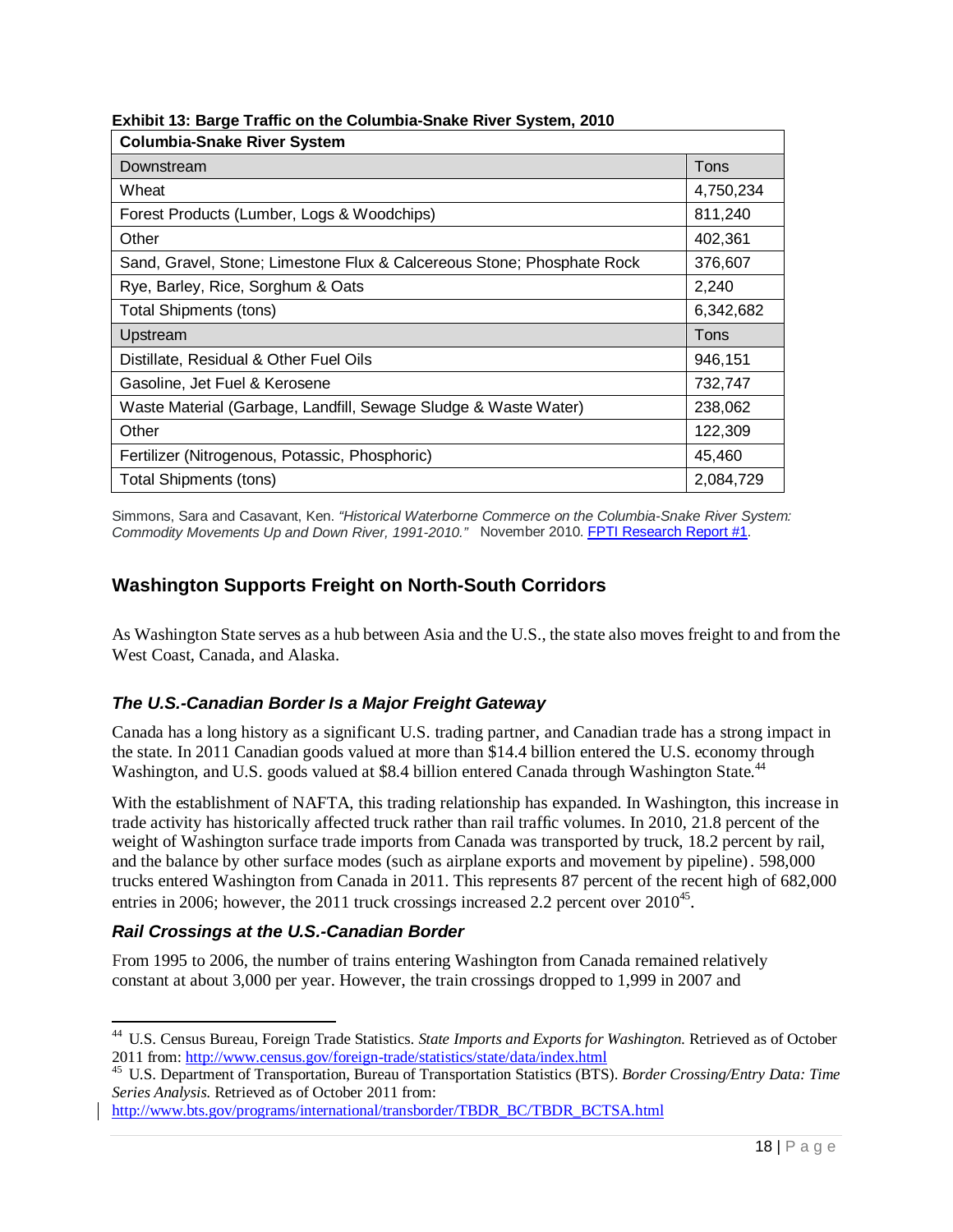remained at this level through 2009. The total number of trains entering the state increased 13 percent from 2,409 in 2010 to 2,716 in 2011. This increase is likely due to recent economic improvements.<sup>46</sup>

# *The Blaine Border Crossing Handles a High Volume of Truck Traffic*

Exhibits 14 and 15 show that most NAFTA traffic is west of the Cascades near the I-5 corridor, at the border crossings of Blaine, Sumas, and Lynden. As shown, in 2011 over 338,000 truck trips entered Washington from Canada through Blaine, and just over 138,000 trucks entered the state through Sumas. The border at Lynden ranked third highest in incoming truck crossing volume, followed by Oroville and Point Roberts.





U.S. Department of Transportation, Bureau of Transportation Statistics (BTS). *Border Crossing/Entry Data: Time Series Analysis.* Retrieved as of May 2012 from:

http://www.bts.gov/programs/international/transborder/TBDR\_BC/TBDR\_BCTSA.html

<sup>46</sup> U.S. Department of Transportation, Bureau of Transportation Statistics (BTS). *Border Crossing/Entry Data: Time Series Analysis.* Retrieved as of October 2011 from: http://www.bts.gov/programs/international/transborder/TBDR\_BC/TBDR\_BCTSA.html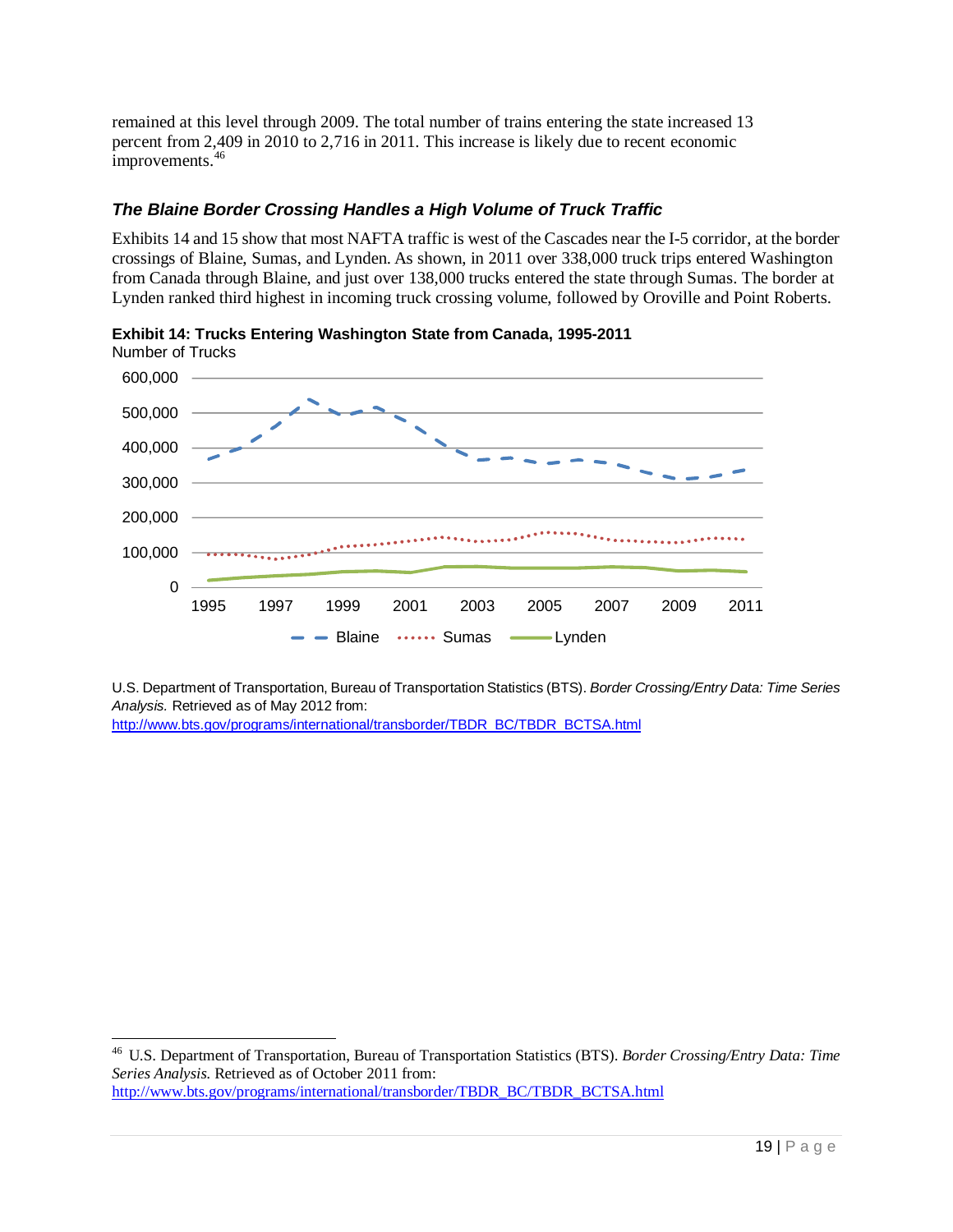

#### **Exhibit 15: Trucks Entering Washington from Canada, 2011**

Washington State Department of Transportation. *The Gray Notebook (2012/Q1).* Retrieved as of June 2012 from: http://www.wsdot.wa.gov/NR/rdonlyres/63262743-5BFB-4026-97B6-32C3727B1F44/0/GrayNotebook45\_Mar12.pdf

As shown in Exhibit 16, the border crossing at Blaine ranks sixth among the 75 U.S. - Canadian crossings in terms of merchandise value transported. The exhibit also shows that in 2011, the Blaine border station ranked fourth in the U.S. by number of incoming truck crossings, with 338,570 total truck crossings in that year.

| Exhibit 16: Blaine's Border Crossing Ranks in the Top Six for Value and Top Four for Volume of |
|------------------------------------------------------------------------------------------------|
| Crossings Among Land Ports Along the U.S. - Canadian Border in 2011.                           |
|                                                                                                |

| Rank,<br>by<br>Value | <b>Land Ports</b>         | Value<br>(billion \$) | Rank,<br>by<br><b>Trucks</b>  | <b>Land Ports</b>         | Number of<br><b>Crossings</b> |
|----------------------|---------------------------|-----------------------|-------------------------------|---------------------------|-------------------------------|
|                      | Detroit, MI               | 120.0                 |                               | Detroit, MI               | 1,474,775                     |
| 2                    | Port Huron, MI            | 82.9                  | 2                             | Buffalo-Niagara Falls, NY | 926,447                       |
| 3                    | Buffalo-Niagara Falls, NY | 81.9                  | 3                             | Port Huron, MI            | 673,707                       |
| $\overline{4}$       | Champlain-Rouses Pt., NY  | 24.2                  | $\overline{4}$                | Blaine, WA                | 338,570                       |
| 5                    | Pembina, ND               | 22.1                  | Champlain-Rouses Pt., NY<br>5 |                           | 285,246                       |
| 6                    | <b>Blaine, WA</b>         | 18.9                  | 6                             | Pembina, ND               | 208,509                       |

U.S. Department of Transportation, Bureau of Transportation Statistics (BTS). *Border Crossing/Entry Data: Time Series Analysis.* Retrieved as of May 2012 from: http://www.bts.gov/programs/international/transborder/TBDR\_BC/TBDR\_BCTSA.html

#### *Washington's Border Links Canadian Trade With Other U.S. States*

In 2011 an annual value of \$10.7 billion moved north on I-5 to Canada through the Blaine Crossing on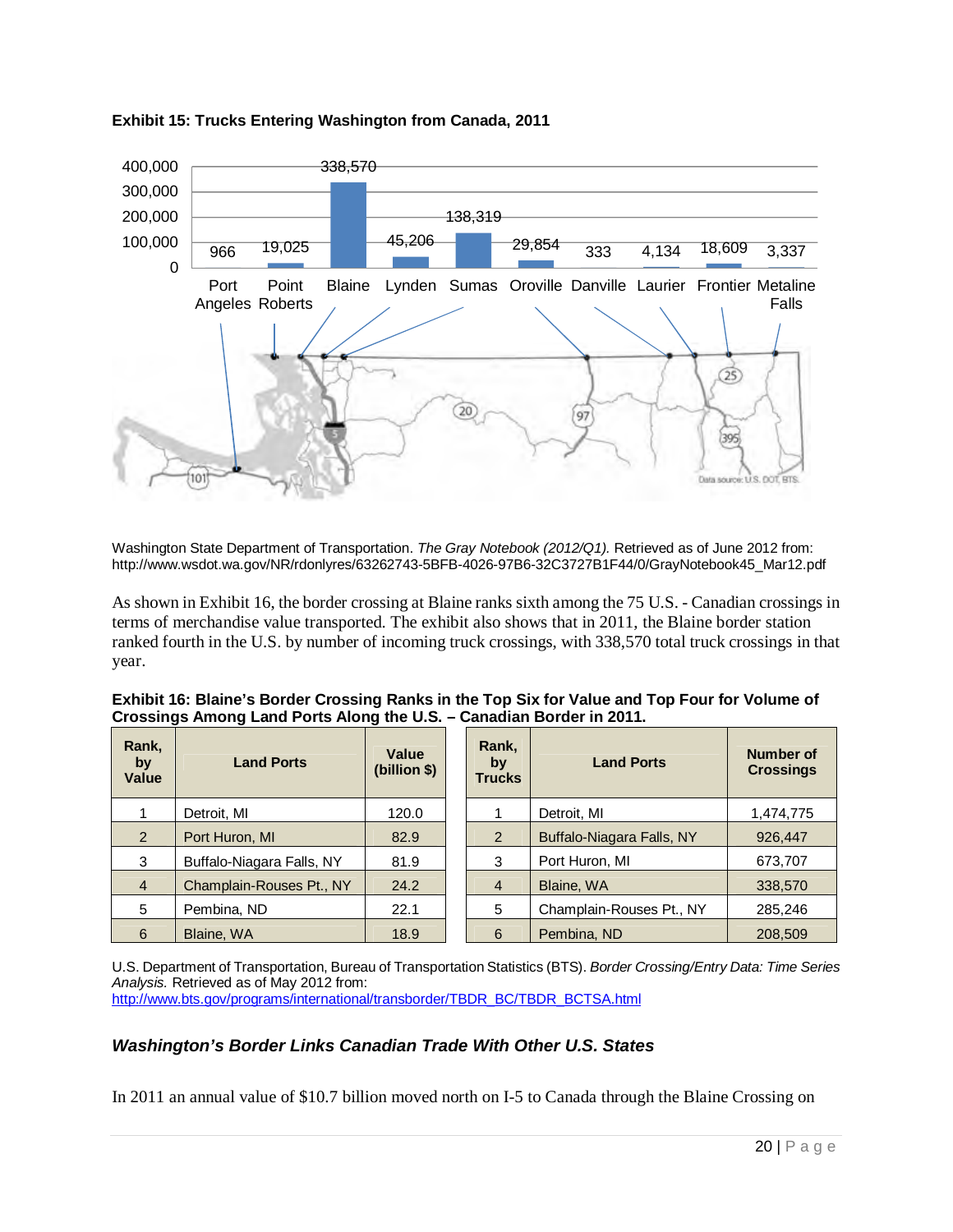truck. Another \$4.7 billion moved south from Canada through the same crossing. Only about 31 percent of this traffic originated from, or36 percent terminated in Washington State (Exhibit 17). The rest is passing through, to, and from other states; namely, California and Oregon.

In 2010, imported wood products including pulp and paperboard comprised 47 percent of the weight at the Blaine Crossing by truck. However these products only make up 13 percent of the southbound value in U.S. dollars. The highest value commodities moved by trucks through Cascade Gateway were manufacturing goods, foods, farm products and wood. The manufacturing goods accounted for 60 percent of the total export value and 43 percent of the total import value through the gateway in 2010. The highest value of non-aircraft commodities exported northbound to Canada were computer related machinery and parts, electrical machinery and related parts, followed by motor vehicles, accounting for a combined 32 percent of the total export value through the gateway. Other exports accounted for less than five percent each, but comprise  $63$  percent of the total, displaying the large diversity of exports travelling north.<sup>47</sup>.





U.S. Department of Transportation, Bureau of Transportation Statistics (BTS). U.S. States Trade with Canada and Mexico through a Specific Port or in a Specific Commodity. Retrieved as of May 2012 from: http://www.bts.gov/programs/international/transborder/TBDR\_QuickSearchPC.html

l

<sup>47</sup> U.S. Department of Transportation, Bureau of Transportation Statistics (BTS). *North American Transborder Freight Data - Query Commodity Trade Data by Port at Country Level* Retrieved as of October 2011 from: http://www.bts.gov/programs/international/transborder/TBDR\_QAPC07.html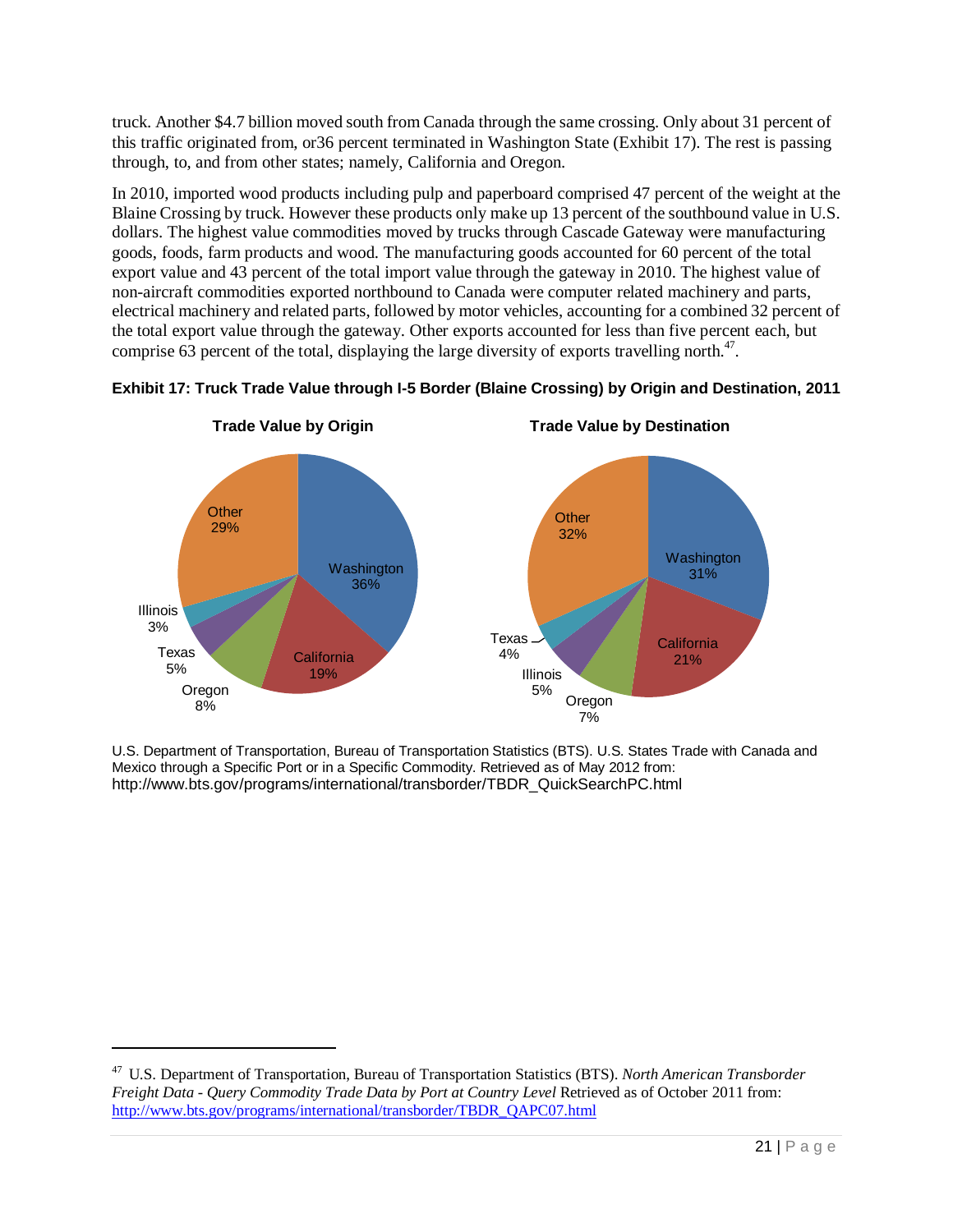#### **Exhibit 18: Commodities Transported Cross-Border at the Cascade Gateway by Truck: North-South Commodities Comparison, 2007-2010 (in Billions of Dollars) Northbound Southbound Southbound**



International Mobility & Trade Corridor Project. 2012 Resource Manual. Retrieved as of May 2012 from: http://resources.wcog.org/border/2012manual.pdf

#### *Washington-Canadian Border Delays, Congestion, and Security Issues*

Trade across the U.S.-Canadian border changed in the wake of the 9/11 terrorist attacks. Evidence suggests that heightened security measures have increased the costs of freight movement across the border.<sup>48</sup> Heightened security measures in addition to increasing vehicle traffic have necessitated changes at the border to minimize the impacts.

In 2008, WSDOT completed a significantly improved Pacific Highway (SR-543) route through Blaine, to the Canadian border. The revamped passage included a reconstruction, lowering and repaving of the highway from Boblett Street to the U.S. Canadian border. The improvements also include a new truck lane to the east side of the Duty Free Store and lines up with the commercial inspection booths. Freight movement ease and congestion relief were key benefits sought from this project. Prior to the improvements, it had been estimated that \$22 million in operating costs were lost annually due to border crossing delays at the Blaine crossing.

The U.S. Customs and Border Protection (CBP) and Canada Border Services Agency (CBSA) have implemented the bilateral Free and Secure Trade (FAST) Program. The program aims to increase the integrity of supply chain security and efficiency by offering expedited clearance to carriers and importers enrolled in the Customs Trade Partnership Against Terrorism (C-TPAT) or Canada's Partner's in Protection (PIP).<sup>49</sup> At Blaine border crossing, state and provincial transportation agencies invested in the construction of highway lanes dedicated to FAST trucks, but to date there has been light use of these lanes. Only 23 percent of southbound trucks and just 2 percent of northbound trucks used the FAST lanes in 2009. Of the southbound FAST traffic, 73 percent of the trucks were empty. Border Policy Research Institute at

<sup>48</sup> Globerman, S., and Storer, P. 2009. *The Effects of 9/11 on Canadian-U.S. Trade: An update through 2008.* Metropolitan Policy Program at The Brookings Institute. Retrieved as of December 2011 from: http://www.thetbwg.org/downloads/Effects\_of\_911\_on\_Canada\_US\_Trade.pdf .

<sup>&</sup>lt;sup>49</sup> U.S. Customs and Border Protection. *Free and Secure Trade (FAST)*. Retrieved as of December 2011 from: http://www.cbp.gov/linkhandler/cgov/trade/cargo\_security/ctpat/fast/us\_canada/fast\_fact.ctt/fast\_fact.pdf .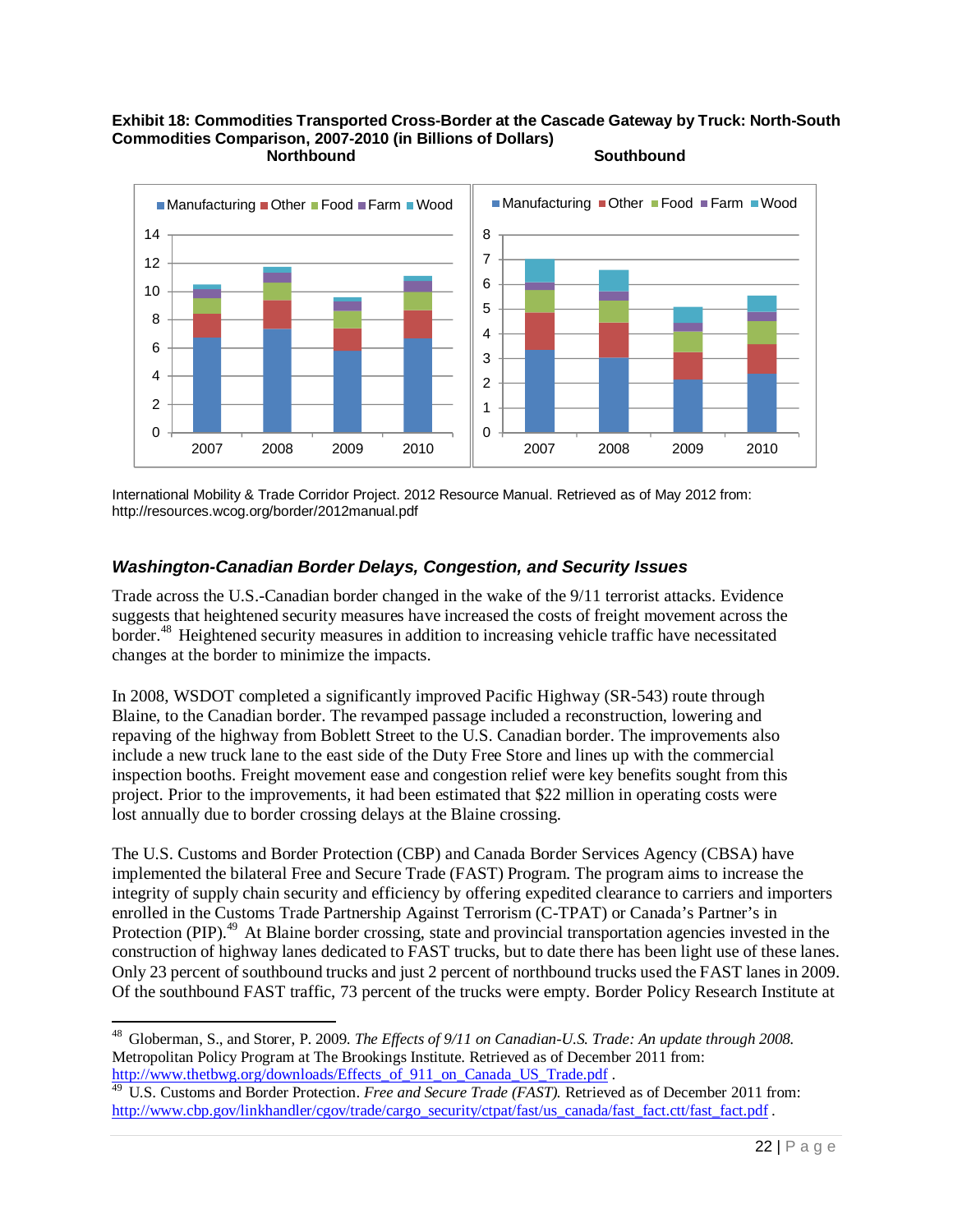Western Washington University worked with Whatcom Council of Governments to conduct a pilot project in spring 2011 to determine whether a reconfiguration of operations at the Port of Entry (POE) would lead to improved southbound freight mobility. In the pre-pilot configuration, one of Blain's three commercial booths has been used to serve trucks that participate in FAST program. The remaining two booths have been used to process standard trucks. During the pilot test, all three booths were used to process a mingled stream of FAST and standard trucks. The new configuration substantially reduced the overall average wait for standard trucks from 49.2 minutes to 11.8 minutes. The pilot configuration increased the wait time for FAST truck from 3.9 minutes to 11.8 minutes. The pilot configuration yielded a 71 percent reduction in aggregate wait time. The pilot configuration has been deployed permanently by U.S. Customs and Border Protection for southbound truck traffic entering the U.S. $^{50}$ 

For the northbound truck traffic at Blain POE, the average wait time for standard trucks was 7.1 minutes in summer 2011, which is much less than the pre-pilot average wait time of 49 minutes in the southbound direction. The average wait time varied over the course of the day and had a midday peak, climbing to over 12 minutes at noon. The northbound FAST highway lane is very lightly used compared to standard booths $51$ .

# **Freight Movement Along the North-South Highway Corridors**

#### *Interstate 5 Freight Movements*

 $\overline{a}$ 

The I-5 corridor is the critical north-south interstate corridor supporting U.S. trade with Asia and links marine and air cargo port complexes with essential state warehouse districts, industrial lands and other intermodal transportation hubs. The U.S military depends on the I-5 corridor for logistical support of national defense in the Pacific region. Joint Base Lewis-McChord on the I-5 corridor is the only Power Projection Platform on the West Coast. In the event of a major conflict, military traffic will surge through I-5 in Central Puget Sound.

I-5 serves Washington's major population centers, and corridor performance is affected by the congestion associated with rapid population growth. In 2010, the average daily truck traffic at I-5 Columbia River Crossing was 6,200 vehicles, the average daily truck traffic on I-5 through downtown Seattle was 17,000 vehicles, and near the Canadian Border crossing, the average daily truck traffic was 780<sup>52</sup>. Truck traffic is expected to increase substantially in the future, about 122 percent between 2007 and 2040 according to the FHWA Freight Analysis Framework (FAF3).

The I-5 Corridor serves nine intermodal rail yards, where BNSF and Union Pacific railroads connect with freight trucks and ports. In the I-5 corridor a rail line runs the length of the state from the Canadian border through Bellingham, Everett, Seattle, and Tacoma to Vancouver and Portland. Rail absorbs some of the traffic growth from congested highways. Because most rail shipments are going long distances, investment in new rail capacity may not moderate growth in truck traffic—most of which is associated with short- and medium-distance trips—on the I-5 corridor.

<sup>&</sup>lt;sup>50</sup> Border Policy Research Institute. 2011. Testing a Reconfiguration of FAST at the Blain POE. Border Policy Brief, Volume 6, No.2.

<sup>&</sup>lt;sup>51</sup> Border Policy Research Institute. 2011. Field Observations of Northbound Truck Traffic at Pacific Highway. Retrieved as of June 2012 from: http://www.wwu.edu/bpri/files/2011\_Oct\_NB\_Pac\_Hwy\_Report\_No\_14.pdf

 $52$  WSDOT. Washington State Freight and Goods Transportation System 2011 Update.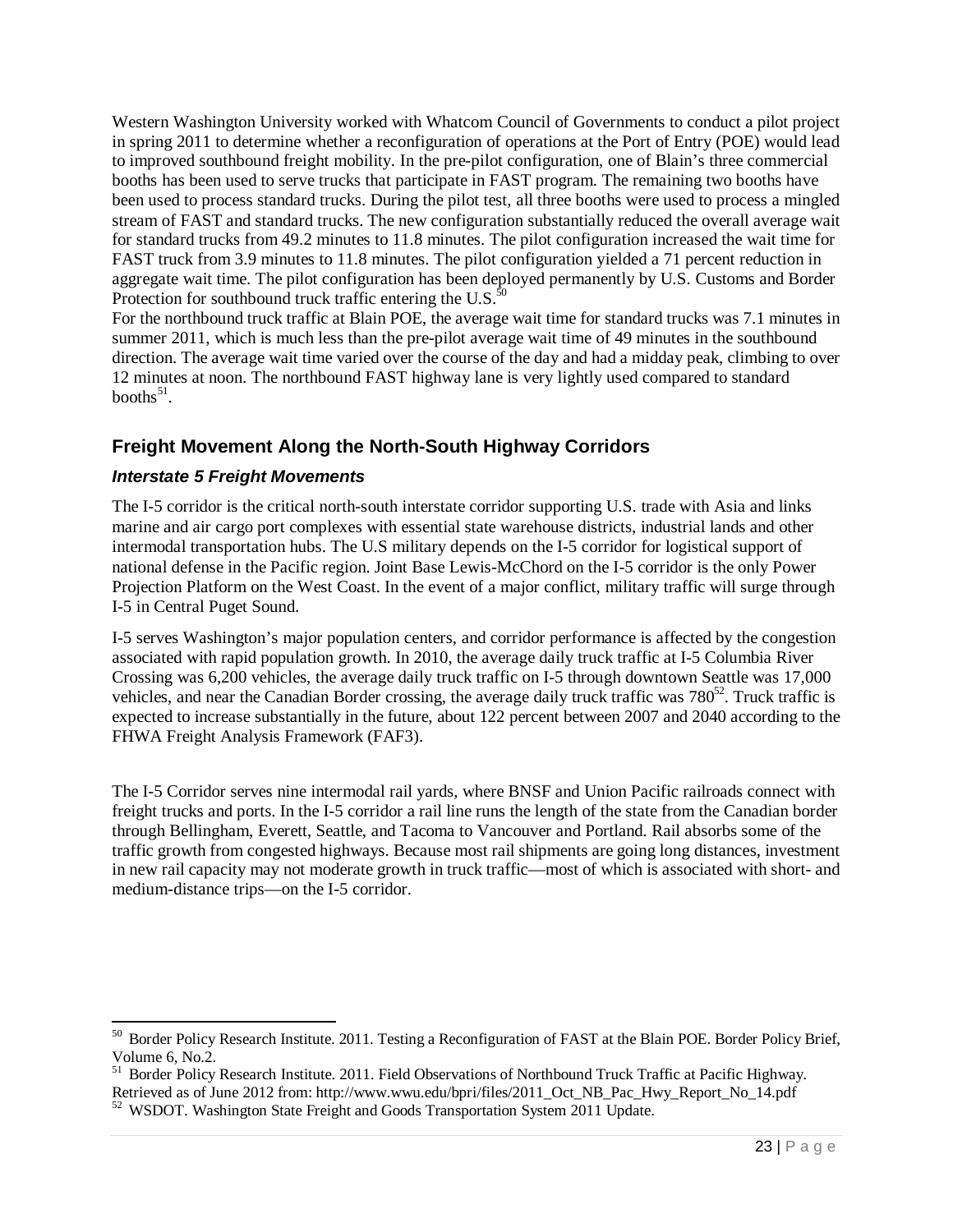#### **The Columbia River Crossing**

Interstate 5 (I-5) is the backbone of the Washington State transportation system and the West Coast freight system, crossing three states and linking three nations. As the most heavily used highway in the state, it is critical to the regional, state, and national economy. Congestion in the corridor has a major impact on Washington shippers and impedes trade with national markets. There is no practical alternative route to I-5 for freight trucked along the North-South corridor.

The Columbia River Crossing, a five-mile stretch along I-5 between State Route 500 in Washington and Columbia Boulevard in Portland, Oregon has been identified as a major, regional pinch point along the corridor. This crossing serves as an access point to both the Port of Vancouver, and the Port of Portland as well as rail connections and industrial, warehouse facilities.

The crossing currently experiences four-to-six hours of daily congestion to do excess demand beyond system capacity, high collision rates, and a lift span for crossing marine traffic. As forecasts predict a 77 percent increase in truck traffic in the next 20 years, as well as burgeoning population growth of the metro area, congestion could expand to 15 hours a day by 2030.

Recognizing the impacts caused by increased congestion on the more than \$40 billion in annual freight trucked over the bridge in addition to other congestion related costs, a bi-state, multi-modal, effort has been underway since 2008. This effort is expected to relieve congestion by up to 70 percent by improving interchanges, replacing bridges, and improving access to all transportation modes in order to produce more reliable transit for freight and other users.

AASHTO. *Unlocking Freight (July 2010).* Retrieved as of December 2011 from: http://expandingcapacity.transportation.org/unlocking\_freight/images/FreightReportFinal\_7710.pdf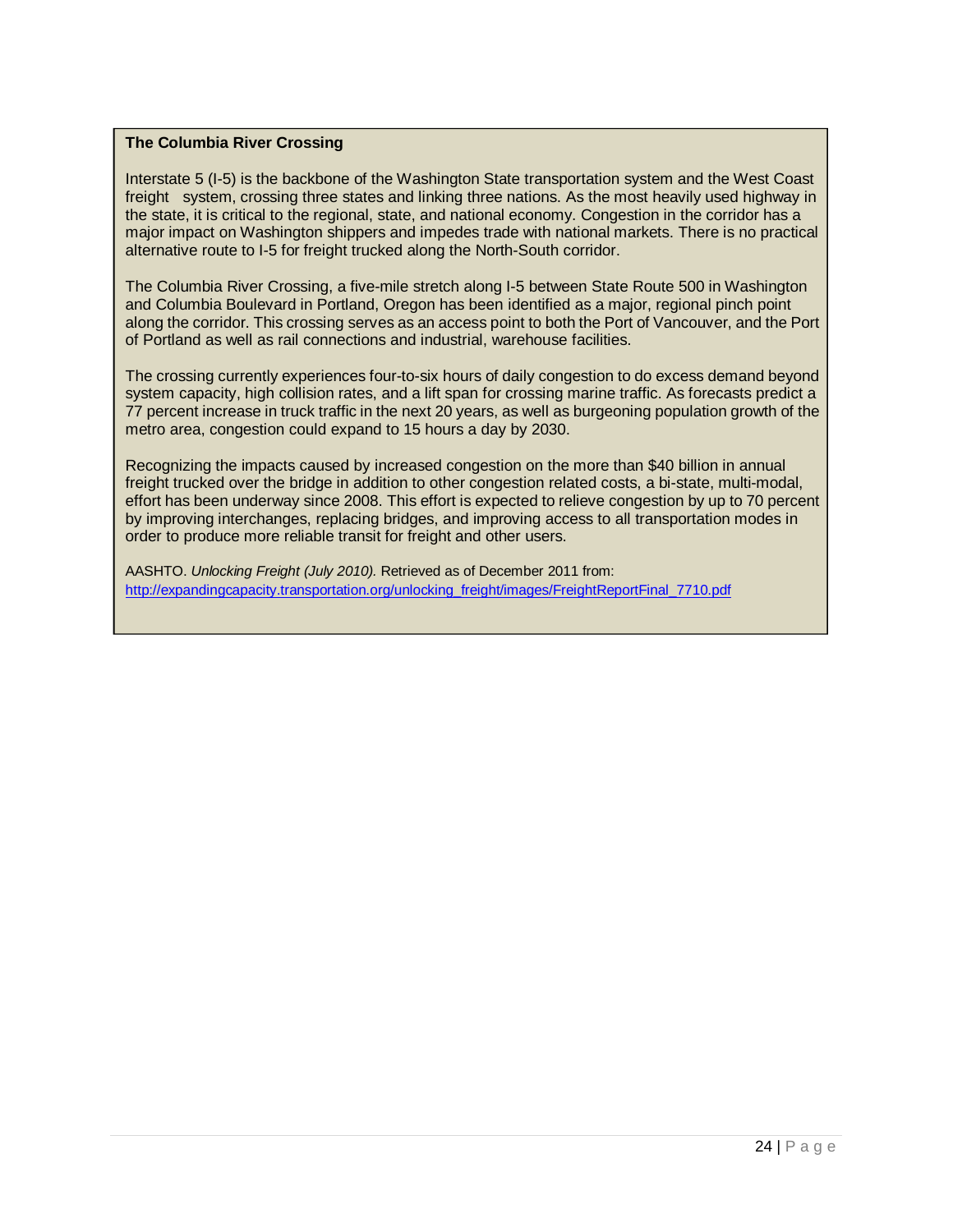#### **Exhibit 19: Estimated Annual Daily Truck Traffic in Washington, 2007 and 2040**



Source: U.S. Department of Transportation, Federal Highway Administration, Office of Freight Management and Operations. *Freight Analysis Framework, version 3.1.2, 2011*. Retrieved as of November 2011 from: http://ops.fhwa.dot.gov/freight/freight\_analysis/faf/faf3/netwkdbflow/index.htm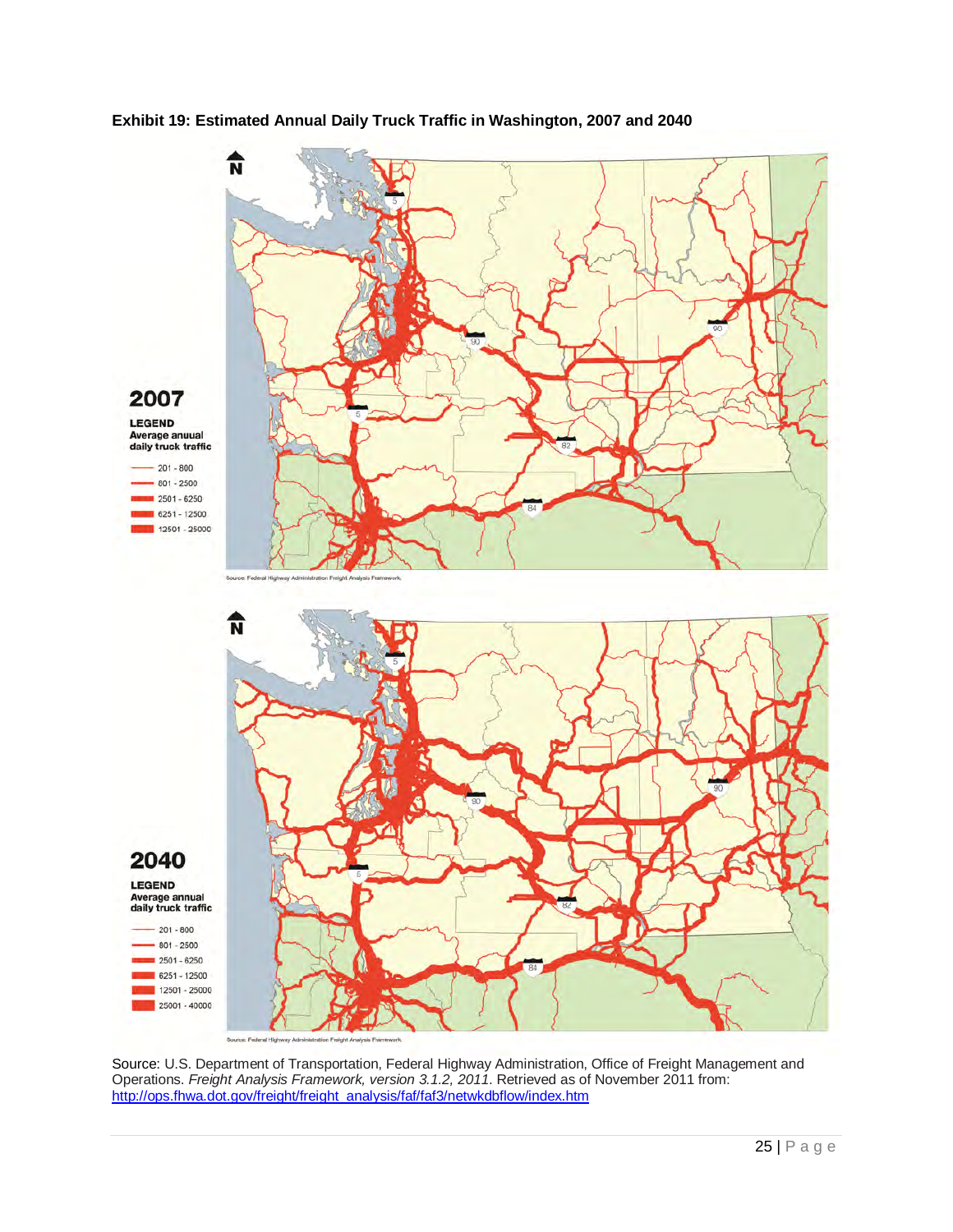### *Other Important North-South Truck Corridors in Washington State*

Highway 395 is a congressionally designated NHS High Priority Corridor. In total, the highway runs from Laurier at the U.S.-Canadian border, south through Spokane where it then runs concurrently with I-90 west for 61 miles before again turning south towards Pasco and on into Eastern Oregon and California.<sup>53</sup> In 2010, the average daily truck traffic carried by US 395 is 150 vehicles near Canadian Border, 950 vehicles at US 2 in Spokane, and 3,700 vehicles merging onto I-82 in Benton County. Although Highway 395 carries a much smaller volume of through trucks than I-5, it is important for the regional natural resource industry.

US 97 is also a strategic freight corridor and a designated NAFTA freight corridor. In 2010, SR 97 carried 720 average annual daily trucks near Canadian border, 630 daily trucks at I-90 interchange, and 1,800 daily trucks through Washington/Oregon state line<sup>54</sup>. The highest value commodities moved by northbound trucks through Canadian border via US 97 were vehicles and parts, machinery and mechanical appliances, and plastics.

#### *Washington's Freight System Connects Alaska with the Continental United States and Points Beyond*

The value and volume of freight moved between Puget Sound seaports and Alaska makes this one of the nation's most important routes for domestic waterborne commerce with Alaska.

By weight, the most significant commodity carried to Washington State from Alaska is crude oil. Oil travels south from Alaska onboard tankers through the inland waterway, and is offloaded at refineries in Cherry Point, Ferndale, March Point, and Tacoma. In 2009 Washington received 16.4 million tons of crude oil from Alaska by water, constituting 95 percent of all freight coming into Washington State from Alaska by water and 83 percent of Washington's total domestic, waterborne trade with Alaska.<sup>55</sup>

According to the 2011 Marine Cargo Forecast, the relatively flat volume of Alaskan crude petroleum that landed in Washington State in previous years will begin to decrease as Alaskan production drops. The refineries in the region are expected to begin receiving crude oil by rail from North Dakota, which may impact waterborne volumes.<sup>56</sup>

In turn, consumer products and supplies leave Washington seaports for Alaskan markets. Almost 30 percent of waterborne cargo tonnage entering Alaska originated from Washington State in 2010. Also in 2010, Washington's seaports sent more than 2.5 million tons of goods to Alaska. Manufactured goods constituted over 51 percent of this weight, or nearly 1.3 million tons. In 2010 trade with Alaska made up over 8 percent of the Port of Tacoma's total trade value—\$3 billion. Only China, Japan and

http://www.inlandpacifichub.org/documents/2.5%20Tech%20Memo%201/Technical%20Memorandum\_1\_final.pdf

l

<sup>53</sup> WilburSmith Associates. *Inland Pacific Hub Multimodal Infrastructure Report, Final (May, 2010).* Retrieved as of October 2011 from:

<sup>.</sup>  <sup>54</sup> WSDOT. Washington State Freight and Goods Transportation System 2011 Update.

<sup>55</sup> U.S. Army Corps of Engineers Navigation Data Center - Waterborne Commerce Statistics Center. *2010 Commodity Movements from the Public Domain Database. State to State by Destination and Origin.* Retrieved as of May 2012 from: www.iwr.usace.army.mil/ndc/wcsc/wcsc.htm

<sup>56</sup> BST Associates. *2009 Marine Cargo Forecast: Technical Report.* March 23, 2009.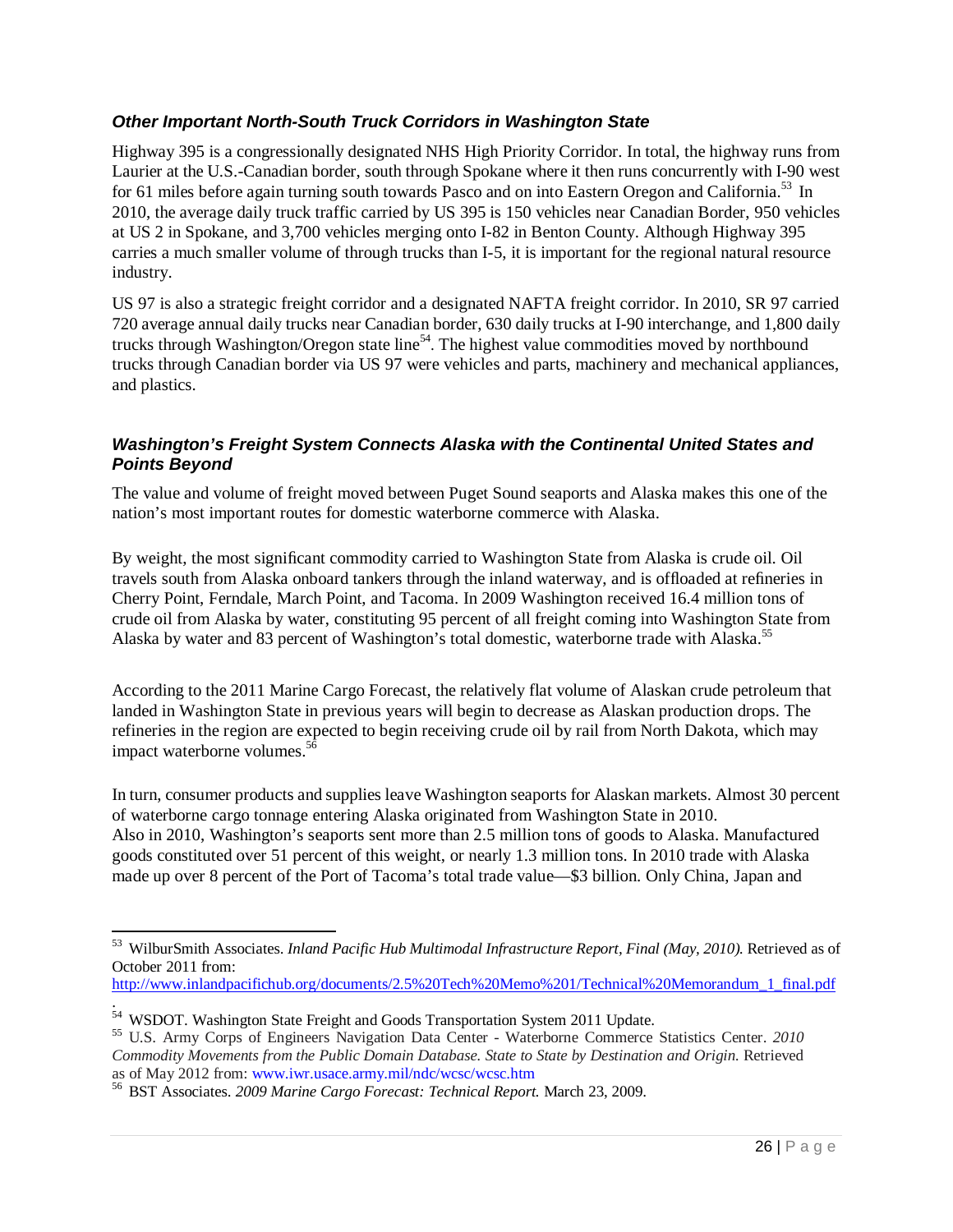South Korea had higher trading value through the port. $57$ 

Cargo runs the gamut, from department store goods to building materials, new cars, military vehicles, and school buses. Most major retailers do not have distribution centers in Alaska. Companies are reliant on Alaskan shipping lines to transport retail goods in a timely manner to reach markets in Alaska.

# **Washington's Airports Are Gateways for High-Value and Time-Sensitive Goods**

Between 1985 and 2000, world air cargo grew at an annual rate of 7.3 percent. Washington State has kept pace with the world market. Between 1985 and 2000, total air cargo volume at Seattle-Tacoma

International Airport (Sea-Tac) and Boeing Field grew by 180 percent (an average annual growth rate of seven percent).<sup>58</sup> From 2000 to 2011, air freight moving through Sea-Tac has decreased by 39 percent.

In 2010, air cargo handled at Washington airports totaled 1,370,262 tons (measured in plane plus cargo weight). Despite there being more than 20 airports in the state that can handle cargo, activity is highly concentrated at three Washington airports: about 51 percent of all air freight was handled at Sea-Tac International

 $\overline{a}$ 

**Alaska Airlines Delivers Season's First Copper River Salmon**

At 6 a.m. on Tuesday May 17, 2011, the first shipment of Alaska's now famous Copper River Salmon arrived at the Alaska Air Cargo Warehouse with fresh salmon from three seafood processors: Ocean Beauty Seafoods, Trident Seafoods and Copper River Seafoods. The arrival of the annual first fish is a celebrated event in the Northwest, as executive chefs compete in a "Copper Chef Cook-off". Alaska Air Cargo plays a vital role in the delivery of more than 25 million pounds of fresh Alaska Seafood, including 700,000 pounds of Copper River Salmon to the Lower 48 states.

Alaska Airlines. *Alaska Air Cargo Delivers Season's First Copper River Salmon To Seattle*. (May 17, 2011). Retrieved as of December 2011 from: *http://splash.alaskasworld.com/Newsroom/ASNews/ASstories/AS\_2011 0517\_070408.asp?INT=AS\_SPLASH\_||20100514\_AW||*

Airport, about 33 percent was handled at Boeing Field/King County International Airport, and about 16 percent was handled at Spokane International Airport.<sup>59</sup>

# *The Majority of Air Cargo Moves Through Sea-Tac*

Sea-Tac ranks  $18<sup>th</sup>$  in the U.S. by tons of cargo handled in 2010. Total cargo passing through the airport in 2011 was over 279,625 metric tons, comprised of 152,211 tons of domestic freight, 81,918 tons of international freight, and 45,496 tons of air mail.

Exhibit 20 shows the history and trends for Sea-Tac's air cargo activity from 2000 through 2011. The last decade has seen a gradual decline in air freight moving through Sea-Tac International Airport. Since 2000, the volume of air mail fell significantly: 145,539 metric tons in 2000 compared to 45,496 in 2011. International freight volumes have remained stable as domestic freight volumes have declined, with 236,527 metric tons in 2000 compared to 152,211 in 2011.

<sup>57</sup> Port of Tacoma. *Facts and Stats: 2010 at a Glance.* Retrieved as of December 2011 from: http://www.portoftacoma.com/stats .

<sup>58</sup> Puget Sound Regional Council. *Regional Air Cargo Strategy Final Report.* (October 2006): Page IV-5.

<sup>59</sup> Federal Aviation Administration (FAA). *Qualifying Cargo Airports, Rank Order, and Percent Change from 2009.* (October 2011).

Federal Aviation Administration (FAA). *Qualifying Cargo Airports, Rank Order, CY2000.* (October 2001).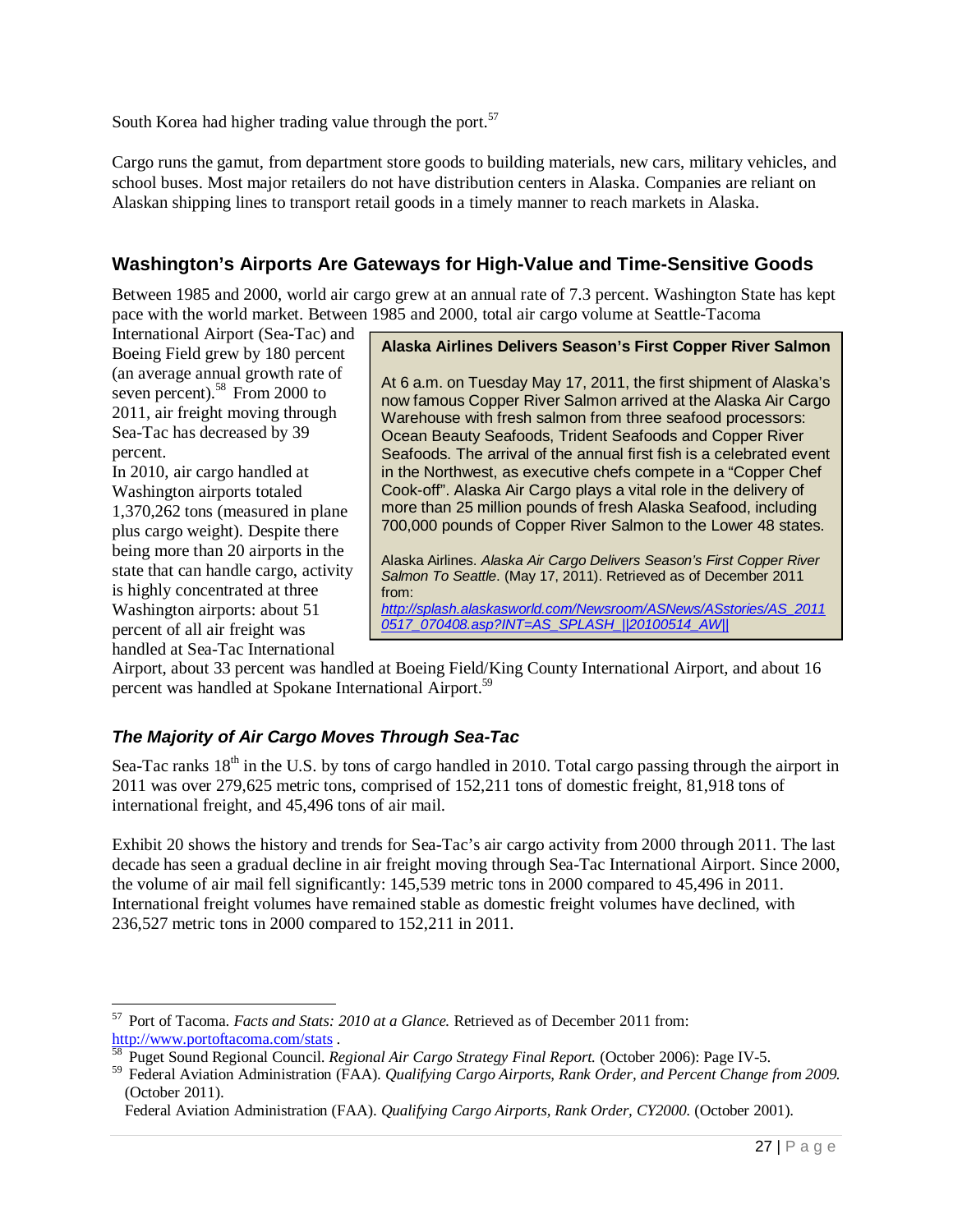#### **Exhibit 20: Air Cargo Through Sea-Tac International Airport**



**Total Sea-Tac air freight, by category**

*In metric tons, 2000 - 2011*

Data source: Port of Seattle. Note: Data as reported to Port of Seattle by the airlines.

Exhibit 21 shows the split of air freight volume between U.S. and international destinations at Sea-Tac in 2010. As the exhibit reflects, over 64 percent of air freight is domestic, just over 35 percent is bound for or arrives from Europe or Asia, and less than one percent is related to other international partners including Canadian or Mexican origins and destinations.

**Exhibit 21: Seattle-Tacoma International Airport Air Freight 2010** 

Percent Based on Tons



Port of Seattle. 2010 Seattle-Tacoma International Airport Activity Report. Page 23. As report to Port of Seattle by the Airlines. Retrieved as of October 2011 from: http://www.portseattle.org/downloads/seatac/2010activity.pdf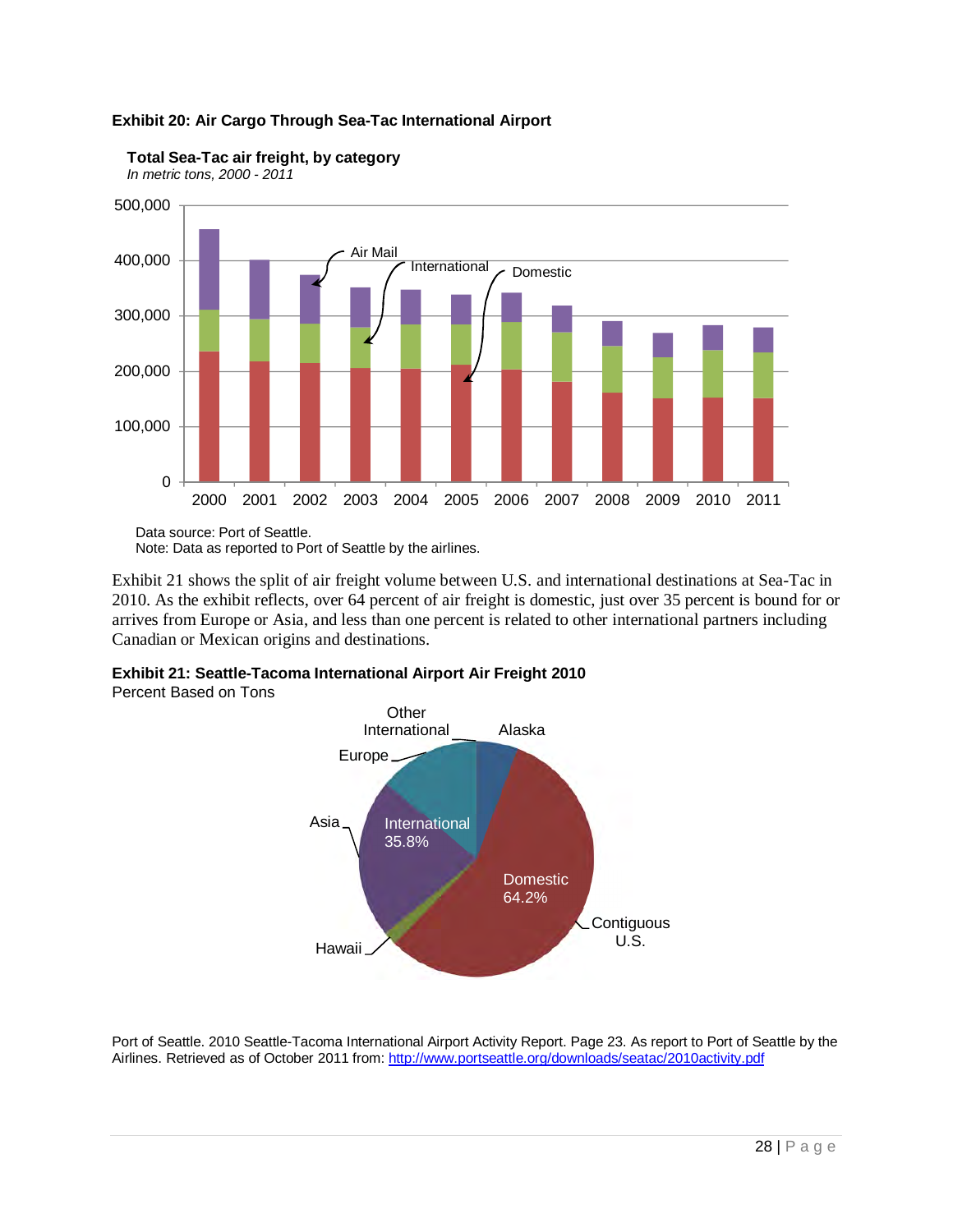#### *King County International Airport/Boeing Field Air Cargo*

Though readily overlooked in relation to Sea-Tac International when considering air passenger travel, Boeing Field holds its own in importance to freight movement in Washington. Boeing Field landed over 453,358 tons of cargo in 2010, a 1.35 percent increase over 2009. This landed weight ranks Boeing Field only seven spots behind Sea-Tac nationally, at  $25<sup>th,60</sup>$  Among the leading exports making their way out of Boeing Field are cherries, seafood, and fishing industry support materials, with about \$3 million worth of cherries exported overseas. Seafood and electronics are the top import commodities.<sup>61</sup> Freight movement and other airport activities have been estimated to generate \$3.2 billion in terms of business sales locally and supported 4,900 direct jobs as well as  $12{,}618$  indirect jobs in  $2008$ .<sup>62</sup>

<sup>60</sup> Federal Aviation Administration (FAA). *Qualifying Cargo Airports, Rank Order, and Percent Change from 2009.* (October 2011).

<sup>61</sup> Transportation Issues Daily. *What do iPads and Seafood Have In Common? (*June 3, 2011). Retrieved as of December 2011 from: http://www.transportationissuesdaily.com/what-do-ipads-seafood-have-in-common/.

 $62$  William B. Beyers and Michael Babb. King County International Airport Economic Impact Study 2008. March 2009. Prepared for King County International Airport.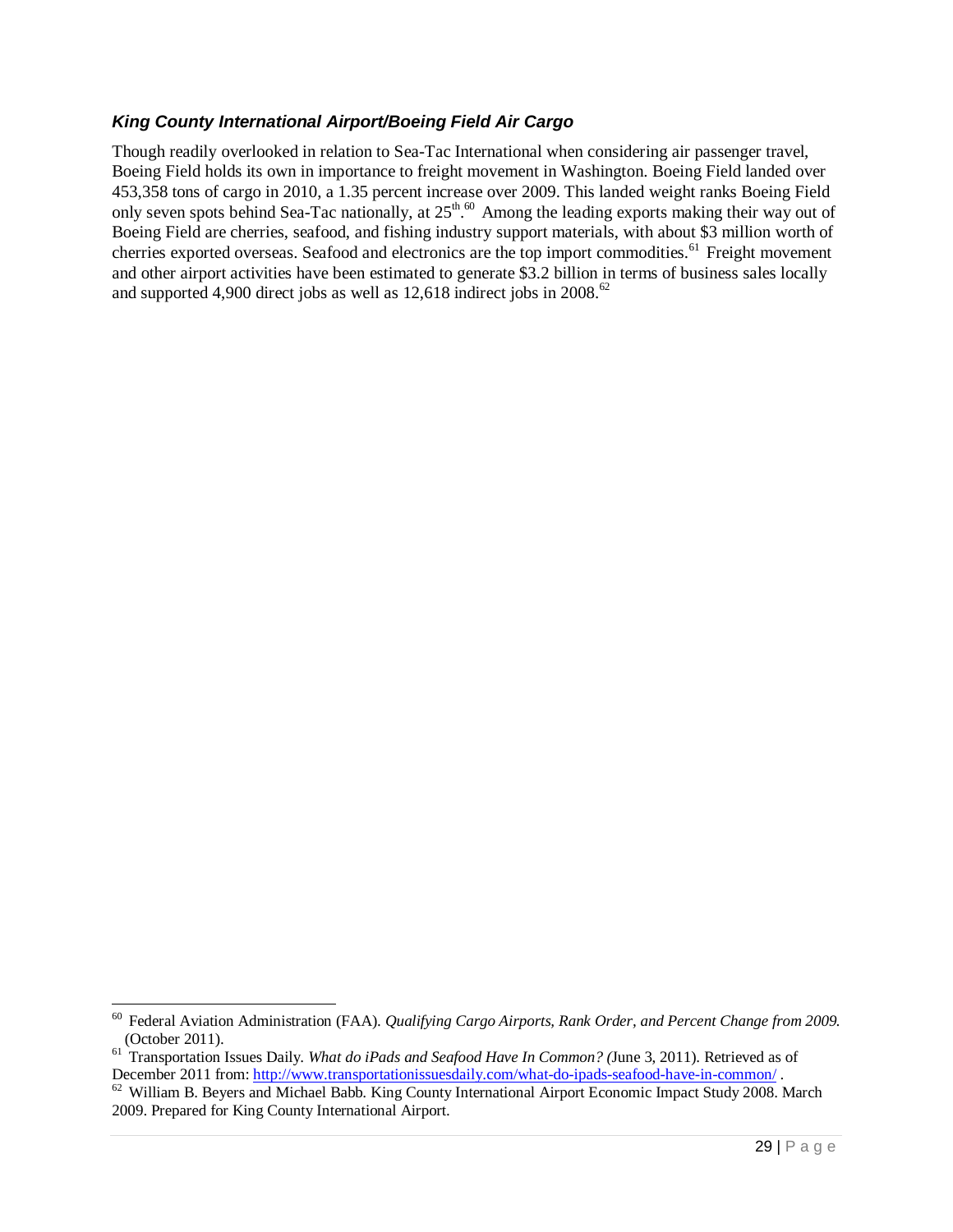# **Made in Washington: Freight Transportation Serves Washington State's Own Producers**

Washington State has built strong and distinct regional economies based on industry and agriculture. These regional economies and their manufacturing, agriculture, construction, and forestry components depend, in turn, on an effective and efficient freight transportation system.

Our state's manufacturers and farmers rely on the freight system to ship Washington-made products to local customers, to large domestic markets in California and the East Coast, and worldwide. Washington producers generate wealth and jobs in every region of the state.

This chapter is organized by the state's major regions as shown in the map on the following page. Seven regions are profiled:

- **Southeast Washington**: home to major wheat production and an agricultural export center.
- **Columbia Basin and North Central Washington**: center for agricultural products including potatoes, apples, onions, and hay; wine grape growing and wine production; and timber harvesting.
- **Central Puget Sound**: a manufacturing center for Boeing aircraft and thousands of other mid-market manufacturers, with strong construction and maritime sectors.
- **Spokane Region**: the manufacturing and commerce center for the east side of the state.
- **Vancouver and Southwest Washington**: connected economically with the Portland, Oregon area, and connected from a transportation perspective by the Columbia River Bridge system and the Ports of Vancouver and Portland.
- **Northwest Washington**: with a focus on the U.S.-Canadian border connection.
- **Coastal Counties**: home to forestry and manufacturing products transport, including lumber production and exporting, as well as plywood and value-added wood products.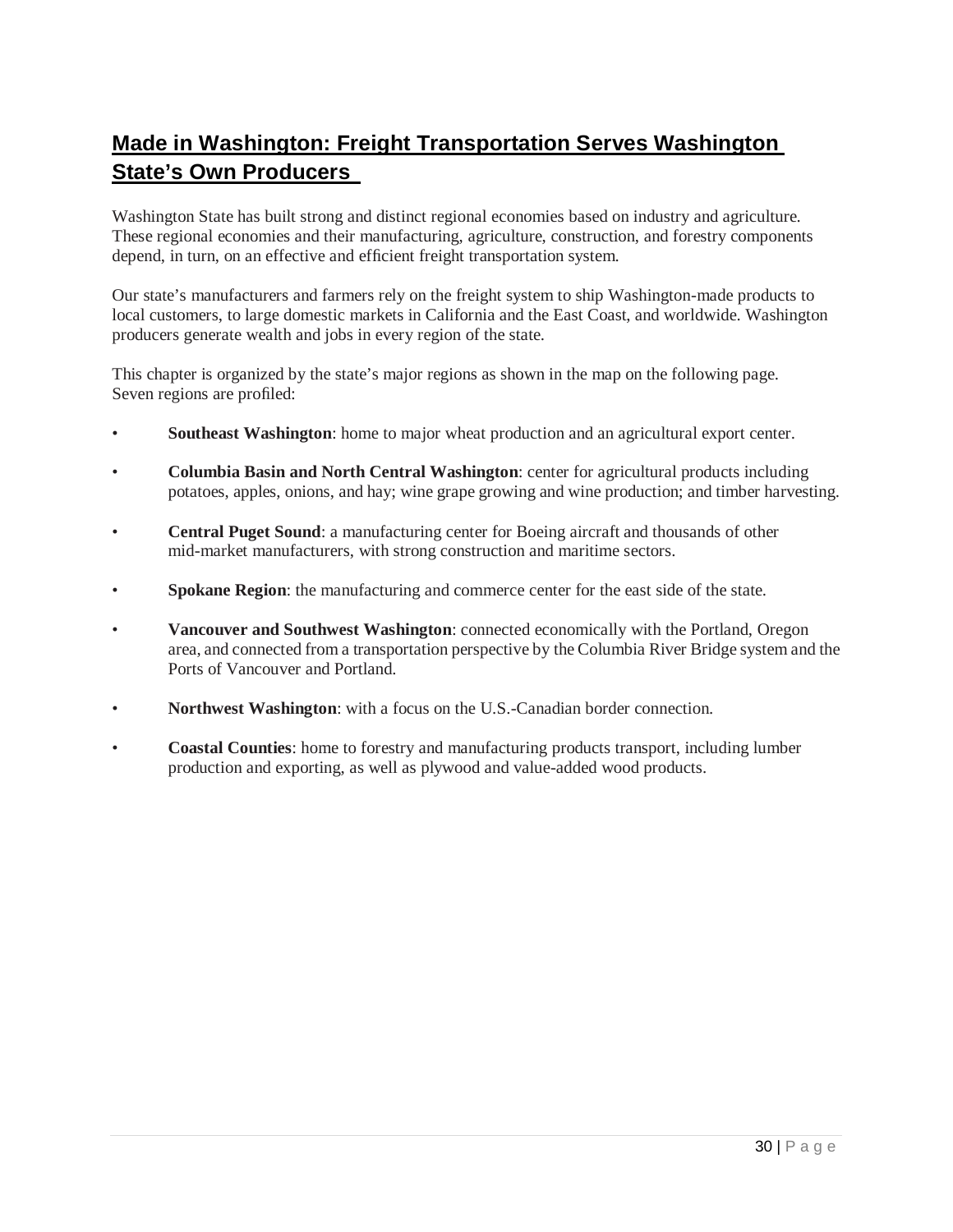#### **Exhibit 22: Washington State Regional Economies**



# **Overview of the State's Production Economies**

l

Agri-business, a key industry in the state, supports family farmers, food processors, and other agricultural businesses. In 2010 Washington State's agricultural business employed approximately 87,643<sup>63</sup> people, contributing up to \$3.0 billion in state gross business income<sup>64</sup>. Food manufacturing contributed another \$9.5 billion in state gross business income along with 33,342 more jobs. The transportation network is especially important for Washington's agriculture industry, since the state produces about three times as much food as it consumes, and is separated by long distances from the majority of the nation's consumers. Washington ranked third in the U.S. in value of food and agriculture exported, with nearly \$13 billion moving through the ports<sup>65</sup>.

Manufacturing is rebounding in Washington State. In 2010 manufacturing Gross Business Revenues in Washington were \$123.2 billion, which was 21 percent of the total State Gross Business Income and up 16.6 percent from 2005's \$105.7 billion, though 7.6 percent lower than 207's high of nearly \$133.3

<sup>&</sup>lt;sup>63</sup> Washington State Employment Security Department. Quarterly Census of Employment and Wages, 2010 Annual Averages. Retrieved as of June 2012,

https://fortress.wa.gov/esd/employmentdata/reports-publications/industry-reports/quarterly-census-of-employment-a nd-wages

<sup>64</sup>Washington State Department of Revenue. Quarterly Business Reviews. Calendar Year 2010. http://dor.wa.gov/content/aboutus/statisticsandreports/stats\_qbr.aspx

<sup>&</sup>lt;sup>65</sup> Washington State Department of Agriculture. Agriculture: A cornerstone of Washington's Economy. http://agr.wa.gov/AgInWA/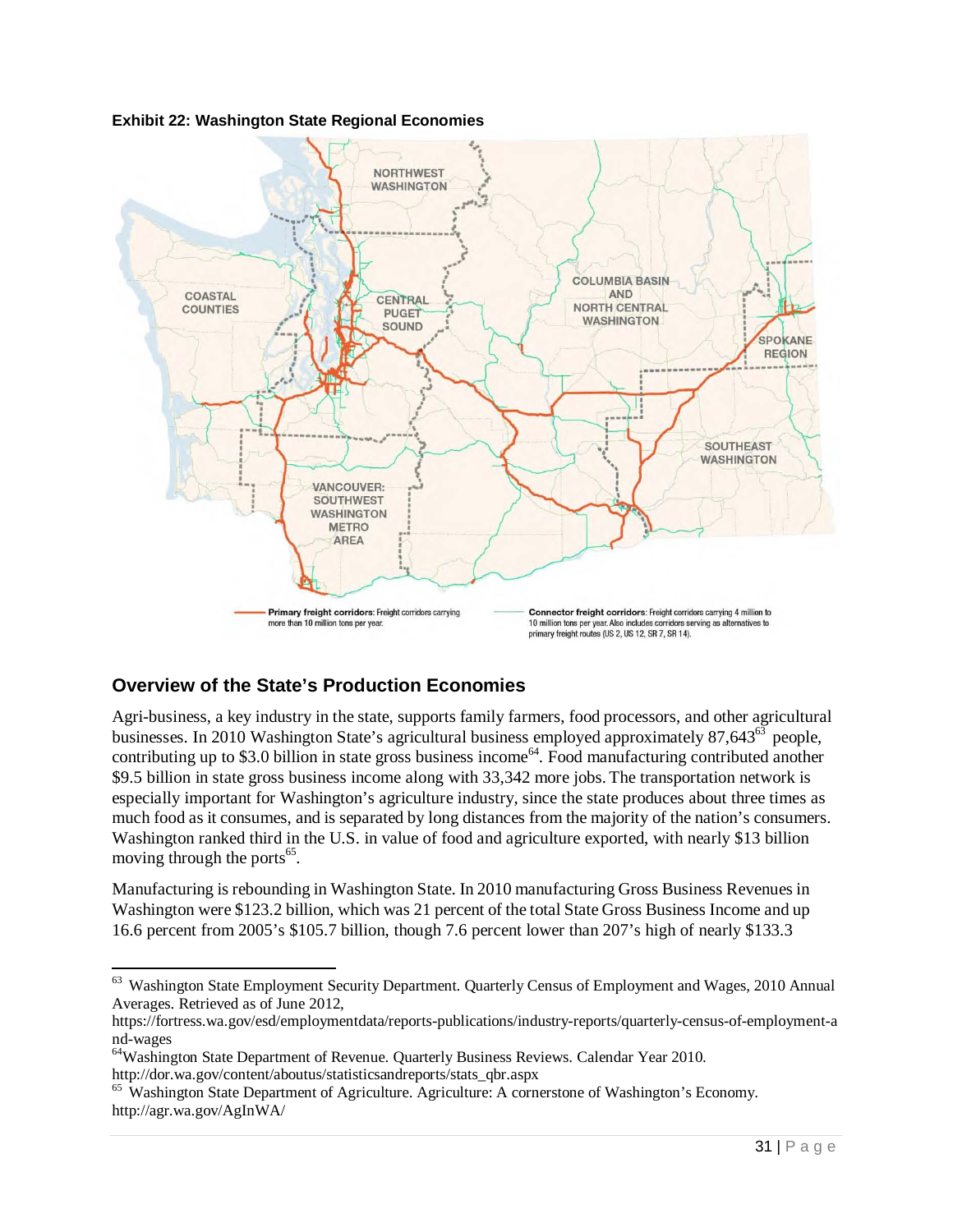billion<sup>66</sup>. In 2010, the sector employed 254,843 workers (9.1 percent of all jobs) and paid 12.1 percent of total wages in Washington. Average wages in manufacturing were \$64,925 in 2010. Several manufacturing sub-sectors paid even more, including transportation equipment manufacturing with an average wage above \$89,000. Each manufacturing job supports another 1.5 to 3 jobs in our state, according to *Washington Manufacturing Services* (now *Impact Washington*).<sup>67</sup>

In their publication of personal income statistics, the Bureau of Economic Analysis (BEA) defines a set of "high wage jobs" as those in industries that have higher average earnings per job than the national average, which is calculated by dividing total earnings by the total number of jobs. Between 2003 and 2007, the percentage of jobs in "high wage" industries in Washington had been declining at a slowing pace. This trend finally produced an increase in 2008, 49.8 percent, and again in 2009, 50.2 percent. This increase of 0.4 percentage points ranked 13th among the states and was higher than the U.S. average of a 0.1 percentage.<sup>68</sup>

Value-added wood and paper products produced \$13.4 billion of Washington's Gross Business Revenues in  $2010^{69}$ 

# **Southeast Washington Sells Wheat to the World**

Washington wheat growers produce five types of wheat: soft white, hard red winter, hard red spring, hard white and durum. In 2011 Washington ranked fourth nationally in wheat production (167.8 million bushels grown on 2.3 million acres), after Kansas, North Dakota, and Montana.

Sixty-two percent of all wheat grown in Washington came from eight southeast Washington counties— Adams, Asotin, Columbia, Franklin, Garfield, Lincoln, Walla Walla, and Whitman—in 2010. Grant, Spokane, and Douglas Counties grew 17 percent of the total.<sup>70</sup> Whitman County has been the number one wheat-producing county in the United States every year

 $\overline{a}$ 

#### **Exhibit 23: Grain Elevator**



since 1978. Despite the physical growing of wheat being concentrated to a few counties, the ripple effects of wheat production is felt throughout the state in the form of jobs and revenue in food processing, transportation, as well as wholesale and retail industries. Wheat's production value approached \$925 million in 2011, making it the third highest yielding crop for the state by value.

<sup>66</sup>Washington State Department of Revenue. Quarterly Business Reviews. Calendar Year 2010. http://dor.wa.gov/content/aboutus/statisticsandreports/stats\_qbr.aspx

<sup>&</sup>lt;sup>67</sup> Impact Washington. Why Manufacturing Matters in Washington. http://impactwashington.org/about-us

<sup>68</sup> Economic Review and Forecast Council (ERFC). *Washington State Economic Climate Study. December 2010, Volume XV.* Retrieved November 2011 from: http://www.erfc.wa.gov/publications/documents/climate2010.pdf

<sup>69</sup> Washington State Department of Revenue. *Statistics and Reports, Gross Business Income.* Retrieved October 2011 from: http://dor.wa.gov/content/aboutus/statisticsandreports/TID/StatisticsReports.aspx?query=gbinaics

<sup>&</sup>lt;sup>70</sup> United States Department of Agriculture: Washington Agricultural Statistics Service. 2011 Washington Annual Agricultural Bulletin. Retrieved as of June 2012 from:

http://www.nass.usda.gov/Statistics\_by\_State/Washington/Publications/Annual\_Statistical\_Bulletin/annual2011.pdf <sup>71</sup> Washington Grain Commission. *Washington Wheat Facts 2011-2012.* Retrieved as of June 2012 from: http://www.washingtongrainalliance.com/PDFs/2011-12WF4Web.pdf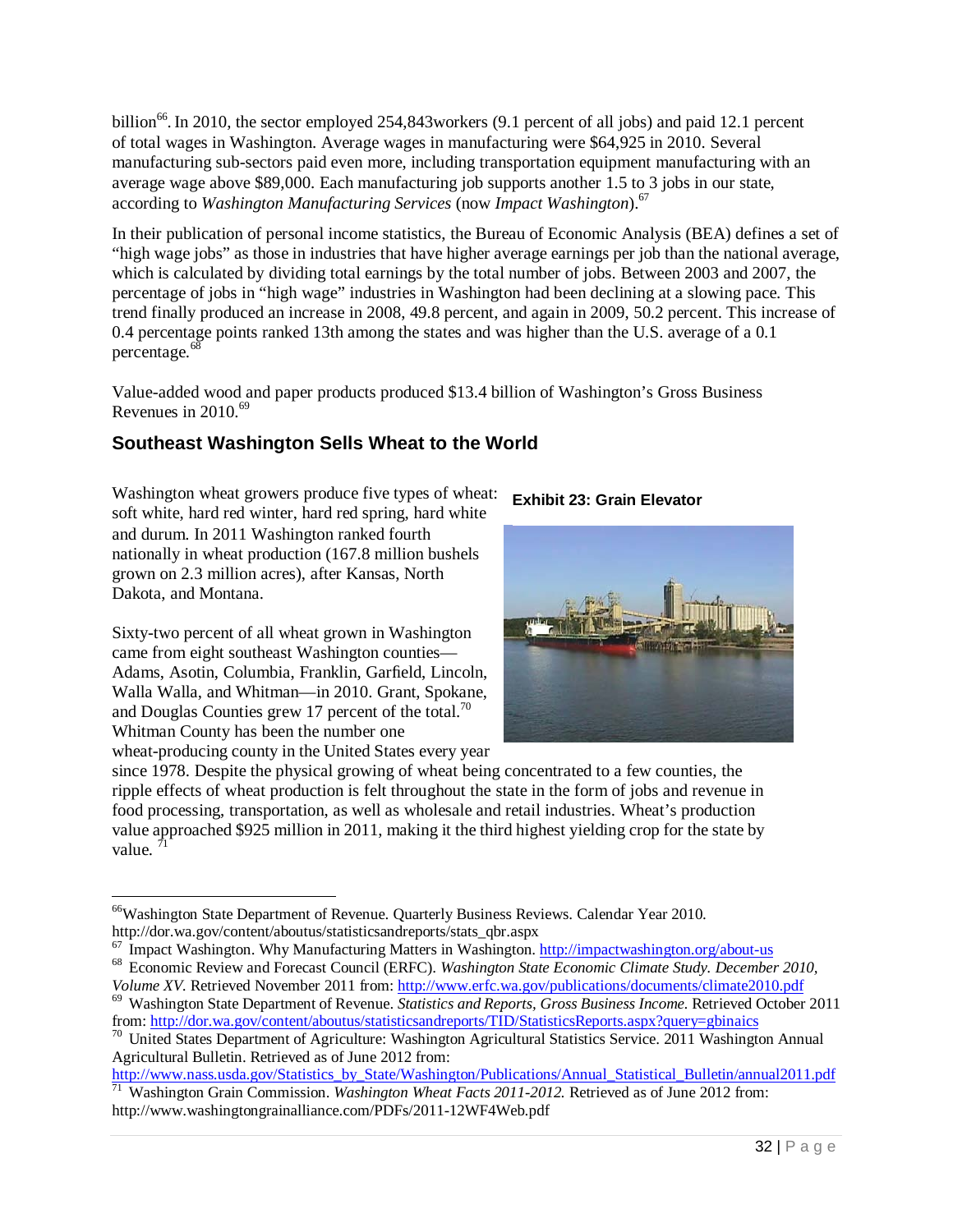Over 58 percent of total US wheat was exported. Washington is one of the nation's leading wheat-exporting states, with 85 to 90 percent of its production exported in 2011. Harvested wheat is taken by farmers' grain trucks to on-farm storage or nearby commercial grain elevators. After the wheat is sold, it is transferred by truck to regional rail- or barge-loading facilities. Over 60 percent of Washington's wheat exports ultimately travel by barge from ports along the 400-mile Snake-Columbia river system to Portland. About 36 percent of the wheat is transported by rail to coastal grain terminals. From these seaport terminals, grain is loaded onto ocean freighters and exported to nations around the world.<sup>72</sup>

Effective and efficient in-state transportation—from field to ship waiting at a Columbia River port—determines whether eastern Washington wheat farmers can compete internationally. Global wheat prices typically include delivery to port, so every cent of in-state transportation cost reduces farmers' profit by an equivalent amount. Washington State wheat growers' get a big boost from our state's low-cost multimodal system that allows them to deliver commodity goods on demand to global markets.

Recent extended lock outages along the Columbia River System provided ample opportunity to evaluate the importance of the river system to wheat movement. The scheduled maintenance outage was conducted between December 2010 and March 2011 and eliminated barge traffic on much of the upper Columbia River and the entirety of the Snake River system. Additionally, the outage placed increased demands on other modes of transportation. Between 1991 and 2010 downriver tonnage of commodities exceeded 139 million tons. Over this period, wheat comprised about 70 percent, or 96 million tons of the total 139 million tons, of commodities transported downriver.

During the months of January and February of the three-year period leading up to the lock outage, wheat movement constituted in excess of 80 percent of the tonnage moving down river.<sup>73</sup>

In the months leading up to the lock outage, researchers with the Freight Policy Transportation Institute (FPTI) at Washington State University conducted a survey of wheat elevators in the Pacific Northwest. Of the elevators surveyed in the southeast Washington region, 97.5 percent moved their wheat by truck-barge, 1.5 percent by rail and one percent by truck. These eight elevators processed more than a third of all Pacific Northwest wheat. Elevators in Northern Washington, generally north of I-90, handled another third of the wheat; however, these elevators typically move their wheat by rail, 71 percent, with only 15 percent moving by truck-barge. Exhibit 24 below elucidates the variation in transportation costs in the two Washington regions. Northern Washington wheat firms pay \$0.52 per bushel for trucking, \$0.57 per bushel for truck-barge and \$0.54 per bushel for rail. Southern Washington wheat firms pay \$1.12 per bushel to truck wheat, \$0.47 per bushel to barge wheat and \$0.55 to rail wheat.  $^{74}$ 

<sup>72</sup> Washington Grain Commission. *Washington Wheat Facts 2011-2012.* Retrieved as of June 2012 from: http://www.washingtongrainalliance.com/PDFs/2011-12WF4Web.pdf

 $73$  Simmons, Sara and Ken Casavant. FPTI Research Report #1. "Historical Waterborne Commerce on the Columbia-Snake River System: Commodity Movements Up and Down River, 1991-2010." November 2010.

<sup>&</sup>lt;sup>74</sup> Simmons, Sara and Ken Casavant. FPTI Research Report #2. "Industry Preparations for the Columbia-Snake River Extended Lock Outage, July – December 2010." February 2011.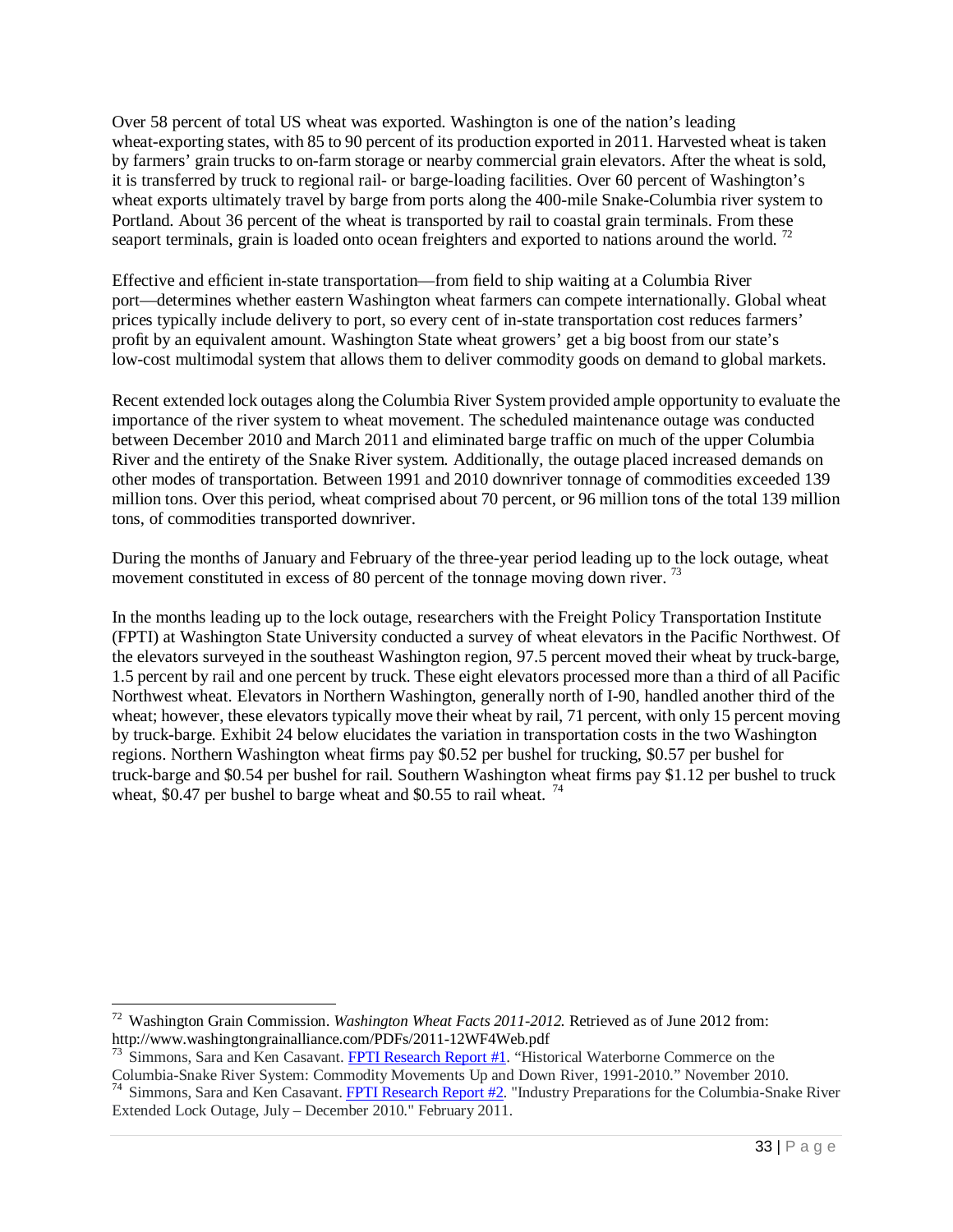| Region                     | Average Rate in Cents per Bushel (Lower Columbia Terminals) |                    |        |  |  |  |  |  |
|----------------------------|-------------------------------------------------------------|--------------------|--------|--|--|--|--|--|
|                            | <b>Direct Truck to Final Market</b>                         | <b>Truck-Barge</b> | Rail   |  |  |  |  |  |
| <b>Eastern Oregon</b>      | \$0.50                                                      | \$0.29             | \$0.58 |  |  |  |  |  |
| Northern Idaho             | \$1.50                                                      | \$0.58             | \$0.73 |  |  |  |  |  |
| Southern Idaho             | \$0.71                                                      | \$0.86             | \$0.83 |  |  |  |  |  |
| <b>Northern Washington</b> | \$0.52                                                      | \$0.57             | \$0.54 |  |  |  |  |  |
| <b>Southern Washington</b> | \$1.22                                                      | \$0.47             | \$0.55 |  |  |  |  |  |
| <b>Pacific Northwest</b>   | \$0.89                                                      | \$0.55             | \$0.65 |  |  |  |  |  |

**Exhibit 24. Transportation Rates by Wheat Elevator Firms.** 

During the lock outage, transportation adjustments had to be made by all parties involved in the movement of wheat and other commodities up and down the river system. Class I rail operators increased the number of weekly trains. Mostly the number of trains moving west to accommodate wheat. Wheat producers and state commissions spread the word of the disruption and prepared for the changes by increasing movement prior to the lock outage as well as increasing storage capacity. Movement of wheat through the barge system in the months leading up to the outage was 15 percent higher than average. The high prices of wheat at this time made the choice to move more wheat sooner, a relatively easy choice for many producers.<sup>75</sup>

According to industry interviews conducted by FPTI researchers, wheat shipments that normally moved by barge transportation under normal conditions were moved by truck and rail during the lock outage. With several 110 railcar loading facilities in the Pacific Northwest including those located in eastern Washington shippers planned to take on high volumes of wheat during the lock outage. Ritzville Warehouse Company, a grain elevator in Washington expected three times the normal winter business during the lock closure. These railcar loading facilities have access to hundreds of miles of track and elevators, making this mode efficient and affordable, more so than direct trucking, for traditional barge customers. Southern Washington elevator firms typically moving 35 percent of the wheat between December and March, moved only 4 percent of the wheat during the outage, a 95 percent decrease, reflecting their great dependence on the barge system. $76$ 

# **The Columbia Basin and North Central Washington: Agricultural Growing and Processing Center**

In 2010, 137,166 jobs in the Columbia Basin and North Central Washington regions were directly dependent on the efficiency of our freight system: 57,487 in agriculture and forestry, 20,055 in manufacturing (processed food and other sectors), 6,476 in transportation, warehousing, and utilities, 41,593 in wholesale or retail trade, and 11,555 in construction.<sup>77</sup> This region is a national center of apple, potato, onion, hay, wine, and lumber production.

Washington State, the second largest potato producing state in the country<sup>78</sup>, produced 9.8 billion pounds of

 $\overline{a}$ <sup>75</sup> Simmons, Sara and Ken Casavant. FPTI Research Report #2. "Industry Preparations for the Columbia-Snake River Extended Lock Outage, July – December 2010." February 2011.

<sup>76</sup> Simmons, Sara and Ken Casavant. FPTI Research Report #9. "Industry Reactions to the Columbia-Snake River Extended Lock Outage, December 2010-March2011." June 2011.

<sup>77</sup> Office of Financial Management. *2011 Washington State Data Book. Local Government and Special Districts.*  Retrieved as of June 2012 from: http://www.ofm.wa.gov/databook/*.* Values include Benton, Chelan, Douglas, Ferry,

Grant, Kittitas, Klickitat, Okanogan, Pend Oreille, Stevens, and Yakima Counties.<br><sup>78</sup> The Washington State Potato Commision. Washington State Potatoes and the Economy. Retrieved as of June 2012 from: http://www.potatoes.com/industryinformation.cfm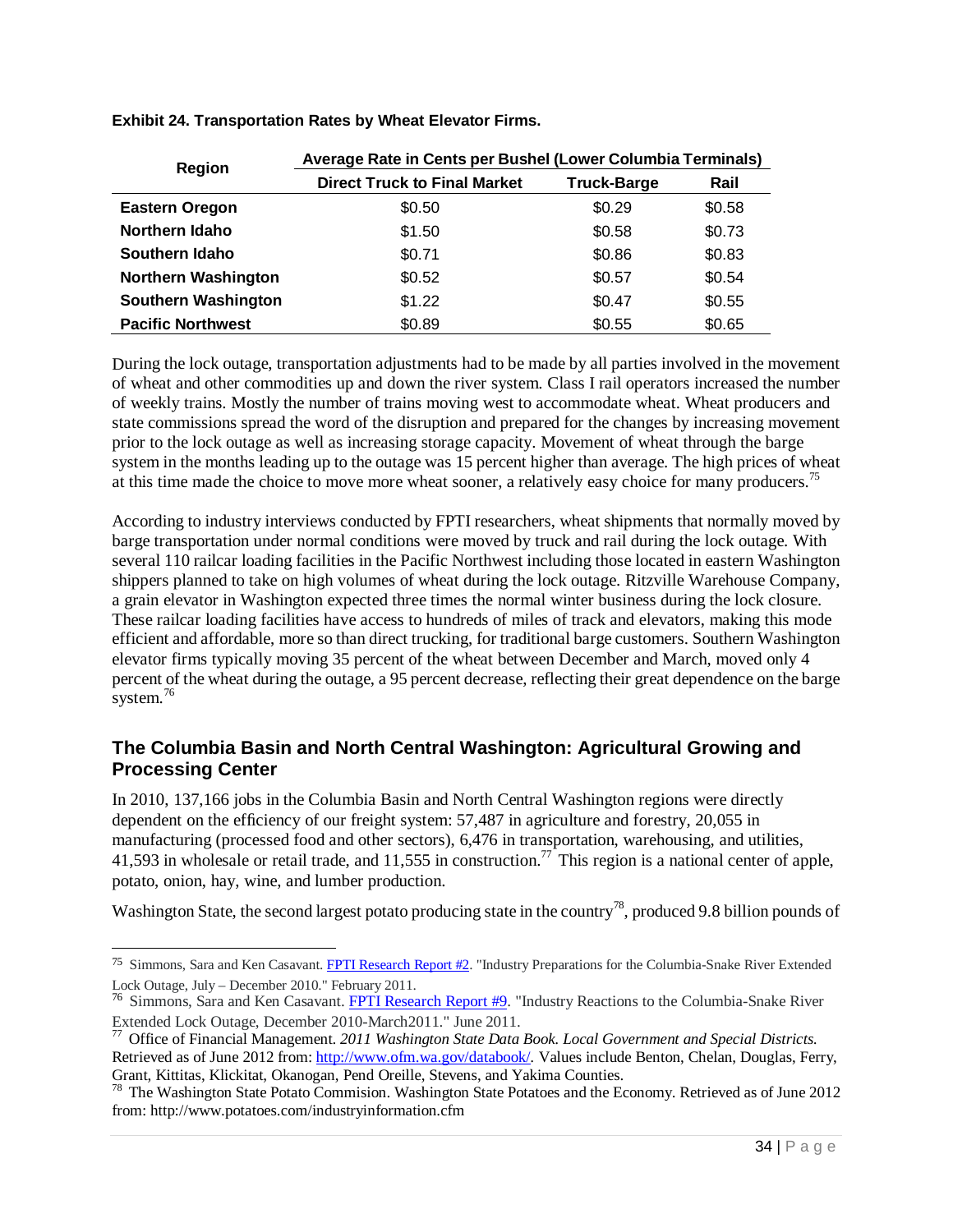potatoes on 160,000 acres in 2011, for an average of 61,500 pounds per acre. Washington's growers provide fully one fifth of the nation's potato supply.The industry harvested \$734 million in potatoes, trailing only apples, milk and wheat as the leading agricultural product in Washington State. These sales produced \$4.6 billion in total value for the State's economy.<sup>79</sup>

According to the Washington Potato Commission, Washington-based processors turn nearly 90 percent of the annual potato yield into value-added products, increasing the value of the crop nearly six-fold. Nine out of every ten of the state's potato crop is marketed outside of Washington; exports to overseas market account for a significant portion of sales.<sup>80</sup>

In the 2009-10 crop year, over 32.3 million boxes of Washington State apples, each weighing about 42 pounds, were harvested and exported to more than 60 countries around the world. These exports annually account for about 30 percent of the state's apple harvest and primarily come out of north central Washington and the Columbia Basin.<sup>81</sup> In 2010 Washington State produced a total of 2.78 million tons of apples. Washington State consistently ranks number one nationally in apple production, and grew 59.7 percent of all U.S. apples in 2010. Apples topped the list of all Washington State agricultural products with the value of production nearly \$1.5 billion, representing 18.2 percent of total agricultural value in 2010.<sup>82</sup>

U.S. trade volume in apples has increased since the early 1990s, largely due to increases in import traffic. Fresh apple imports have increased 46 percent since the early 1990s, through 2007/08; largely attributable to off-season imports. Exports similarly increased 44 percent over this period. Washington produced 57 percent of the 2007 apple crop in the US. Washington apples going to fresh markets increased to an all-time high of 84 percent in 2007. Nationally, 24 percent of fresh apples are bound for exports $^{83}$ .

With more than 740 wineries and over 350 wine grape

growers on 40,000 acres, Washington was the second largest premium wine producer in the United States in 2011. The retail value of production was \$610.76 million, with more than \$3 billion total economic impact on Washington State and \$4.7 billion total economic impact on U.S. economy. Washington has twelve recognized American Viticulture Areas (AVA): Yakima Valley, Walla Walla Valley, Columbia Valley, Puget Sound, Red Mountain, Columbia Gorge, Horse Heaven Hills, Wahluke Slope, Rattlesnake Hills, Snipes Mountain, Lake Chelan, and Naches Heights. The Columbia

**Exhibit 25: Loading a log truck**



Valley is Washington's largest viticultural region and makes up 99 percent of the state's total acreage of wine grape producers. Shipments of Washington wine go to all 50 states and more than 40 countries; 12

l

<sup>79</sup> Washington State Potato Commission. *Spud Facts 2012.* 

<sup>80</sup> Washington State Potato Commission. *Spud Facts 2012.*

<sup>&</sup>lt;sup>81</sup> Washington Apple Commission. *International*. Retrieved as of November 2011 from: http://www.bestapples.com/international/index.aspx<br>
82 HSDA MASS 2011 V.

<sup>82</sup> USDA-NASS. *2011 Washington Annual Agricultural Bulletin.* Retrieved as of June 2012 from:

http://www.nass.usda.gov/Statistics\_by\_State/Washington/Publications/Annual\_Statistical\_Bulletin/annual2010.pdf  $83 \text{ US Department of Agriculture} - \text{ERS. 2010.}$  The U.S Produce Industry and Labor: Facing the Future in a Global Economy. ERS Report 106, November 2010.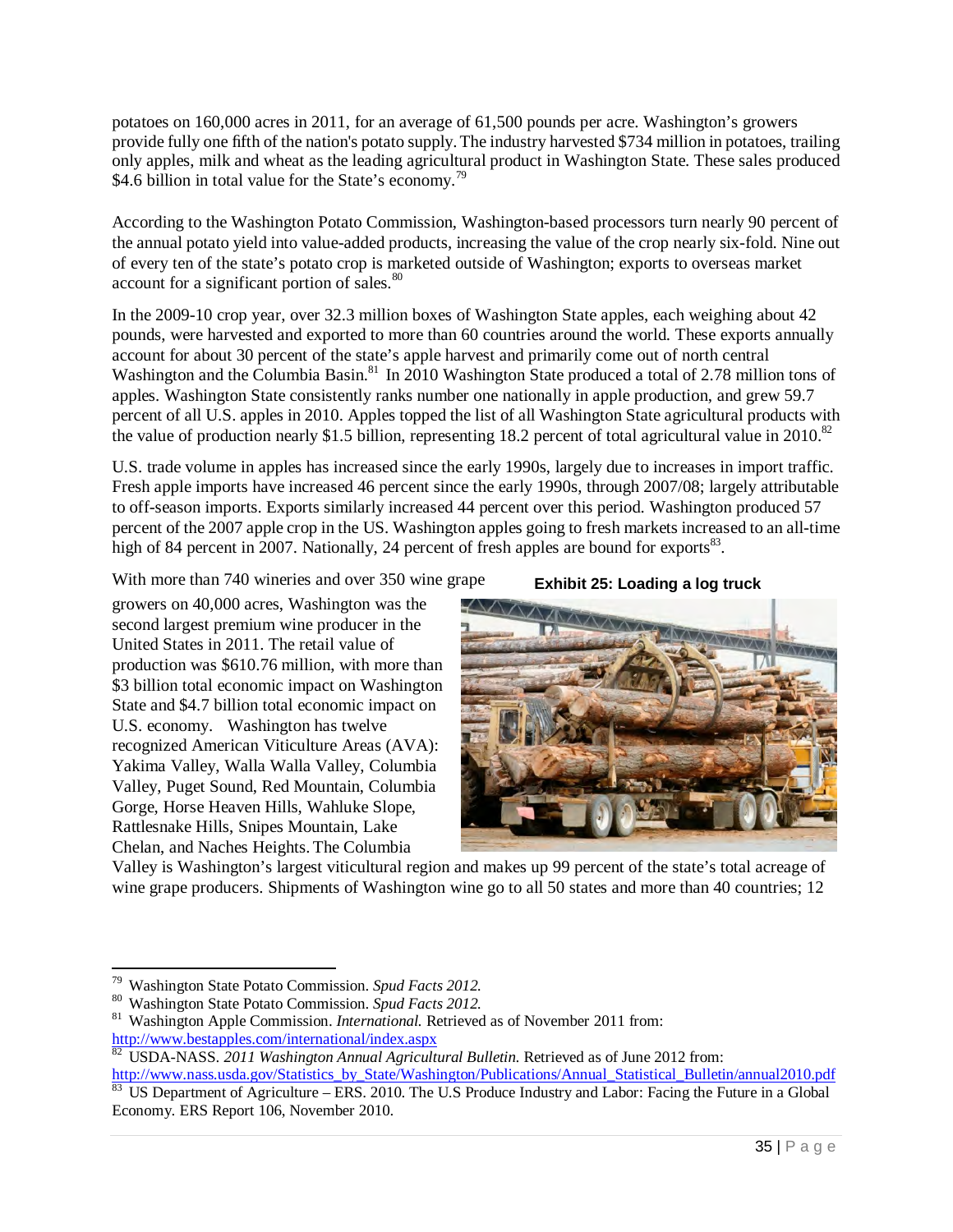million cases were shipped in 2010 from a record harvest of 160,000 tons.<sup>84</sup>

Timber sales from tribal lands, such as those owned by the Confederated Tribes of the Colville Reservation and the Yakama Nation, have become an important industry in eastern Washington. Despite a large majority of the State's timber harvest occurring in western counties, just over 350 million board feet was harvested from eastern Washington private, state and federal lands in 2010. Stevens, Klickitat, and Pend Oreille Counties were the highest producers in the Columbia Basin and North Central Washington region, accounting for 67 percent of the total harvest from eastern counties.<sup>85</sup>

# **Central Puget Sound: Manufacturing, Construction, and Maritime Center**

In 2010 over 588,043 jobs in Central Puget Sound directly depended on the freight system to produce and ship goods: 170,949 in manufacturing, 269,236 wholesale trade, 56,608 transportation/utilities, 84,971 in construction, and 6,279 in agriculture. <sup>86</sup>

The Boeing Company, employing 84,000 statewide in early 2011, is Washington's largest manufacturer. Each job in the industry creates nearly three additional jobs throughout the economy, and therefore Boeing contributes to more than 250,000 jobs across the state. A total of 2,800 Boeing suppliers and vendors are located in Washington, and in 2010 Boeing purchases from Washington suppliers and vendors totaled nearly \$3.36 billion $^{87}$ .

Boeing's manufacturing supply chain covers the region, state, nation, and the globe. Its exports, though generally flown directly overseas from Boeing's assembly plants, lift Washington State from an 'average' exporting state to one of the highest rate of export value per citizen in the country. Boeing's customers span more than 90 countries, producing total revenue of \$60.9 billion in 2008. Seventy percent of revenue of Boeing's commercial planes is generated by sales to customers outside of the United States. In 2010, the Boeing Company delivered 462 airplanes to customers throughout the world, all of which were assembled in the company's plants in Renton and Everett, Washington. With 787 deliveries and production rate increases for 737s and 777s this number will grow in 2012 and beyond.

To manage such a production, Boeing maintains established manufacturing, service and technology partnerships around the world through contracts with 22,000 suppliers and partners. Exhibit 26 shows the distribution of aerospace suppliers by county and activity in Washington State.

<sup>84</sup> Washington Wine Commission. *State Facts.* Retrieved as of June 2012 from: http://www.washingtonwine.org/wine-101/state-facts/

<sup>85</sup> Washington Department of Natural Resources. *Washington Timber Harvest 2009.* Retrieved as of November 2011 from: http://www.dnr.wa.gov/Publications/obe\_watimber\_harvest\_report\_2009.pdf

<sup>86</sup> Office of Financial Management. *2011 Washington State Data Book. Local Government and Special Districts.*  Retrieved as of June 2012 from: http://www.ofm.wa.gov/databook/*.* Values include Island, King, Kitsap, Pierce, Snohomish, and Thurston Counties.

<sup>87</sup> Washington Aerospace Partnership. Aerospace competitiveness Study. November 15, 2011. Retrieved June 2012 from http://www.washington-aerospace.com/study/Washington%20State%20Aerospace%20Partnership%20Competitiveness%20Repo rt%20FINAL.pdf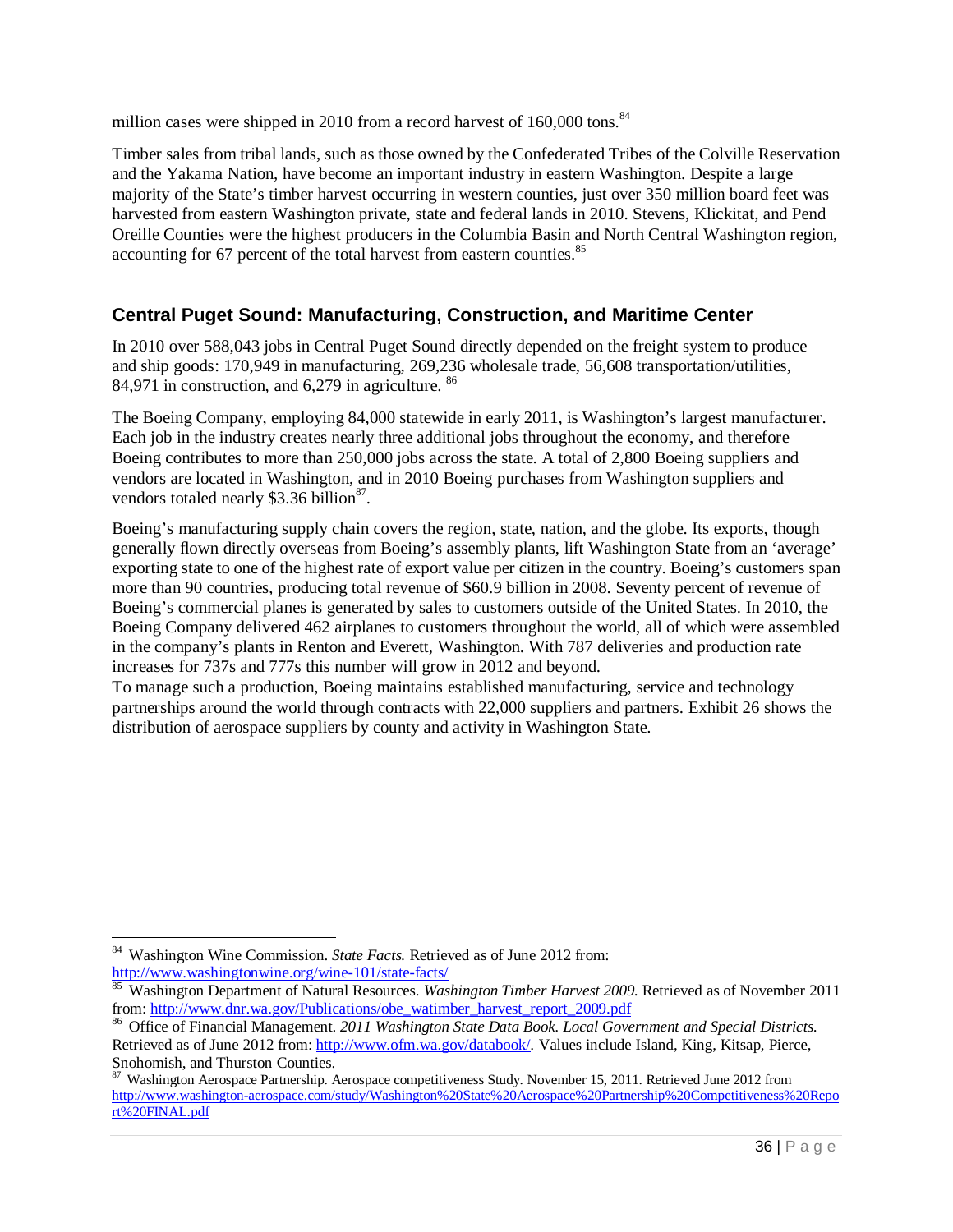# **Exhibit 26: Washington Aerospace Suppliers – by County and Activity**



Source: Washington Aerospace Partnership. Aerospace competitiveness Study. November 15, 2011. Retrieved June 2012 from

http://www.washington-aerospace.com/study/Washington%20State%20Aerospace%20Partnership%20Competitiven ess%20Report%20FINAL.pdf

Boeing is greatly dependent on the central Puget Sound transportation system. Within their site services division alone, the company manages and maintains over 5,400 assets including everything from SUVs and limos, to buses and vans in support of product-buying customers and events. Passenger services in 2008 accounted for 4.6 million miles in support of freight movement between Boeing sites, pick-up service to/from local suppliers, airport transfer of freight, and aircraft fueling operations. These freight service fleets include semis, vans, trailers, fueling and straight trucks and specialized equipment.<sup>88</sup> According to Boeing, congestion is the greatest problem that must be taken into consideration for fleet support services. For a 75 mile trip from Frederickson to Everett, anywhere from 1.5 to 3 hours can be experienced.

The Central Puget Sound region also includes thousands of mid-size manufacturers that receive raw materials and ship finished goods to market. Aerospace subcontractors machine and bend high-tech metals; processed food companies package cookie and muffin mix, mints, and vitamins; various manufacturers mix printers inks and coatings, and form energy-efficient windows and composite decking for homes. In 2010, 2,232 manufacturing firms were doing business in King County, 762 in Snohomish County, and 598 in Pierce County.<sup>89</sup>

 $\overline{\phantom{a}}$ <sup>88</sup> Boeing Company. Presentation to the Regional Freight Mobility Roundtable (June 20, 2009).<br><sup>89</sup> Office of Financial Management, 2011 Washington State Data Book, Local Government and

<sup>89</sup> Office of Financial Management. *2011 Washington State Data Book. Local Government and Special Districts.*  Retrieved as of June 2012 from: http://www.ofm.wa.gov/databook/*.*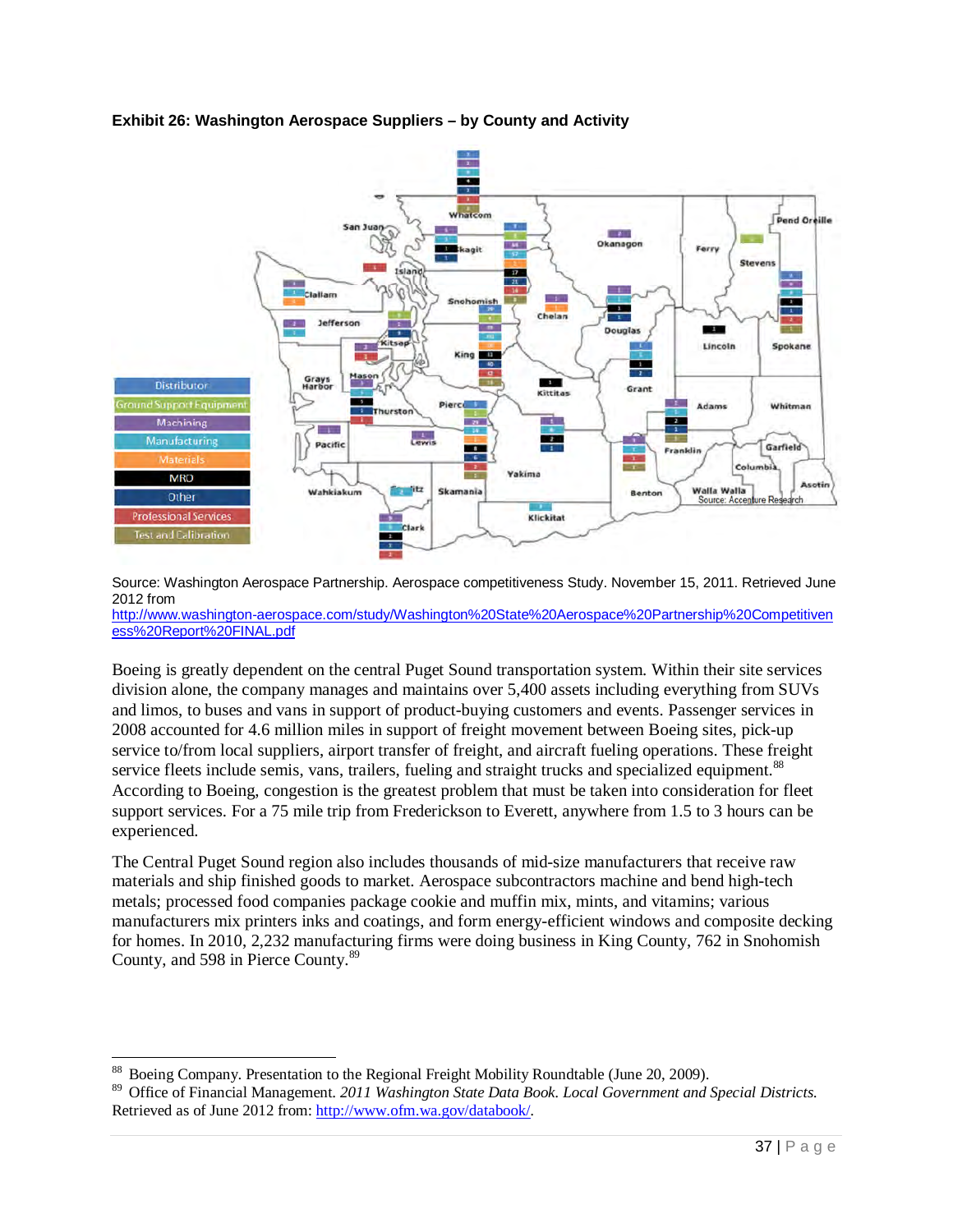#### *Central Puget Sound Maritime Sector*

Building on Central Puget Sound's natural advantages: deep water ports, fresh water berths, and a short all-water route to Alaska, and supported by a multi-modal freight system that converges in the urban area, the region has created a maritime industry that employed over 16,652 in King County in 2007. King County's maritime sector generated over \$5.6 billion in output in 2007, with total economic impact in reaching nearly \$10.4 billion when considering multiplier effects. The maritime sector includes fishing, water transportation, boat building, seafood processing and cold storage, marine construction, and water-dependent industries such as cement plants.<sup>90</sup>

#### *Seattle: Home of the North Pacific Fishing Fleet*

Four of the top ten largest seafood companies in North America are headquartered in Central Puget Sound, with combined revenues of over \$3.5 billion in 2009, according to Seafood Business Magazine. These companies include the two largest in Trident Seafoods and Tri Marine International, both of whom reported in excess of a billion in sales. Trident Seafoods is a major actor in the Alaskan seafood market. It maintains a fishing and at-sea-processor fleet of more than 35 vessels in addition to its 17 land-based processing facilities in the Northwest. Trident operates plants all along the Puget sound, from Bellingham, south to the Tacoma Shipyard.

Fish products exported out of the Seattle District accounted for roughly 40 percent of the Pacific Region's \$3.2 billion in exports in 2010.<sup>91</sup> Anywhere from 200 to 270 fishing and processing vessels may be berthed at Fisherman's Terminal in a particular month.

Before every fishing season, vessel owners repair and restock their boats with fuel, groceries, bait, and fishing gear that comes by truck in the local distribution system. Upon their return, the catch is typically trucked to a cold storage facility, trucked to a secondary processing center, trucked to another cold storage facility, and then trucked to its final destination.

Exhibit 27 shows the location of Seattle maritime cluster firms. They are highly concentrated in the Ballard, Fremont, and Magnolia areas of Northwest Seattle, along the waterfront in downtown Seattle, and in the Duwamish and SODO districts of South Seattle. Seattle's maritime cluster directly supported 7,767 boat building, repair, and waterborne transportation jobs according to an updated University of Washington study commissioned by the city of Seattle Office of Economic Development. Seafood processing employs 3,655 in King County. The total employment impact of these industries exceeds 35,000. In Seattle alone, direct fishing output (equivalent to revenues) was \$1.1 billion, shipbuilding \$354 million, water transportation \$2 billion, seafood processing \$1.4 billion, cruise ships \$145 million.  $92$ 

http://www.st.nmfs.noaa.gov/st1/trade/annual\_data/TradeDataAnnualDistrictAllProducts.html .

l

<sup>90</sup> Sommers, Paul and Wenzl, Andrew (May 2009). *Seattle's Maritime Cluster.* Retrieved as of November 2011 from: http://www.seattle.gov/economicdevelopment/pdf\_files/Seattle%20Maritime%20Study%20-%202009.pdf<br><sup>91</sup> NOA A Fisherios: Office of Saire was 1.5 in the study of the contract of the study of the contract of the contract of the

<sup>91</sup> NOAA Fisheries: Office of Science and Technology. *Annual Trade Data by Product through U.S. Customs Districts.* Retrieved as of December 2011 from:

<sup>92</sup> Sommers, Paul and Wenzl, Andrew (May 2009). *Seattle's Maritime Cluster.* Retrieved as of November 2011 from: http://www.seattle.gov/economicdevelopment/pdf\_files/Seattle%20Maritime%20Study%20-%202009.pdf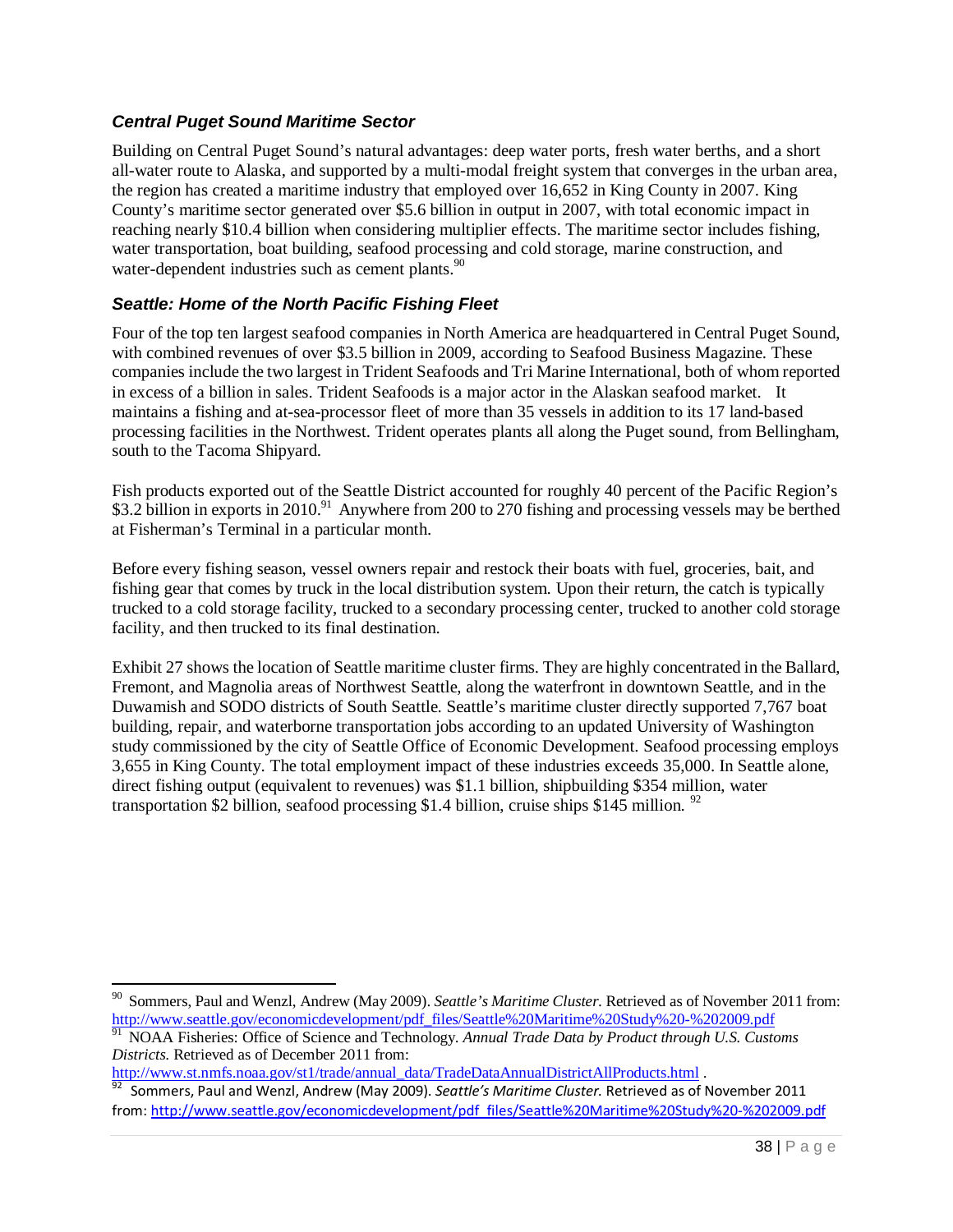

#### **Exhibit 27: Seattle Maritime Cluster Firms in 2008**

Source: Sommers, Paul and Wenzl, Andrew (May 2009). *Seattle's Maritime Cluster.* Prepared for the Seattle Office of Economic Development.

#### **Replacing the Alaskan Way Viaduct**

l

Seismically vulnerable and approaching the end of its useful life, the Alaskan Way Viaduct (SR 99) has been slated for replacement. The replacement, approved in the summer of 2011, aims to increase public safety and provide essential vehicle capacity to and through downtown Seattle. The viaduct has served as a main north-south route for many commuters, industries, and particularly for the Port of Seattle. A major portion of the reconstruction will be the creation of a bored tunnel under downtown Seattle that then reconnects to the street grid at either end. The viaduct along Seattle's waterfront will be removed; however, operation of SR 99 will remain viable throughout the tunnel creation until completion in late  $2015$ <sup>93</sup>

# **Spokane Region: Eastside Center of Manufacturing and Commerce**

In 2010, 61,871 jobs in the Spokane region are directly dependent on the freight system: 14,117 in manufacturing, 33,631 in wholesale and retail trade, 8,849 in construction, 4,767 in transportation and warehousing, and 507 in the agricultural, forestry, and fishing sector. The regional health care center receives vital supplies via the I-90 corridor. $94$ 

<sup>93</sup> WSDOT. *SR 99 – Tunnel Project.* Retrieved as of December 2011 from: http://www.wsdot.wa.gov/Projects/SR99/Tunnel/ .

<sup>&</sup>lt;sup>94</sup> Office of Financial Management. *2011 Washington State Data Book. Local Government and Special Districts.* Retrieved as of June 2012 from: http://www.ofm.wa.gov/databook/*.*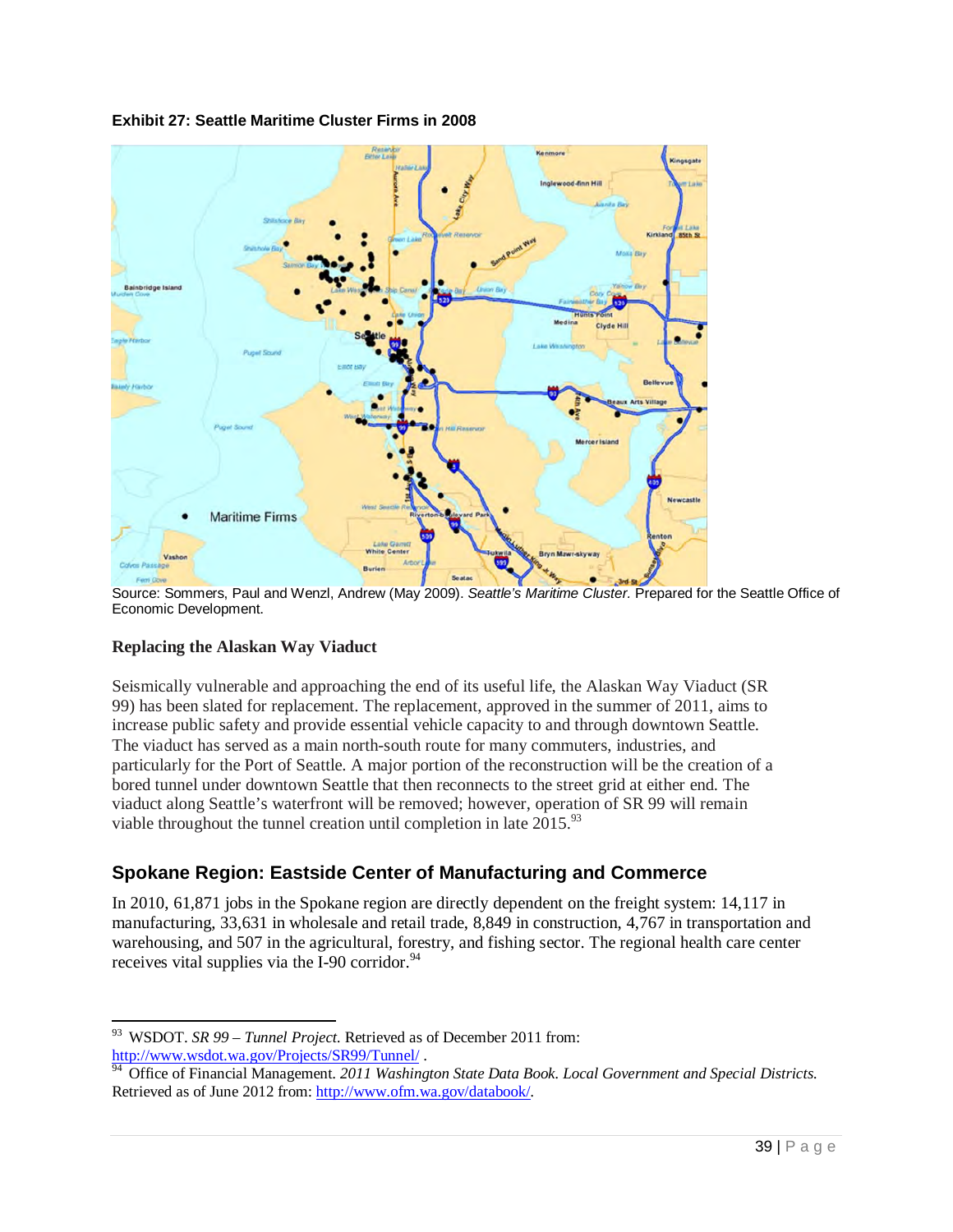Spokane County serves as the regional hub for health care and specialized health services, retail, education, business and industry, and cultural activities in Inland Northwest. To the east of the City Spokane in Orchard Park and Liberty Lake, a high technology manufacturing cluster has developed. Other manufacturing firms have concentrated east near Liberty Lake and to the west near US 2 and I-90.

Spokane's manufacturing sector includes sectors producing aluminum casting, metal products for semiconductors, windows and cabinets for new homes, rugged laptops for military and telecom workers in the field; colorful dinnerware; plastic and metal parts for complex machinery and equipment; advanced medical devices; aircraft brakes, and engines for the aerospace industry; salsa, sausage, soups, and other processed foods for homes and restaurants; and much more. The Spokane area manufacturing sector is home to the Inland Northwest Aerospace Consortium (INWAC) and its more than 60 manufacturers, distributors and organizations who contribute to the statewide aerospace industry.

The largest import in Spokane County is lumber or wood products, which totaled 2.3 million tons in 2007. But it is expected to decrease by 37 percent over the next 20 years to 1.5 million tons. The second largest import is petroleum or coal products, which totaled more than 1.2 million tons in 2007. This product category is projected to grow by 17 percent to 1.4 million tons in 2027. The county's next largest exports in 2007 were chemicals or allied products, food or kindred products, clay, concrete, glass or stone products. Spokane County's largest export in 2007 was lumber or wood products, which exported more than 1.4 million tons. The county's next largest exports in 2007 were food or kindred products, chemicals or allied products, clay, concrete, glass or stone, and farm products. By 2027, the county's top five exports are all projected to decrease<sup>95</sup>.

# **Vancouver: Southwest Washington's Metropolitan Area**

l

In the Vancouver metro region 69,535 jobs depend on the freight system: 20,262 in manufacturing, 29,737 wholesale/retail trade, 10,819 construction, 5,868 transportation/warehousing, and 2,849 agriculture.<sup>96</sup>

Clark County's (433,418 population,  $2011<sup>97</sup>$ ) economy is integrally linked with that of the larger Portland-Vancouver metropolitan  $(2.12 \text{ million population}, 2011\textsupscript{98})$  area. Downtown Vancouver and Portland are just nine miles apart, yet separated by the Columbia River. The Vancouver/Portland metro region is connected by two bridges over the Columbia River on I-5 and I-205, while comparable metro areas such as Kansas City (pop. 2.03 million) has ten bridges and Cincinnati (pop. 2.14 million) has seven river bridges.

The ports along the Columbia River in Clark County are dominated by dry-bulk and break-bulk exports and are a significant intermodal point for truck, rail and barge. Congestion, travel-time reliability and need for

<sup>&</sup>lt;sup>95</sup> WilburSmith Associates in association with Halcrow and HNTB. Study Area Profile and Technology Assets. April 2010.

<sup>96</sup> Office of Financial Management. *2011 Washington State Data Book. Local Government and Special Districts.*  Retrieved as of June 2012 from: http://www.ofm.wa.gov/databook/*.* Includes Clark, Cowlitz, Lewis, and Skamania Counties.

<sup>97</sup> U.S. Census Bureau. *State and County QuickFacts, 2011.* Retrieved as of June 2012 from: http://quickfacts.census.gov/qfd/states/53/53011.html

<sup>98</sup> U.S. Census Bureau. *State and County QuickFacts, 2011.* Retrieved as of June 2012 from:

http://quickfacts.census.gov/qfd/index.html . The Portland Vancouver Metropolitan area includes the Oregon Counties of: Clackamas, Columbia, Multnomah, Washington, and Yamhill; and the Washington Counties of Clark and Skamania.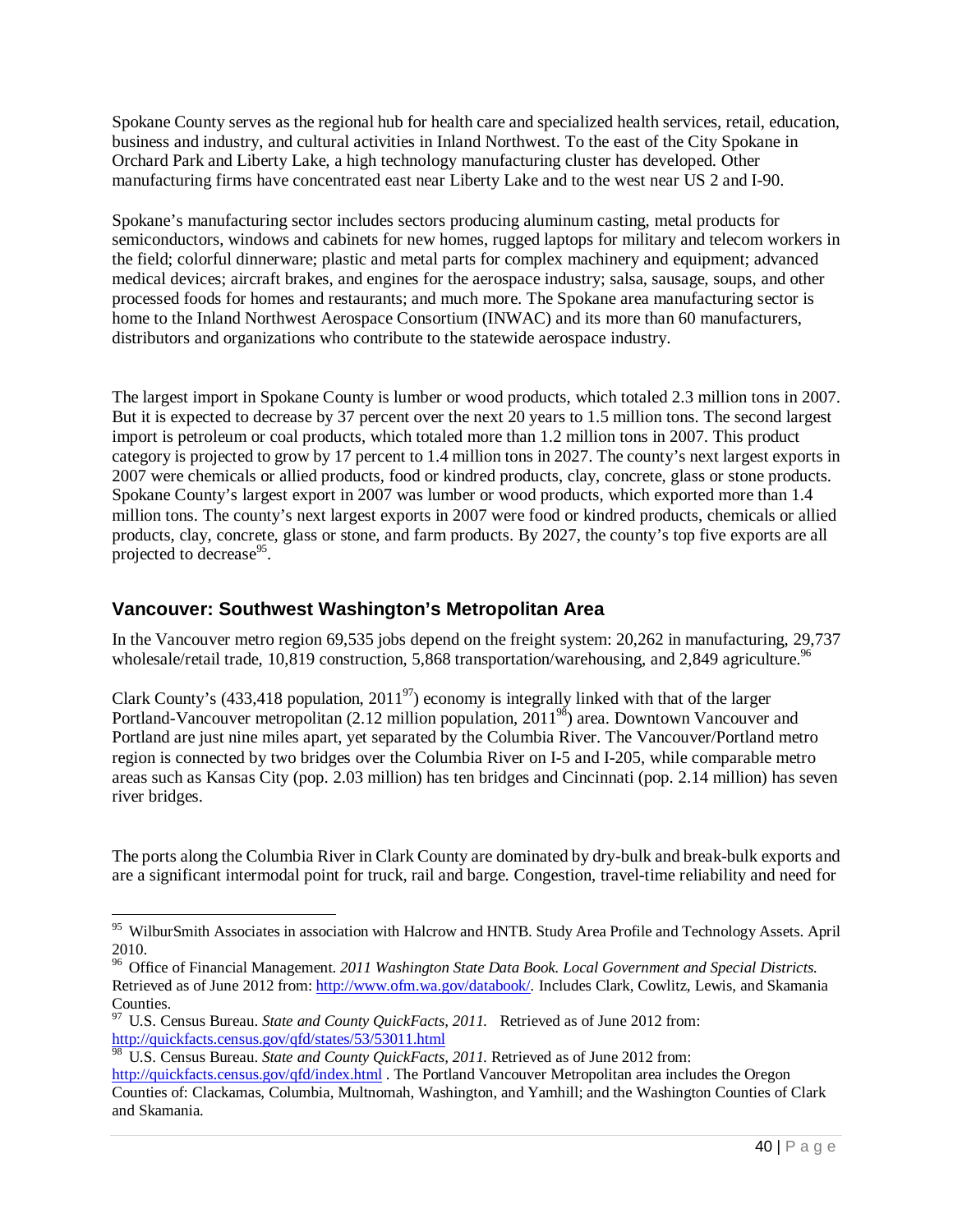additional capacity have been identified as key issues for truckers in the county. Additional concerns for rail include congestion, port access and mainline capacity.

Beginning in 2007, the Port of Vancouver began a ten year concerted effort to create jobs and generate revenue by investing in freight rail infrastructure. The West Vancouver Freight Access (WFVA) project aims to reduce freight movement inhibitors not only within the port, but also along the BNSF Railway and UP Railroad mainlines. The project expects to reduce delays by as much as 40 percent. To date, the project has completed a unit-train facility at the newly developed Terminal 5, as well as rail improvement near the city of Vancouver's waterfront redevelopment. The completion of these projects is anticipated to yield 1,000 new, long term jobs. In the interim, 1,900 jobs are involved in the construction of the projects.<sup>99</sup>

Most of the freight-related jobs in Clark County are located within five miles of the Columbia River, nearly 30 percent in the urbanized area of Clark County in the vicinity of I-5, I-205, and the Columbia River. There are also pockets north and south of this area which are major centers of freight-related employment. Clark County's freight dependent sectors have a direct impact of over 66,000 jobs, producing an income of \$3.2 billion. When including indirect and induced effects, these sectors impact over 130,000 jobs. Southwest Washington hosts several freight intensive industries. Five sectors account for half of the freight movement in the Portland-Vancouver area. These sectors are petroleum products, minerals, food and beverages, wood products, and grain. The majority of freight moving in Clark County—55.2 percent by ton—is carried by truck. The remainder moves by ocean (18.3 percent), rail (17.3 percent), barge (7.0 percent), pipeline (2.0 percent), and air (0.1 percent). The most heavily traveled truck routes by shippers and motor carriers in Clark County are I-5, I-205, Mill Plain, Fourth Plain, SR 14, and I-84. Interstate bridges are very critical and used by 90 percent of shippers and 100 percent of motor carriers. <sup>100</sup>

# **Northwest Washington**

 $\overline{a}$ 

In 2008, 50,787 jobs in northwest Washington depend on the freight system: 12,598 in manufacturing, 20,858 wholesale and retail trade, 8,007 in construction, 3,387 in the transportation/utilities sector, and 5,937in agriculture $^{101}$ .

Washington's 151 million cubic feet of public refrigerated warehouse space ranks sixth in the nation.<sup>102</sup> Bellingham Cold Storage (BCS) is the largest portside cold storage facility on the West Coast and the largest cold storage in Washington State, with one million square feet of refrigeration and freezer space. More than one billion pounds of product flow in and out of BCS annually, and the velocity of those moves has dramatically increased with new enabling technologies. BCS has a 900-foot deep-water dock, and in the fall 2011 the Port of Bellingham began improvement of its Squalicum Harbor's Gate 3 to increase the depth of several mooring areas. Additionally, BCS maintains 50 truck loading bays and 13 railcar loading stations.

Northwest Washington not only has a strong domestic manufacturing sector, it has unique transport issues related to the Canadian – U.S. border. Between 1994 and 2000, U.S. trade with Canada increased from \$243

<sup>99</sup> Port of Vancouver. *West Vancouver Freight Access Project.* Retrieved as of December 2011 from: http://www.portvanusa.com/industrial-property/west-vancouver-freight-access-project .

<sup>&</sup>lt;sup>100</sup> Southwest Washington Regional Transportation Council. *Clark County Freight Mobility Study, Summary report. (December 2010).* Retrieved as of November 2011 from: http://www.rtc.wa.gov/studies/freight/ .

<sup>&</sup>lt;sup>101</sup> Office of Financial Management. 2011 Washington State Data Book. Local Government and Special Districts. Retrieved as of June 2012 from: http://www.ofm.wa.gov/databook/*.* Includes San Juan, Skagit, and Whatcom Counties.

<sup>&</sup>lt;sup>102</sup> USDA. *Capacity of Refrigerated Warehouses 2009 Summary, (January 2010)*. Retrieved as of November 2011 from: http://usda.mannlib.cornell.edu/usda/current/CapaRefrWa/CapaRefrWa-01-28-2010.pdf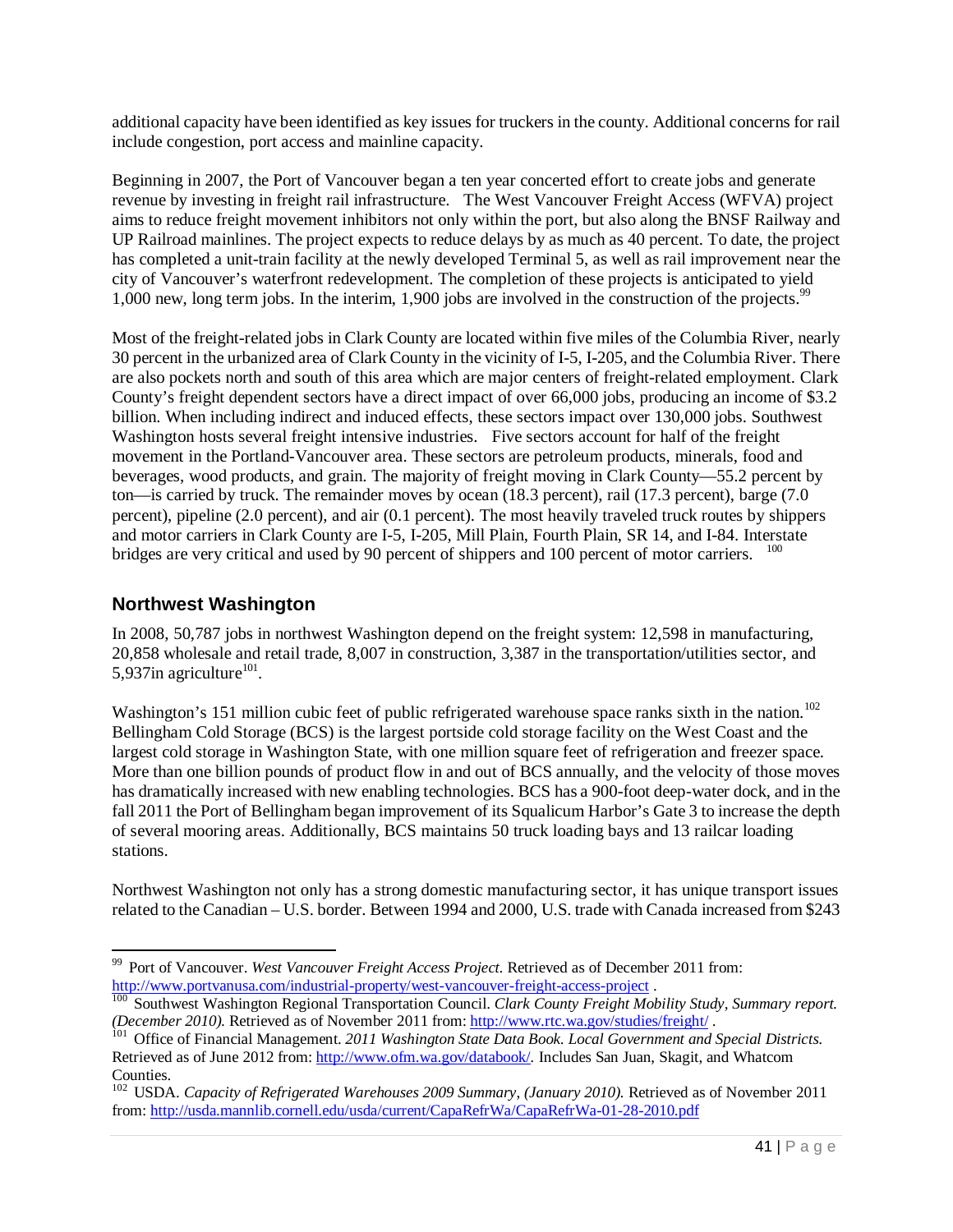billion to \$406 billion, an average annual growth rate of 8.9 percent. Trade continued to increase through 2008, reaching \$596 billion before falling back to \$430 billion in 2009 and \$525 billion in 2010, and topped \$596 million in 2011.<sup>103</sup> Following similar trends, truck traffic across the Washington – British Columbia border has continued to grow since the late 1990s. In 2000 trade via truck was valued at \$6.68 billion. This trade mode increased to \$10.1 billion in 2008, dropping back to \$8.32 in 2009 and \$9.37 billion in 2010, and topped \$10.3 billion in  $2011$ .<sup>104</sup>

# **Coastal Counties: Forestry and Manufacturing**

In 2010, 24,527 jobs in Jefferson, Clallam, Grays Harbor, Mason, Pacific, and Wahkiakum Counties were in freight-dependent industries: 7,239 in manufacturing, 2,918 in construction, 1,313 in the transportation and utilities sector, 2,563 in agriculture and forestry, and 10,494 wholesale/retail trade.<sup>105</sup> Seventy-one percent of Mason County's total manufacturing employment was in the forest products sector in 2008, as was 48 percent in Grays Harbor County.<sup>106</sup>

Of Washington's 43 million acres, approximately 21 million are forested<sup>107</sup>. Over 90 percent of Pacific County is in forestland. Over 88 percent of Grays Harbor County's land is in renewable forests; timber harvests in the two counties combine annually to produce over 500 million board feet. The whole Coastal Counties region produced over 726 million board feet in  $2010^{108}$ 

Resource-based industries, such as forestry and agriculture, rely heavily on county roads to move product to highways and on to market. Much of the log truck operations in Washington is characterized by small, independent operators.

Forty-three percent of Washington's forests are privately owned; 31 percent of these lands are managed by the forest products industry for timber production. These lands account for 67 percent of the timber harvested in the state in 2010; federal timber harvests currently account for only four percent of Washington's annual harvest of approximately 2.7 billion board feet.

The forest industry in Washington is the second largest in the nation, behind Oregon, with about ten percent of U.S. forestry employment. Employment in forest products industries declined in both Washington, by 2,200 jobs, and Oregon, by 2,100 jobs, in 2010 from 2009 numbers. Employment in forest products industries in Washington has steadily declined in the 21<sup>st</sup> century. In 2000, 49,000 jobs were supported by lumber and wood products as well as paper and allied products. In 2010, employment has dropped to roughly 26,100.

During the last decade, Washington lumber production has declined from nearly 4.2 billion board feet in 2000, to about 2.7 billion in 2010. Washington maintains about 10 percent of the nation's total softwood

l

<sup>&</sup>lt;sup>103</sup> BTS. *North American Transborder freight Data*. Retrieved as of November 2011 from:

http://www.bts.gov/programs/international/transborder/TBDR\_QA.html . Data aggregated on all U.S. States, all Ports, and all Modes.

<sup>&</sup>lt;sup>104</sup> BTS. *North American Transborder freight Data*. Retrieved as of November 2011 from:

http://www.bts.gov/programs/international/transborder/TBDR\_QA.html . Data aggregated at the state level by truck. <sup>105</sup> Office of Financial Management. 2009 Washington State Data Book. Local Government and Special Districts. Retrieved as of November 2011 from: http://www.ofm.wa.gov/databook/*.* Includes Clark, Cowlitz, Lewis, and

Skamania Counties. <sup>106</sup> U.S. Census Bureau. *2008 County Business Patterns (NAICS).* Retrieved as of November 2011 from:

http://censtats.census.gov/cgi-bin/cbpnaic/cbpdetl.pl .

<sup>107</sup> Washington's Forests, Timber Supply, and Forest-related Industries. Retrieved as of June 2012 from: http://www.dnr.wa.gov/Publications/em\_fwfeconomiclow1.pdf

<sup>&</sup>lt;sup>108</sup> Washington Department of Natural Resources. *Washington Timber Harvest 2009*. Retrieved as of November 2011 from: http://www.dnr.wa.gov/Publications/obe\_watimber\_harvest\_report\_2009.pdf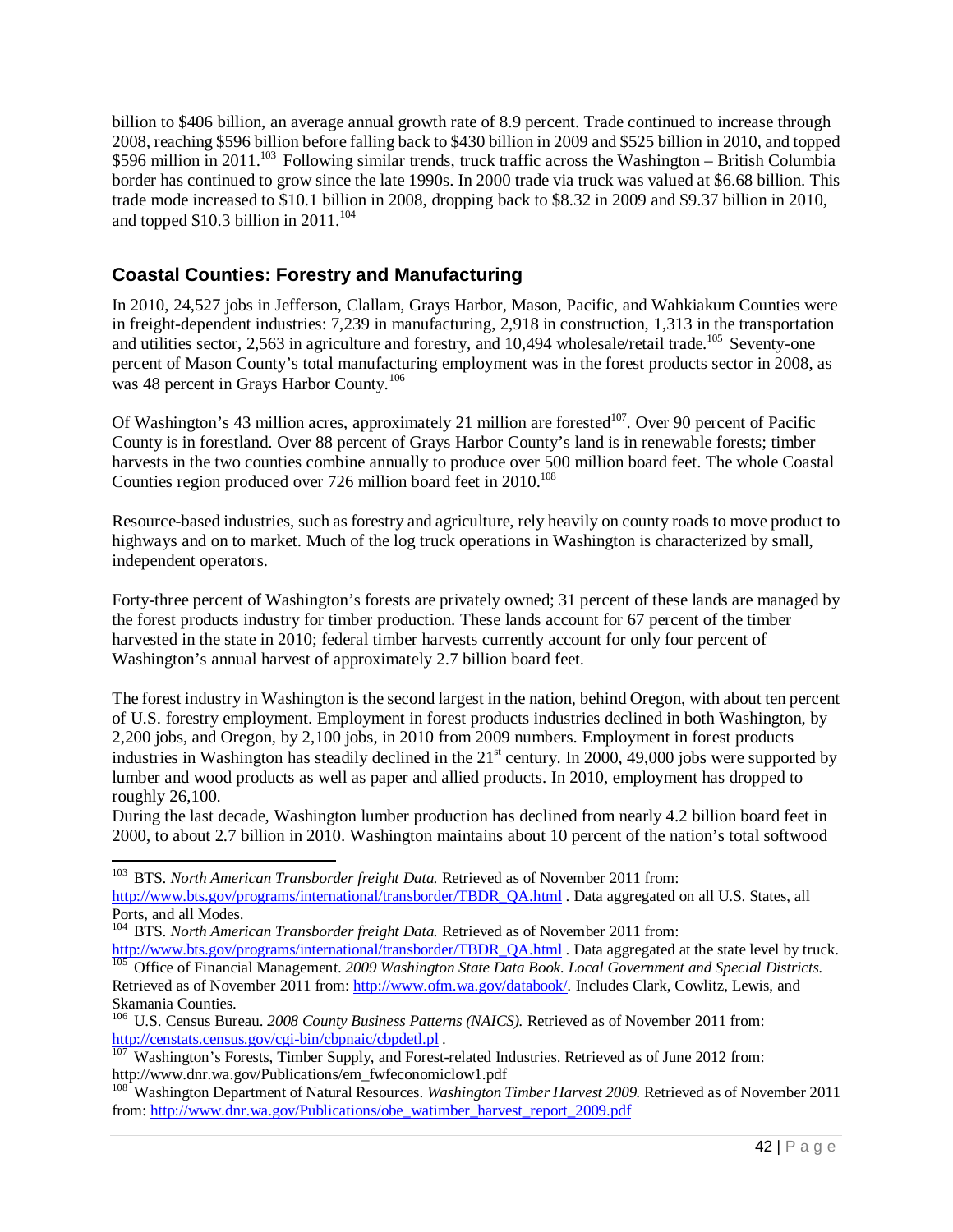lumber production. Over 11 billion board feet of softwood lumber was harvested in the Western United States in 2010, 25 billion nationwide. Softwood log exports from the Seattle and Columbia-Snake customs districts has remained relatively stable over the last decade at about 640 million board feet; however, the Pacific Northwest Research Station's Resource Bulletin (PNW-RB-260) shows a marked increase to 1.1 billion board feet from the two districts in 2010. All lumber product prices were up in 2010, more than 37 percent higher than 2009. Lumber exports from the northwest were also up in 2010 from 2009 volumes, 542 versus 302 million board feet.

Plywood producers exported nearly 220,000 square feet of material from the Seattle customs district in 2010, 80 percent of which came from softwood production at an average value of \$45,253 per thousand square feet.

Large volumes of lumber imports coming from Canada, Europe, and South America affect Washington lumber producers and freight patterns. The Seattle customs district imported 1.1 billion board feet of lumber in 2010, mostly from Canadian production.<sup>109</sup>

In recent years, the state of Washington has demonstrated interest in increased promotion of Green Jobs. In 2009 the state legislature enacted the Evergreen Jobs Act (ESSHB 2227), establishing a goal of 15,000 new green jobs by 2020. Green Jobs specifically refer to those engaged in increasing energy efficiency, producing renewable energy, preventing and reducing environmental pollution, and providing mitigation or cleanup of environmental pollution. In the Legislature's follow up survey to the Jobs Act, the employment security department found that the number of green jobs identified by employers is growing and that green jobs exist in virtually every industry across the state.<sup>110</sup>

In the Coastal Counties, several green projects have been implemented or are in the process of being implemented. One such project is the Biomass Cogeneration facility Project by Nippon Paper Industries in Port Angeles. The Biomass facility will replace the existing boiler currently fueled by oil and biomass. The new boiler will generate steam for paper production, as well as use excess steam to power a turbine generator to create electrical power. Excess generated power will be sold and transmitted over the Bonneville Power Administration (BPA) power grid. This electrical production will help meet new state requirements for renewable energy sources (Initiative 937) of 15 percent by 2020. Nippon's long-term objective in this endeavor is to create a saleable, renewable energy that also retains and creates regional and mill jobs. The new facility will impact not only mill jobs, but also that of local truck operators. According to the released Environmental Impacts Statements, the new facility will increase the current 20 to 25 trips per day onto the facility for fuel delivery to about 45 truck trips per day, nearly double. These deliveries over forest biomass that are byproducts of current forest management activities are expected to occur throughout the day.<sup>111</sup> Three other similar biomass projects supported by the Department of Natural Resources' (DNR) Forest Biomass Initiative are expected throughout the state in the north central, south central, and northeast regions of the state.<sup>112</sup>

<sup>&</sup>lt;sup>109</sup> USDA – Forest Service. Production, Prices, Employment, and Trade in Northwest Forest Industries, All Quarters 2010. Retrieved as of December 2011 from: http://www.fs.fed.us/pnw/pubs/pnw\_rb260.pdf .

<sup>&</sup>lt;sup>110</sup> Washington State department of Commerce. *Evergreen Jobs Initiative: Recovery Act Funds in Washington*. Retrieved as of December 2011 from: http://www.wtb.wa.gov/EvergreenJobsTeam.asp.

<sup>111</sup> City of Port Angeles. *Nippon Paper Industries USA Co., Ltd. Biomass Cogeneration Facility Project. Final SEPA Environmental Impact Statement.* Retrieved as of December 2011 from: http://www.cityofpa.us/PDFs/PermitsPlanning/NipponDEIS.pdf .

<sup>&</sup>lt;sup>112</sup> Washington State Department of Natural Resources. *Forest Biomass Initiative*. Retrieved as of December 2011 from: http://www.dnr.wa.gov/Publications/em\_forest\_biomass\_brief\_1\_2010.pdf .